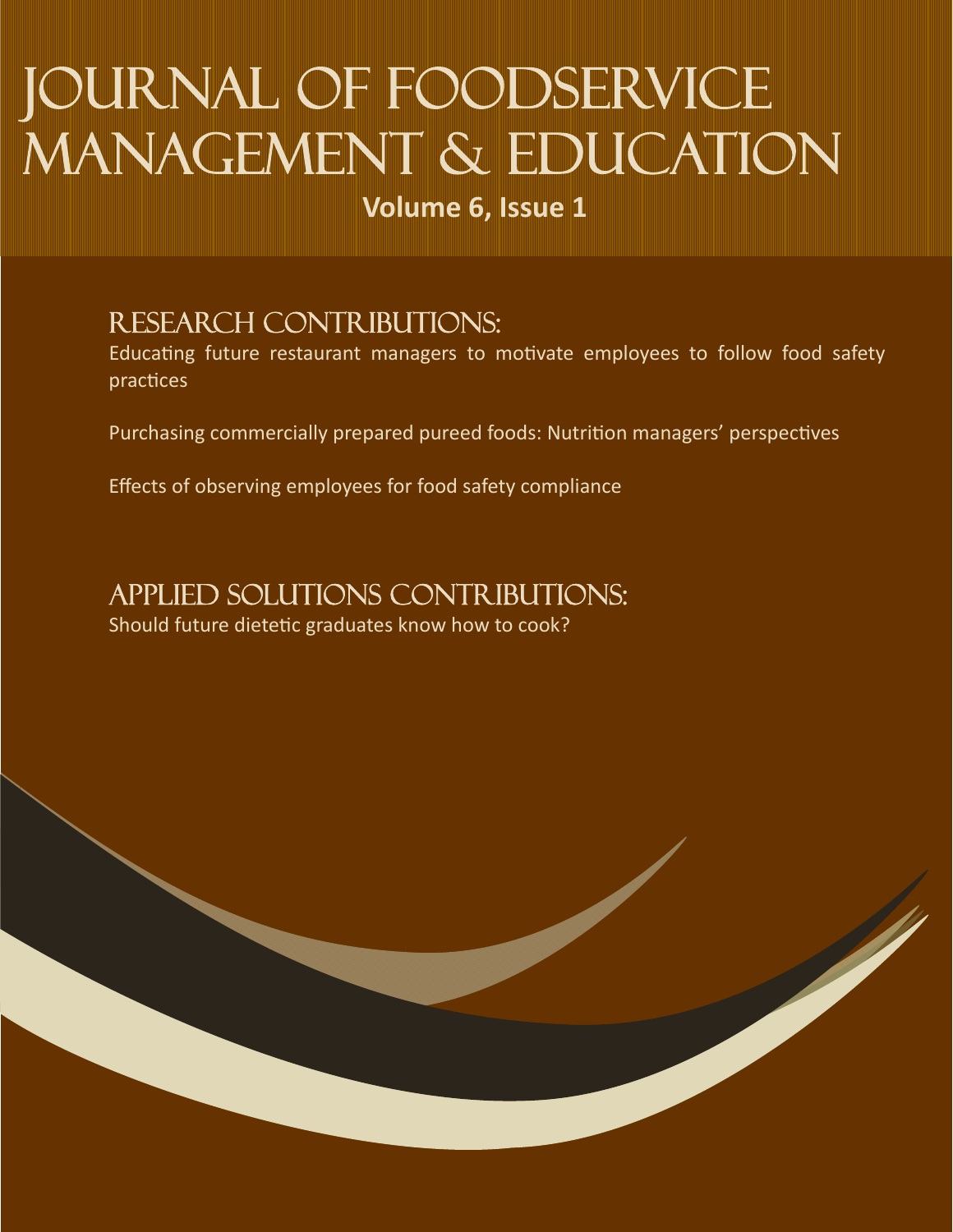### **EDITORS**

**Kevin L. Sauer, PhD, RD** Kansas State University

**Kevin R. Roberts, PhD** Kansas State University

### Editorial Review **BOARD**

**Susan Arendt, PhD, RD**  Iowa State University

**Amelia Asperin, PhD** North Dakota State Univers

**Nancy Caldarola, PhD, R** Concept Associates

**Nancy Hudson, MS, RD** University of California, Da

**Junehee Kwon, PhD, RD** Kansas State University

**Patricia Luoto, EdD, RD** Framingham State Colleg

**Audrey McCool, EdD, RD, F** University of Nevada Las Ve

**Lisa Sheehan-Smith, EdD,** Middle Tennessee State University

**Catherine Strohbehn, PhD, CP‐FS** Iowa State University

> **Robert True, MBA** University of Illinois Medical Center

**Kay N. Wolf, PhD, RD** The Ohio State University

## Journal of Foodservice MANAGEMENT & EDUCATION

Published jointly by the Foodservice Systems Management Educational Council and the National Association of College & University Food Services

**Volume 6, Issue 1, 2012**

## Table of Contents

| sity                    |                                                                                                                                                                                                                                   |
|-------------------------|-----------------------------------------------------------------------------------------------------------------------------------------------------------------------------------------------------------------------------------|
| D                       | <b>Research Manuscripts</b>                                                                                                                                                                                                       |
| vis                     | Educating future managers to motivate employees to follow food safety<br>By: Kevin R. Roberts, PhD; Susan W. Arendt, PhD, RD; Catherine Strohbehn, PhD, RD;<br>Jason D. Ellis, PhD; and Paola Paez, PhD                           |
| e                       | Purchasing commercially prepared pureed foods: Nutrition managers'<br>By: Katrina Anciado, MAN, RD; Nila Ilhamto; Heather Keller, PhD; and Lisa Duizer, PhD                                                                       |
| ADA<br>gas<br><b>RD</b> | Effects of observing employees for food safety compliance17<br>By: Valerie K. York, PhD; Laura A. Brannon, PhD; Kevin R. Roberts, PhD; Carol W. Shanklin, PhD, RD;<br>Amber D. Howells, MS, RD; and Elizabeth B. Barrett, PhD, RD |
| RD,                     | <b>Applied Solutions</b><br>Should future dietetic graduates know how to cook?25<br>By: Leann Schaeffer, MA, RD, LD, LNHA and Brian Miller                                                                                        |
|                         |                                                                                                                                                                                                                                   |



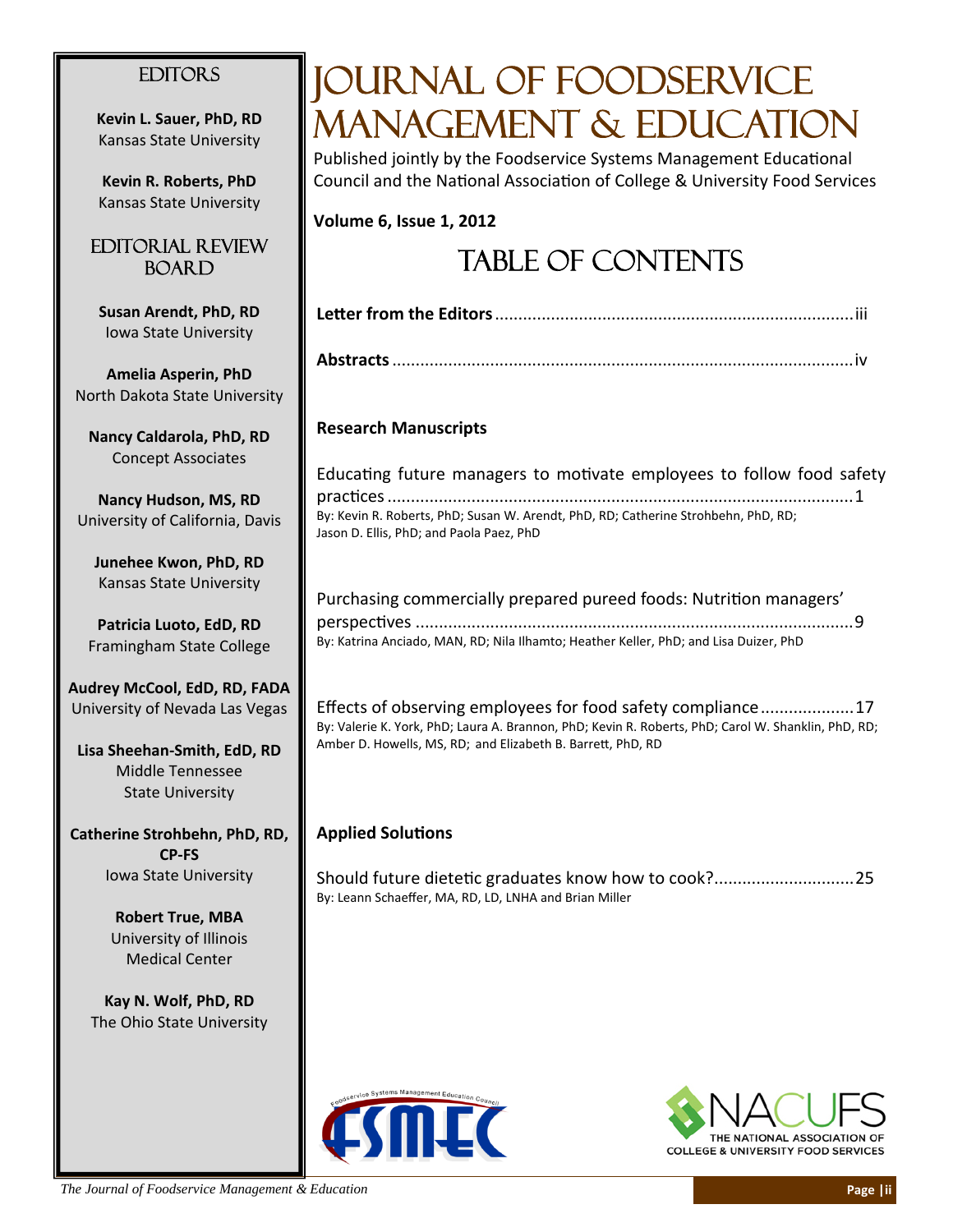## LETTER FROM THE EDITORS

### Journal of Foodservice Management & Education

Again, welcome to the Journal of Foodservice Management and Education. We appreciate you taking the time to review the manuscripts in this issue of the journal. This issue supports food service operators, educators, and researchers; advancing knowledge from the classroom to the kitchen.

The topic of food safety education and research crosses all disciplines of food service management. Educators play an integral role in developing the food safety knowledge and competence of tomorrow's food service managers. Roberts and colleagues provide specific recommendations for enhancing food service educators' food safety teaching methods, including guidelines for teaching employee motivation. York and researchers also provide best practices for conducting employee food safety observations and related methodologies. Anciado and colleagues elaborate on the long-term care environment and factors that impact Nutrition Managers' decisions to purchase commercial pureed foods. Finally, Schaffer and Miller discuss the relevance of cooking ability and knowledge among dietetics students.

Thank you again to all the reviewers who have taken the time to review the manuscripts that have been submitted. Without your dedication to our profession this Journal would simply not be possible.

Over the last year, the Journal has continued to increase the number of manuscripts received. The Journal will release a second issue later this year, the first time the journal has been able to publish two issues in a year. With that in mind, please continue to keep the *Journal of Foodservice Management and Education* in mind as you consider Journals in which to publish your work.

Warmest Regards,

Kevin R. Roberts, PhD Co-Editor

Kevin L. Sauer, PhD, RD Co-Editor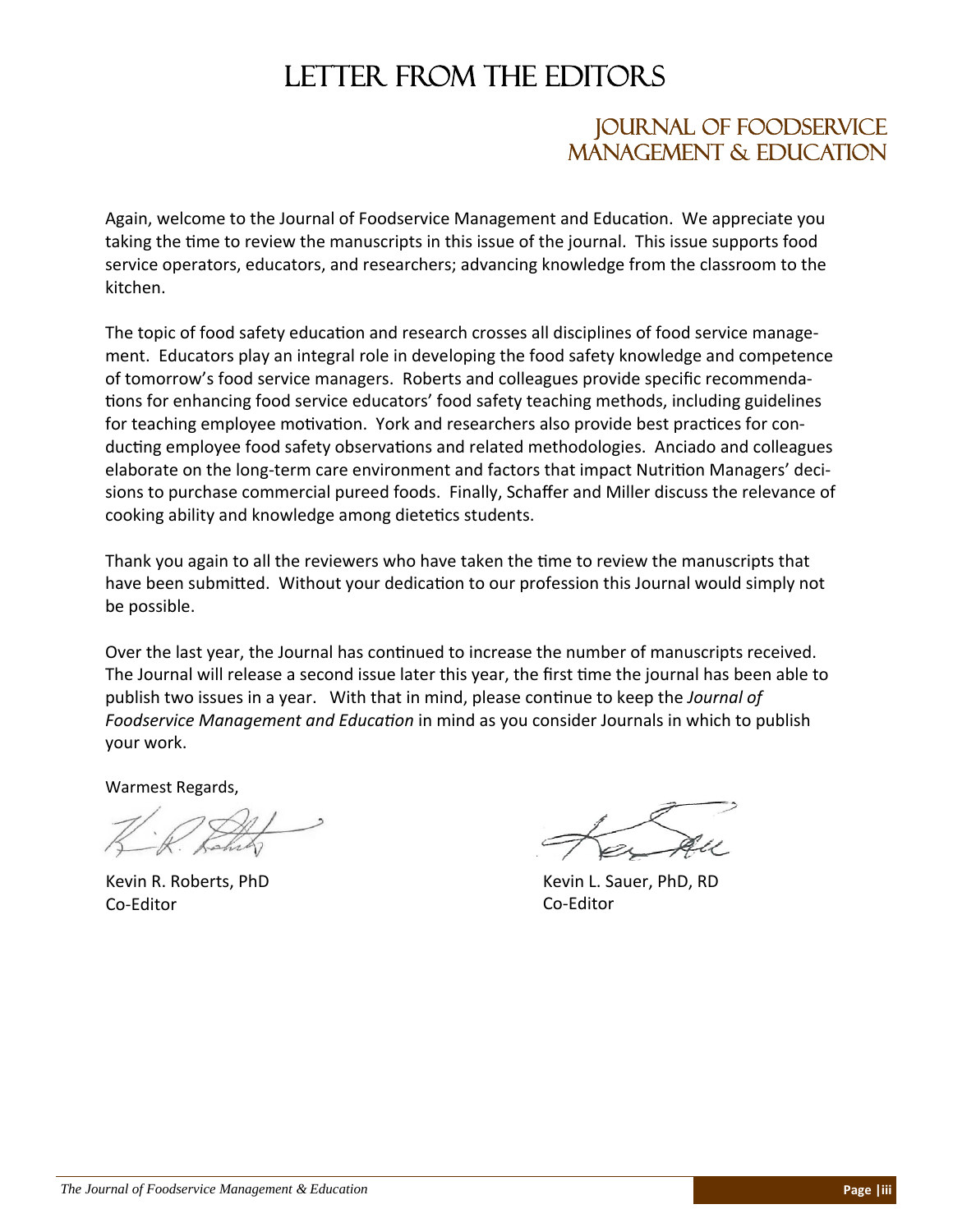## **ABSTRACTS**

## **Research Manuscripts**

#### **EducaƟng future managers to moƟvate employees to follow food safety pracƟces**

Current and future foodservice managers' perceptions about motivating employees to practice safe food handling were examined as a basis for developing recommendations to improve dietetics and hospitality educators' pedagogy related to employee motivation. Perceptions about teaching and delivery methods also were explored. Four focus groups were conducted in Iowa and Kansas; two with future managers (students) and two with current managers. Five major themes emerged from the qualitative data analysis: communication, customization, operations, training methods/materials, and human resources. Each motivator is discussed and suggestions are provided for enhancing teaching and learning in foodservice management programs.

#### **Purchasing commercially prepared pureed foods: NutriƟon managers' perspecƟves**

The objective of this research was to determine factors contributing to the decision of a Long-Term Care Home's (LTCH) Nutrition Manager (NM) to purchase commercial pureed foods. Interview data were collected using a structured questionnaire for face-to-face or telephone interviews with a convenience sample of 25 NMs from Southwestern Ontario. Summative content analysis identified the most common themes. Thirteen LTCHs purchased commercial products to supplement in-house pureed foods. Facility environment, insufficient food funding and the requirement to match the regular menu were barriers to purchasing. Perceived food quality, philosophy about food production, number of residents on pureed diet, and staffing environments contributed to purchasing decisions. Further research is recommended focusing on effectiveness of commercial pureed foods for pureed diets in LTCHs.

#### **Effects of observing employees for food safety compliance**

Research investigating foodservice employees' compliance with food safety guidelines often utilizes observational methodology where an observer is present and recording employees' behaviors as they work. Research must determine if the observer's presence influences employees who are trained in food safety and those who are not. A group who had received a four-hour ServSafe® food safety training course and a control group were included in the study (N=252). Both groups' compliance rates were higher during the first hour of the observation compared to the last two hours of the observation. Implications for foodservice managers, researchers, and health inspectors are discussed.

## **Applied SoluƟons ContribuƟons**

#### **Should future dieteƟc graduates know how to cook?**

Dietetic educators have students in their classrooms who lack cooking knowledge. The many causes of cooking illiteracy are discussed. Challenges facing educators include how to address this problem efficiently, effectively, and in a manner that is not cost prohibitive to the student or the university. This article looks at the importance of cooking skills in a Registered Dietitian's career and the Academy of Nutrition and Dietetic's emphasis on these skills regardless of practice area. Various solutions are presented for the dietetic educator.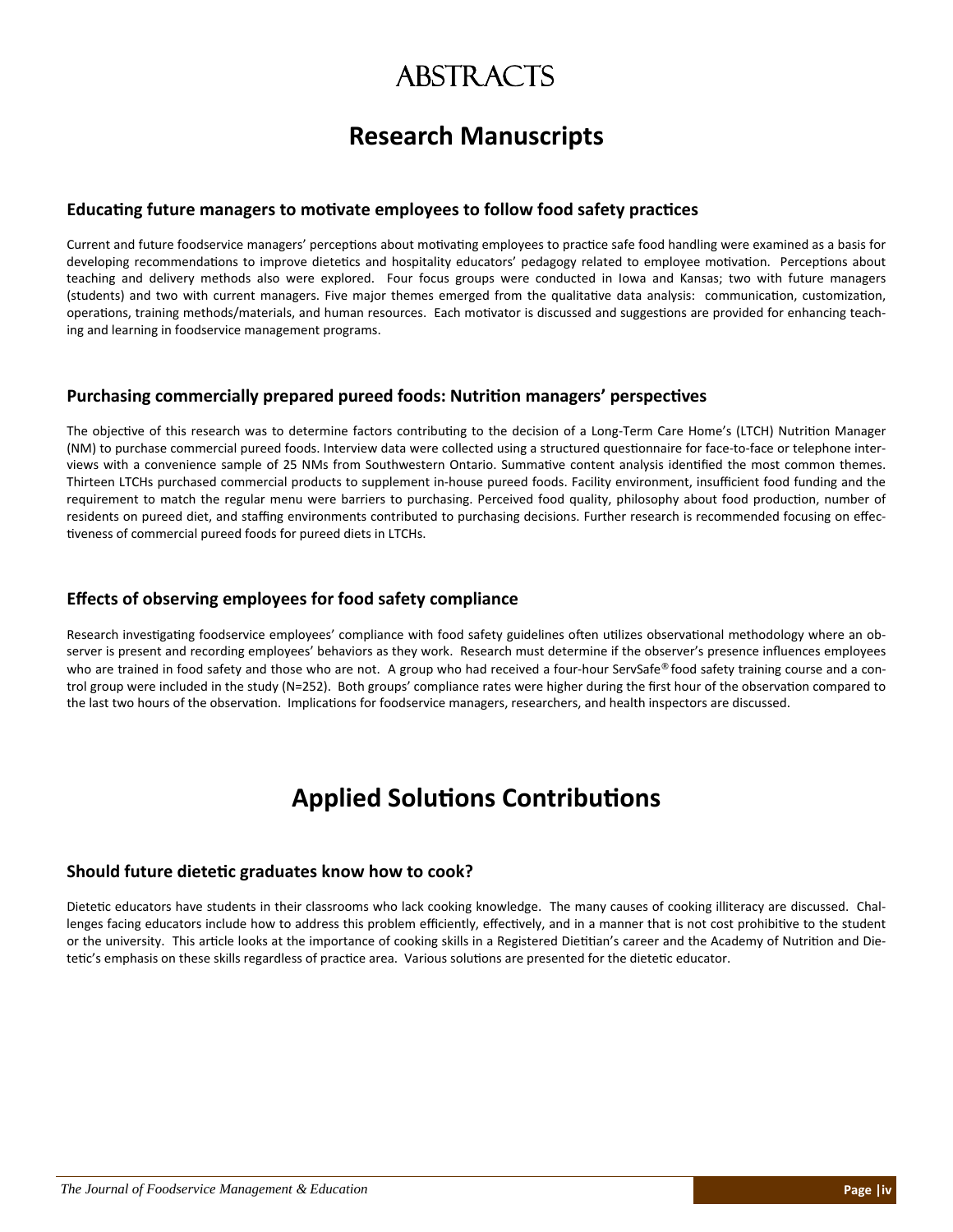*Journal of Foodservice Management & EducaƟon, Volume 6, Number 1, Pages 1 – 8.* ©2012 Published jointly by the Foodservice Systems Management Educational Council and the National Association of College & University Food Services

### Educating Future Managers to Motivate Employees to Follow Food Safety Practices

Kevin R. Roberts, PhD<sup>1\*</sup>; Susan W. Arendt, PhD, RD<sup>2</sup>; Catherine Strohbehn, PhD, RD<sup>3</sup>;

Jason D. Ellis, PhD<sup>4</sup>; Paola Paez, PhD<sup>5</sup>

<sup>1</sup>Assistant Professor, Department of Hospitality Management and Dietetics, Kansas State University, Manhattan, KS, USA

<sup>2</sup>Associate Professor, Department of Apparel, Educational Studies, and Hospitality Management, Iowa State University, Ames, IA, USA

<sup>3</sup>Extension Specialist & Adjunct Professor, Department of Apparel, Educational Studies, and Hospitality Management, Iowa State University, Ames, IA, USA

<sup>4</sup>Assistant Professor, Department of Communications, Kansas State University, Manhattan, KS, USA

<sup>5</sup>Assistant Professor, School of Nutrition, University of Costa Rica, Sabanilla Montes de Oca, Costa Rica

#### **ABSTRACT**

Current and future foodservice managers' perceptions about motivating employees to practice safe food handling were examined as a basis for developing recommendations to improve dietetics and hospitality educators' pedagogy related to employee motivation. Perceptions about teaching and delivery methods also were explored. Four focus groups were conducted in Iowa and Kansas; two with future managers (students) and two with current managers. Five major themes emerged from the qualitative data analysis: communication, customization, operations, training methods/ materials, and human resources. Each motivator is discussed and suggestions are provided for enhancing teaching and learning in foodservice management programs.

Keywords: food safety, foodservice, education, managers, motivation, teaching and training methods

Acknowledgement: The research project was funded by the U.S. Department of Agriculture (USDA) Cooperative States Research, Education, and Extension Service project 20075111003806. The contents are solely the responsibility of the authors and do not necessarily represent the views of the USDA.

#### **INTRODUCTION**

Despite the challenging economic climate in the United States (U.S.), the foodservice industry has remained stable. The National Restaurant Association (NRA) (2010) predicted foodservice industry sales to top \$604.2 billion in more than 960,000 locations across the U.S. in 2011. An estimated 49% of every dollar spent on food by Americans is for food prepared away from home; approximately 130 million people dine in foodservice operations on a typical day (NRA, 2010; U.S. Department of Agriculture, 2010).

The safety of food prepared and served away from home has received much attention from consumers and operators. In 1995, 50% of consumers believed in the ability of the restaurant industry to protect the well‐being of consumers (Allen, 2000). In 2007 that number declined to 43% (Food Marketing Institute Research, 2007). Although many states require the person in charge and others to demonstrate knowledge of food safety, 59% of known or reported foodborne illnesses can be traced back to mistakes made in the kitchen of a commercial foodservice operation (Centers for Disease Control and Prevention, 2006). It is estimated that foodborne disease in the U.S. sickens one out of every six Americans and causes 3,000 deaths each year (Scallan, Griffin, Angulo, Tauxe, & Hoekstra, 2011; Scallan, Hoekstra et al., 2011).

The societal costs of foodborne illness in the U.S. are estimated to be

\*Corresponding Author: Phone: 785‐532‐22399 ; E‐mail: kevrob@k‐state.edu

*The Journal of Foodservice Management & Education* **Page |1**

\$1.4 trillion annually (Roberts, 2007). For the foodservice operator, one outbreak in the foodservice operation could result in costly legal fees, medical fees, hospitalization, medication, and increased insurance premiums (Cochran-Yantis et al., 1996). The combination of these direct costs and loss of sales from negative publicity and decline in reputation often force the foodservice to cease operations.

The impact of a foodborne illness is well recognized by industry professionals; foodservice personnel can use well‐documented preventative measures to mitigate foodborne illnesses. Food safety is a complex issue. Managers should have expertise in both hard (science-based knowledge such as food safety and sanitation) and soft skills (those less quantifiable) such as leadership and human resources management. Educators of current and future foodservice managers and leaders are challenged with the teaching of these hard and soft skills to students.

The purpose of this qualitative study was to improve pedagogy relating to employee motivation in the foodservice industry by developing recommendations for hospitality and dietetic educators to utilize in the classroom. Recommendations were based on three specific objectives: 1) determine challenges managers have in motivating employees to follow and utilize basic food safety practices, 2) determine what would make managers more effective in their roles, and 3) gauge reactions of managers to various teaching and delivery methods such as DVD, podcast/vodcast, webinars, and other non‐lecture methods.

#### **LITERATURE REVIEW**

In 1998, the Food and Drug Administration (Food and Drug Administration [FDA], 2000) conducted an observational study to explore foodborne illness risk factors in a multitude of settings, including hospitals, nursing homes, elementary schools, retail operations, and full- and quick-service restaurants. The restaurant industry had the lowest overall compliance scores compared to identified standards, with the full-service industry scoring 13% lower than any other segment of the foodservice industry. In 2003 and 2008, the FDA (2004, 2009) conducted follow-up studies and still, the restaurant industry continued to score lower than almost all other segments of the foodservice industry. Both reports identified risk factors for foodborne illness that needed priority attention in both quick‐ and full‐service restaurants. These included improper holding time and temperature, poor personal hygiene, chemical control, protecting equipment from contamination, and inadequate cooking. Previous research (Bean & Griffin, 1990) identified improper holding temperatures, poor personal hygiene, and cross contamination as the top three factors contributing to foodborne illnesses. More recent research continued to show these as the top three factors (Olsen, MacKinon, Goulding, Bean, & Slutsker, 2000) while other research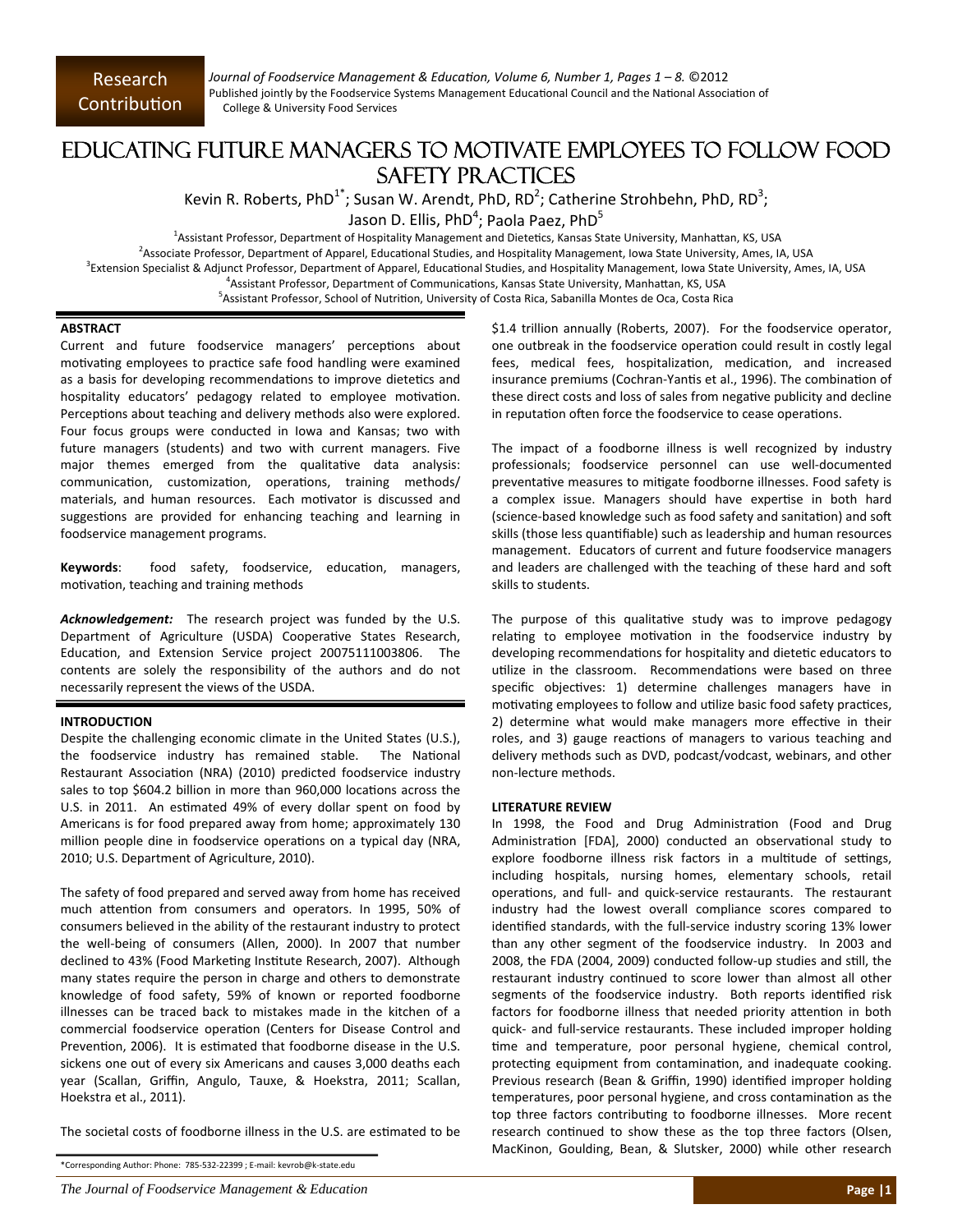indicated these practices are still of concern within the foodservice environment (FDA, 2000, 2004, 2009; Pilling et al., 2008; Roberts et al, 2008). These factors are all preventable if employees have the knowledge and motivation to practice food safety behaviors. Because the manager's role has been identified as important in influencing the food safety culture (Arendt & Sneed, 2008), it is important to consider the views of current and future managers when planning internvention and reduction strategies

#### *Food Safety EducaƟon and Learning*

The benefits of employee food safety training have been explored in several studies, although results have been inconsistent. Several studies have found that training helps improve overall employee knowledge of food safety (Costello, Gaddis, Tamplin, & Morris, 1997; Finch & Daniel, 2005; Howes, McEwen, Griffiths, & Harris, 1996; Lynch, Elledge, Griffith, & Boatright, 2005; Roberts et al., 2008) while other studies have found that training is not consistently associated with improved knowledge (Luby, Jones, & Horan, 1993; Pilling et al., 2008; Wright & Feun, 1986).

Studies have found that food safety training is positively associated with improved microbiological food quality (Cohen, Reichel, & Schwartz, 2001), increased food safety inspection scores (Cotterchio, Gunn, Coffill, Tormey, & Barry, 1998; Kneller & Bierma, 1990), and self -reported changes in food safety practices (Clayton, Griffith, Price, & Peters, 2002; McElroy & Cutter, 2004). Brannon, York, Roberts, Shanklin, and Howells (2009) also found that a formal food safety training course helped employees develop an appreciation for the importance of food safety practices and increased awareness of the proper practices that should be followed on the job.

Researchers have begun to investigate the link between knowledge and behavior. Roberts et al. (2008) explored food safety knowledge and behaviors of foodservice employees after employees completed a four‐hour training class based on the ServSafe® employee level course. The focus was on the top three factors that contribute to foodborne illness: improper holding temperatures, poor personal hygiene, and cross contamination. Even though overall employee knowledge had improved for the 160 employees sampled, behavioral compliance remained low after the knowledge training, with little significant improvement.

York et al. (2009) expanded this work by using the Theory of Planned Behavior to identify four different treatment groups and their effects on specific food safety behaviors (improper holding temperatures, poor personal hygiene, and cross contamination) in the restaurant setting. The first group received ServSafe® training alone; the second group received a Theory of Planned Behavior intervention that targeted the subjects' perceived control; a third group received both ServSafe® training and the Theory of Planned Behavior intervention; and the fourth group was a control and received no intervention. Results indicated that the training only group and the Theory of Planned Behavior intervention only group were similar in compliance with identified food safety standards. However, those receiving both training and the intervention had the greatest compliance rates of all groups.

Chapman, Eversley, Fillion, MacLaurin, and Powell (2010) observed the influence of a food safety information sheet (labeled as an infosheet) on practices within the foodservice environment. Each infosheet posted was designed to be applicable for the study group and focused on a particular food safety practice. A new sheet was posted each week for seven weeks total. Results showed that the infosheets had a positive impact on the behaviors of the food handlers in the study. While the infosheets had a positive impact on behaviors, the impact was lessened during busy periods of production and service. The study did not take into account if the employees had any prior food safety training.

#### *Supervisors/Managers*

Arendt and Sneed (2008) approached food safety practice compliance as a supervisory function. The researchers posited that because traditional training had been shown ineffective at motivating employees to change behavior, approaching training at a supervisory level through employee motivation may be more effective. The researchers indicated that supervisors are vitally important in assuring that employees are following recommended food safety practices. From a practical standpoint, when one considers that 12.7 million employees are employed in the restaurant industry (NRA, 2009), and only a fraction of those employees have received food safety training, supervisors are key to encouraging and motivating employees to follow proper practices.

A recent trend in food safety research has focused on the connection between knowledge and behavior (Brannon et al., 2009; Pilling et al., 2008; Roberts et al., 2008; York et al., 2009). However, there is a paucity of data relating to how managers can strengthen the connection between knowledge and behavior and motivate their employees to more closely follow recommended food safety practices.

#### *Using MoƟvaƟon Theory*

Expectancy theory was first discussed by Vroom (1964) as a motivation theory to explain the behaviors or choices an individual makes. The theory states that individuals will behave in a manner that maximizes positive outcomes, such as rewards, and minimizes negative outcomes, such as punishments. The theory proposes that employees within the work context will be motivated when they believe that increased effort on their part will yield improved job performance; that improved job performance will lead to rewards for the employee within the organization; and that the employee values these expected rewards. Lawler and Porter (1967) would later build upon this work and posited that employee performance and motivation should also consider such factors as knowledge, experience, and abilities. Arendt and Sneed (2008) used this motivation theory as a theoretical underpinning to better understand employees' safe food handling behavioral intentions. They recognized that the manager has direct control over many aspects of motivation. Managers and future managers were the target of study in their research (Arendt & Sneed, 2008).

#### **METHOD**

This study used focus group discussions to gather in-depth qualitative data about the research objectives. Focus group methodology should be considered when investigating complex behaviors and motivations (Morgan, 1998). Prior to focus group commencement, individual questionnaires were completed by participants to gather gender, age, length of time worked in foodservice operations, time worked in current operation, if respondents had a computer at home, reasons for using the computer, preferred training method, and learning style preference. To determine preferred training method and learning style preference, respondents were asked to rank their preferences for 12 different methods and which learning style was most useful for them. Focus group questions were developed and evaluated by the research team consisting of six members. As is noted by Krueger (1998a), "The true pilot test is the first focus group with participants"(pg. 57). The research team held a meeting after the first focus group to evaluate acceptability of the questions and based on that discussion, no changes were made.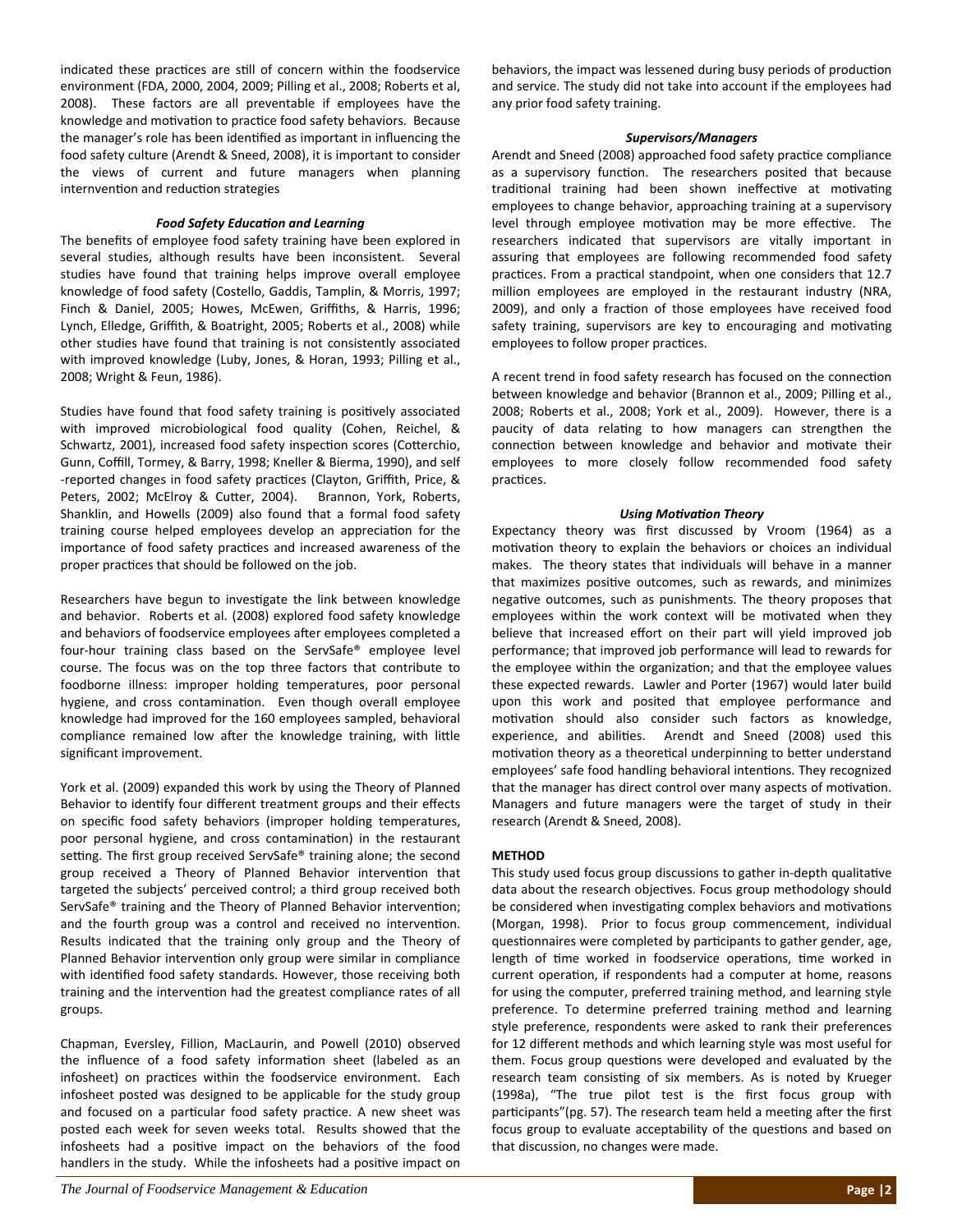#### *ParƟcipant Recruitment*

Current and future foodservice managers were recruited in two Midwestern college towns in different states. Current managers were recruited via signs in foodservice establishments and phone calls made by the researchers. Future managers, defined as those who would be entering the foodservice industry within one year of the focus group, were recruited in hospitality and dietetic related classes at the two participating universities. One current manager focus group and one future manager focus group were conducted in each participating state, for a total of two current manager focus groups and two future manager focus groups. Participants were informed of the time and location of the focus group discussions during the recruitment process. Both groups were told the researchers were conducting a food safety study and were interested in their opinions. Those who responded to recruitment efforts were reminded the day prior to the focus group via email or phone call. A nominal cash "thank you" gift was offered to compensate for time required to participate in the study.

#### *Data CollecƟon*

Each participant attended one of the four focus group discussions intended for either current or future managers. Each focus group ranged from 5-12 participants. Focus group discussions lasted from 40 to 70 minutes. All focus group discussions were recorded using a digital voice recorder. The Institutional Review Board at both participating universities approved the research protocol prior to any contact with participants.

Upon arrival, participants were thanked for coming, informed of their rights as research subjects, and asked to sign an informed consent form. Participants then completed the demographic questionnaire that also included the questions relating to preferred teaching and delivery methods as well as preferred learning style. Participants were offered a light snack and encouraged to mingle so as to get comfortable speaking around one another. After all participants had arrived, an experienced focus group moderator began the session by welcoming the participants, reviewing the goals of the focus group discussions, and describing the process that would be utilized. Each moderator had experience conducting focus groups and a moderator guide was used to assure that each group received the same instructions and questions. To assure anonymity, each participant was asked to develop an alias to which they would be referred to during the focus group. Each participant wore a name tag identifying his/her alias to all other members of the focus group.

The moderator began asking the discussion questions, which were used to build the foundation of the discussions (Table 1). Because qualitative research is intended to be of an emergent nature, participant responses determined the overall direction of the focus

#### **Table 1. Key Focus Group Questions**

- Tell me what roles you play related to food safety.
- Could you talk a little about how you feel you do in these roles?
- What would make you more effective in these roles?
- To help you be a better leader and supervisor (related to food safety) what content areas would you like to know more about?
- $\bullet$  How would you like to receive this information?
- What are your reactions to non-traditional methods of receiving information and/or training? DVD

Computer simulation Podcast/vodcast Webinars Others (i.e., texting, email) groups. The moderator allowed ample time for participants' responses. During the focus group, an experienced assistant moderator took field notes utilizing a moderator form adapted from Krueger (1998b). At the conclusion of the focus group, participants were provided \$40 as a "thank you" gift. The moderator and assistant moderator debriefed within 48 hours of each focus group.

#### *Data Analysis*

Recordings of all focus group discussions were transcribed by an experienced transcriptionist. Four researchers experienced in qualitative data analysis coded and themed the transcribed focus group data; three researchers were assigned to each focus group transcript to assure accuracy in hand coding without overburdening any one researcher. Themes were developed independently and then discussed until a consensus between the four researchers was reached. All focus group data were pooled together for analysis.

The demographic questionnaires were entered into SPSS (Version 17.0) for data analysis and descriptive statistics (means and standard deviations) were computed. For training preferences, respondents were asked to rank order twelve different methods; data were analyzed to determine the frequency with which respondents ranked each method within their top three preferred methods. Also, a mean ranking was determined for each method by summing ranking scores and dividing by the number of respondents.

#### **RESULTS AND DISCUSSION**

The show rate for the focus groups was 97% (there were 37 confirmed recruits, yet 36 participants actually attended the sessions). Participants in the study included 15 current managers and 21 future managers. Twenty-six of the 36 participants were male (72%). The majority of participants (69%) ranged in age from 18 to 25 years old with 17% age 40 and older. Almost all (94%) reported presence of a computer at home with a variety of uses such as communication (97%); classes (81%) and bill paying (64%) indicated. Sixty‐seven percent had worked in foodservice operations for five years or less and 43% had worked in their current operations for less than one year. Table 2 presents the demographic information of the participants.

#### *MoƟvaƟon EffecƟveness*

Data coding identified five issues that managers deal with when motivating and training employees to follow food safety practices: customization, human resources, training methods/materials, communication, and operations. Students entering the industry will be expected to motivate employees to ensure compliance with identified food safety standards. Therefore, these issues should be addressed in hospitality and dietetics curricula. A model depicting the challenges of food safety motivation identified in the study is presented in Figure 1.

#### *CustomizaƟon*

Customization is related to the inadequacies of the current one-sizefits-all approach to food safety training, which does little to actually motivate employees to practice proper behaviors. One participant passionately stated that trainers or managers have to consider the generational preferences of employees and others' comments centered on this as well. One of the participants stated:

*"In our operaƟon we have such a wide range of ages so that's an issue because the 18‐ to 25‐year‐olds would prefer this method where those that are in the 60‐ to 65‐age bracket would have a different comfort zone for learning, so you've got to address those kinds of things. And are they, you know, a visual learner? Do they learn by the video or do they need to have hands‐on? So,*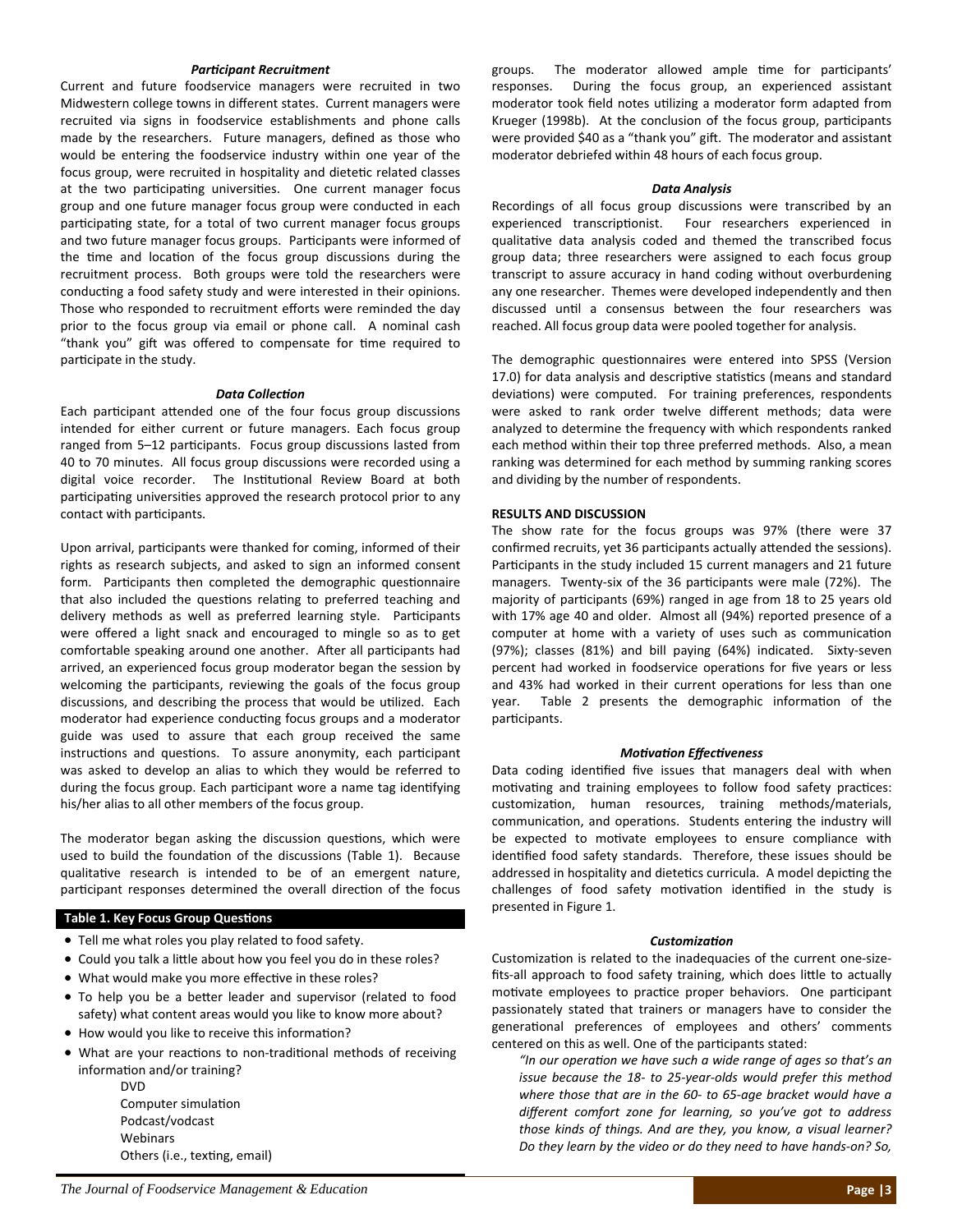| Table 2. Focus Groups Participant Demographics (N=36)  |                |                |  |  |  |
|--------------------------------------------------------|----------------|----------------|--|--|--|
| Category                                               | Frequency (n)  | Percent (%)    |  |  |  |
| <b>Gender</b>                                          |                |                |  |  |  |
| Male                                                   | 26             | 72             |  |  |  |
| Feale                                                  | 10             | 28             |  |  |  |
| Age                                                    |                |                |  |  |  |
| 18-21 years                                            | 13             | 36             |  |  |  |
| 22-25 years                                            | 12             | 33             |  |  |  |
| 26-30 years                                            | 4              | 11             |  |  |  |
| 31-50 years                                            | 5              | 14             |  |  |  |
| 51-65 years                                            | $\mathfrak{p}$ | 6              |  |  |  |
| <b>Time Worked in Foodservice Operations</b>           |                |                |  |  |  |
| Less than 1 year                                       | 6              | 17             |  |  |  |
| $1 - 2$ years                                          | 4              | 11             |  |  |  |
| $2 - < 3$ years                                        | 5              | 14             |  |  |  |
| 3-5 years                                              | 9              | 25             |  |  |  |
| 6 years                                                | $\Omega$       | $\overline{0}$ |  |  |  |
| 7-10 years                                             | 7              | 19             |  |  |  |
| Over 10 years                                          | 5              | 14             |  |  |  |
| Time Worked in Current Operation                       |                |                |  |  |  |
| Less than 1 year                                       | 16             | 43             |  |  |  |
| $1 - 2$ years                                          | 6              | 17             |  |  |  |
| $2 - 3$ years                                          | 6              | 17             |  |  |  |
| 3-5 years                                              | 4              | 11             |  |  |  |
| 6-9 years                                              | $\overline{2}$ | 6              |  |  |  |
| Over 9 years                                           | $\overline{2}$ | 6              |  |  |  |
| <b>Computer at Home<sup>a</sup></b>                    | 34             | 94             |  |  |  |
| Reasons for Using Computer Away from Work <sup>b</sup> |                |                |  |  |  |
| Communication                                          | 35             | 97             |  |  |  |
| Information source                                     | 33             | 92             |  |  |  |
| <b>Banking</b>                                         | 30             | 83             |  |  |  |
| Classes                                                | 29             | 81             |  |  |  |
| <b>Travel Arrangements</b>                             | 28             | 78             |  |  |  |
| <b>Bill Paying</b>                                     | 23             | 64             |  |  |  |
| <sup>a</sup> Yes Responses                             |                |                |  |  |  |

 $<sup>b</sup>$  Percent total is more than 100% as multiple responses could be selected</sup>

*you know, it's finding many different methods so that you can address all the different learning styles and hit with some people. It's goƩa be something that means something to 'em."*

One theme that emerged was the idea that multiple delivery methods are needed for younger generations to accommodate their varied learning styles. One female participant stated:

*"I could see some real problems with that* [computer simulaƟon based training] *again because of the age variaƟon of your work crew. You guys* [referring to the younger managers in the focus group] *would all be very comfortable with that. A lot of the employees in my age bracket would be extremely uncomfortable"*

Moreover, the idea surfaced that motivation to follow proper food safety practices might be best done at the operational level, particularly with managers taking the lead. Managers could lead, not only by the training they conduct with employees, but also in modeling proper behavior and tailoring messages to best meet needs of individual employees.

#### *Human Resources*

This area referenced the challenges associated with human resources management relative to food safety practices. Participants identified staff turnover, lack of motivation among employees, employees' attitudes toward the job, and lack of employees understanding the relationship between knowledge and practice as challenges they commonly face.



**Figure 1. Themes idenƟfied from focus group discussions** 

One participant discussed how difficult it is for managers to track who has, or who has not, been trained given a large staff size and continual turnover. Organizations with structured training periods often faced the dilemma of proper orientation for new employees. One participant stated:

*"The other issue is the turnover of staff that we have and constantly keeping abreast of who has been trained. We have orientaƟon programs where we talk about food safety, but honestly,* 2 years ago *I* hired 50% of my staff again after our *orientaƟon took place in the fall."*

Many participants agreed. One participant indicated that employee food safety training needs to be simplified and streamlined to accommodate their high turnover rate. He stated:

*"Turnover is a big issue for us, and so…I mean, we have high turnover just with student employees. And so I think it needs to happen, you know, efficient training needs to happen earlier."*

Another participant stated:

*"…to do it* [food safety training] *in like a Ɵmely fashion because they don't have 6 months to take a class. I don't have 8 extra hours to pay them to be off the floor. It needs to be short, a 10‐ minute* [training]*"*

Another commented that the operation's management usually does a good job at initial training of employees, but in their environment it's "sink or swim" after the initial training due to the high turnover rate.

#### *Training Content*

Training content centered on the food safety training itself. Participants indicated that food safety training, such as ServSafe®, can be effective, but it does not give managers and employees a good practical application or knowledge of the actual Food Code requirements. Frustration with how requirements are written was also heard by participants who wanted easily accessible and understandable information.

#### A participant stated:

*"And it is hard to understand those codes. I don't know why they can't be wriƩen in a user‐friendly*[way]*, you know, they'll be like, in SecƟon A, Paragraph 3, but they don't actually reiterate what SecƟon A, Paragraph 3 says…you think you've learned because you've learned through ServSafe, but ServSafe doesn't necessarily match with state code at all."*

Participants intuitively understood effective teaching by indicating it was important to educate the employees not only on what they are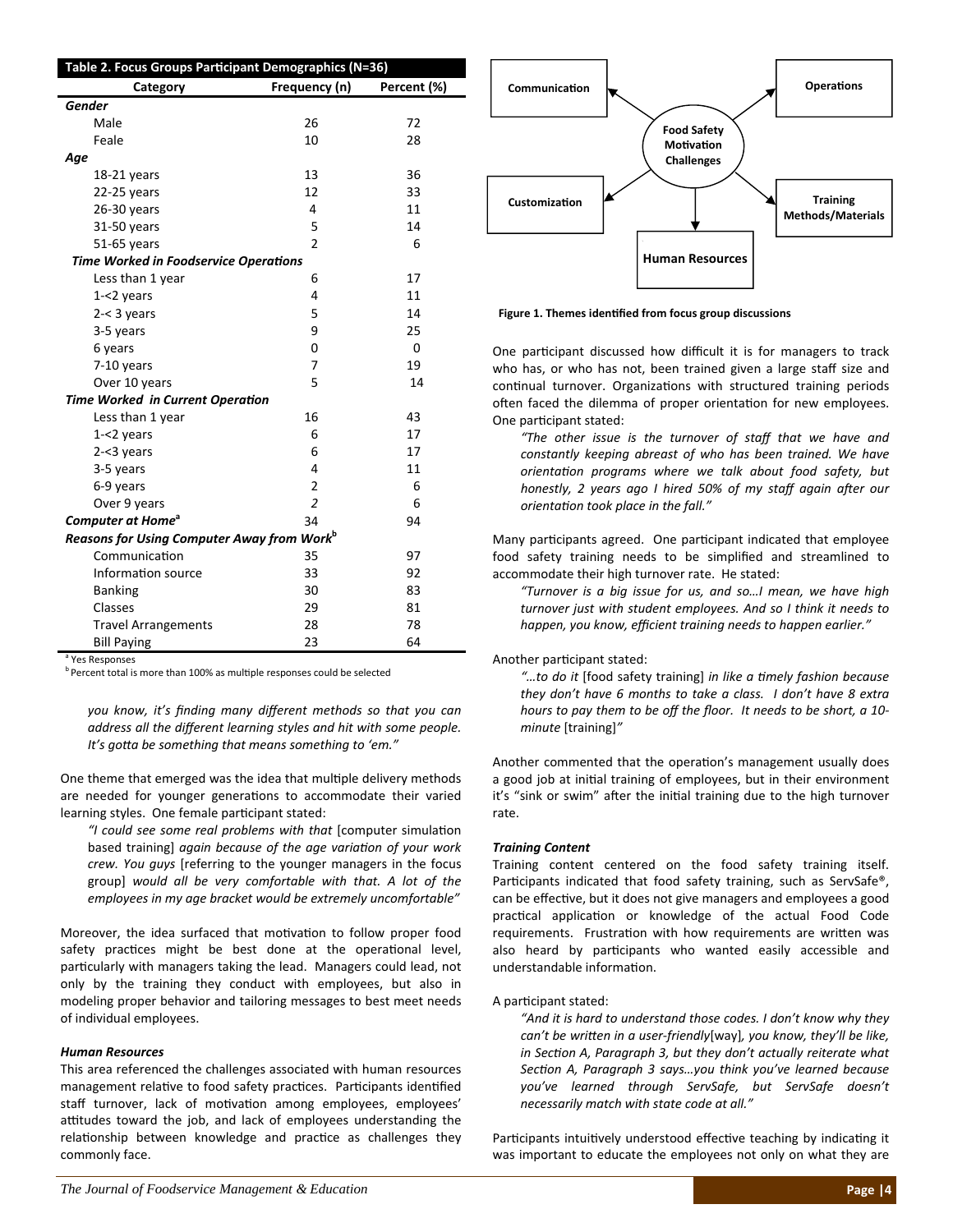to do, but why they were required to perform the task in a particular way. Participants identified this as effective teaching because once employees understand why they are supposed to do something; they will be motivated to follow the recommendations while on the job.

#### *CommunicaƟon*

On-going conversations about food safety practices and methods used to communicate these practices to employees were also identified in the focus groups as issues. Participants indicated more training was needed within the work environment. Most agreed that it would be better to have shorter, focused training sessions than the complete ServSafe<sup>®</sup> style class. One participant commented how difficult it was to not only keep up with the Food Code herself, but also to ensure that employees were aware of food code changes and updates within the operations' jurisdiction. Managers cannot motivate employees, and employees cannot follow recommended practices, when they are unaware of what those proper practices are, particularly when updates are made every two years, or as noted earlier, when information is not clearly written for lay operators. Communication with staff within the organization and communication between the organization representatives and regulatory agencies were identified as key issues.

#### *OperaƟons*

Many issues were identified that related to the foodservice operation itself. No risk/reward systems were in place to motivate employees to follow food safety practices. One participant indicated that employees want to see *"…immediate graƟficaƟon…immensely. Be it a slap monetary or a slap on the back…just something that gets them involved*."

Other issues discussed within the operations category included: managers who indicated that they lacked support from upper‐level management; lack of consistency of enforcing food safety policy in the operation; and the need to develop priorities within the work environment. One of the participants concluded that:

*"..being on the same page where we work I kinda feel like the upper management doesn't always like enforce everything and so, me going in and saying, "Don't drink that pop when you're cooking food," that's like nothing because the upper management walks by and gives 'em pop or whatever, you know. To me, I kinda like feel like I'm, it's not really effecƟve because it's not consistent across the board"*

#### *Teaching and Delivery Method Preferences*

Data related to the preferred training methods of focus group participants are presented in Table 3. Participants rank-ordered twelve listed methods of training. The top three preferred methods were activity-based training (61%), observation (39%), and question/ answer sessions with an expert (36%). Most participants (83%) also identified experiential as their preferred learning style, followed by visual (58%), and audio (39%).

When discussing training preferences, many identified DVD as boring, difficult to focus on, and difficult to take seriously. Other participants indicated that training information should be communicated via email. Computer simulation was identified as a potential training medium as long as it is consistently updated. Other interactive forms of training also were preferred, such as the GloGerm™ Exercise or an interactive game. Participants of different age categories had different training preferences (Table 4). Participants older than 30 years of age had greater preference for face-to-face training (mean rankings 5.4-5.5) than participants in the age categories less than 30 years (mean ranking 6.2-6.5). Likewise, participants ranked activitybased training differently by age category; those in the 22‐30 year old

| Table 3. Training Method and Learning Style Preferences (N=36)             |                             |                                                                    |                                     |  |  |  |
|----------------------------------------------------------------------------|-----------------------------|--------------------------------------------------------------------|-------------------------------------|--|--|--|
| Category                                                                   | <b>Frequency</b><br>$(n)^a$ | Percent<br>$(\%)^a$                                                | Mean<br><b>Ranking</b> <sup>b</sup> |  |  |  |
| <b>Training Method</b>                                                     |                             |                                                                    |                                     |  |  |  |
| Activity based                                                             | 22                          | 61                                                                 | 3.2                                 |  |  |  |
| Observation of                                                             | 14                          | 39                                                                 | 4.9                                 |  |  |  |
| activities                                                                 |                             |                                                                    |                                     |  |  |  |
| Question and answers                                                       | 13                          | 36                                                                 | 5.5                                 |  |  |  |
| with an expert                                                             |                             |                                                                    |                                     |  |  |  |
| Group discussions                                                          | 12                          | 33                                                                 | 4.9                                 |  |  |  |
| Face to face lecture                                                       | 11                          | 31                                                                 | 6.1                                 |  |  |  |
| Videotaped                                                                 | 8                           | 22                                                                 | 7.3                                 |  |  |  |
| demonstrations                                                             |                             |                                                                    |                                     |  |  |  |
| Interactive videos or                                                      | 7                           | 19                                                                 | 6.5                                 |  |  |  |
| computer games                                                             |                             |                                                                    |                                     |  |  |  |
| Role plays or skits                                                        | 5                           | 14                                                                 | 7.2                                 |  |  |  |
| Video or ICN lecture                                                       | 4                           | 11                                                                 | 8.2                                 |  |  |  |
| Dialog with another                                                        | 3                           | 8                                                                  | 5.1                                 |  |  |  |
| person                                                                     |                             |                                                                    |                                     |  |  |  |
| Manuals or brochures                                                       | 3                           | 8                                                                  | 8.2                                 |  |  |  |
| with information                                                           |                             |                                                                    |                                     |  |  |  |
| Vodcasts/podcasts                                                          | $\mathbf{1}$                | 3                                                                  | 9.5                                 |  |  |  |
| Learning Style <sup>c</sup>                                                |                             |                                                                    |                                     |  |  |  |
| Experiential                                                               | 30                          | 83                                                                 |                                     |  |  |  |
| Visual                                                                     | 21                          | 58                                                                 |                                     |  |  |  |
| Audio<br>$a_{\mathbf{n}}$<br>سنفر المرسورات<br>الماداد المتقامات مالمانيات | 14<br>المتناسبة والماسية    | 39<br>$L_{\text{total}}$ and $L_{\text{total}}$ and $A = 10^{-14}$ |                                     |  |  |  |

<sup>a</sup>Respondents were asked to rank order training methods from 1-12 (1=most preferred and 12 = least preferred). Frequency and percent indicates the number and percent of participants who ranked the training method as either 1,2 or 3.

<sup>b</sup>Mean ranking was calculated by summing all rankings (1-12) for an individual training method and dividing the sum by number of participants responding.

 $\epsilon$ Percent total is more than 100% as multiple responses could be selected.

**Table 4. Training Preferences of Current and Future Managers by**

| Age Category (N=36)                            |                           |           |           |           |           |
|------------------------------------------------|---------------------------|-----------|-----------|-----------|-----------|
|                                                | Mean Ranking <sup>a</sup> |           |           |           |           |
|                                                | 18-21                     | $22 - 25$ | $26 - 30$ | $31 - 50$ | $51 - 65$ |
| <b>Training Method</b>                         | years                     | years     | years     | years     | years     |
| Vodcasts/Podcasts                              | 9.4                       | 9.8       | 9.8       | 8.0       | 11.5      |
| Video or ICN Lecture                           | 8.0                       | 8.9       | 9.8       | 6.0       | 8.0       |
| Manuals or<br><b>Brochures</b>                 | 7.6                       | 9.0       | 8.3       | 7.6       | 8.5       |
| Role Plays or Skits                            | 7.0                       | 6.5       | 8.5       | 7.2       | 10.0      |
| Interactive Videos or<br><b>Computer Games</b> | 6.9                       | 5.8       | 8.3       | 6.2       | 5.5       |
| Videotaped                                     | 6.8                       | 7.8       | 10.0      | 6.4       | 5.0       |
| Demonstrations                                 |                           |           |           |           |           |
| Face to Face                                   | 6.2                       | 6.5       | 6.3       | 5.4       | 5.5       |
| Question and                                   | 5.9                       | 5.3       | 4.3       | 6.8       | 3.5       |
| Answers with an                                |                           |           |           |           |           |
| Expert                                         |                           |           |           |           |           |
| Observation of                                 | 5.5                       | 4.9       | 4.0       | 4.2       | 5.5       |
| Activities                                     |                           |           |           |           |           |
| Dialog with Another                            | 5.4                       | 6.2       | 2.5       | 4.0       | 4.0       |
| Person                                         |                           |           |           |           |           |
| <b>Group Discussions</b>                       | 5.3                       | 4.9       | 4.5       | 5.0       | 2.5       |
| <b>Activity Based</b>                          | 4.2                       | 2.5       | 2.0       | 1.4       | 8.5       |

<sup>a</sup> Mean ranking was calculated by summing all rankings (1-12) for an individual training method and dividing the sum by number of participants responding.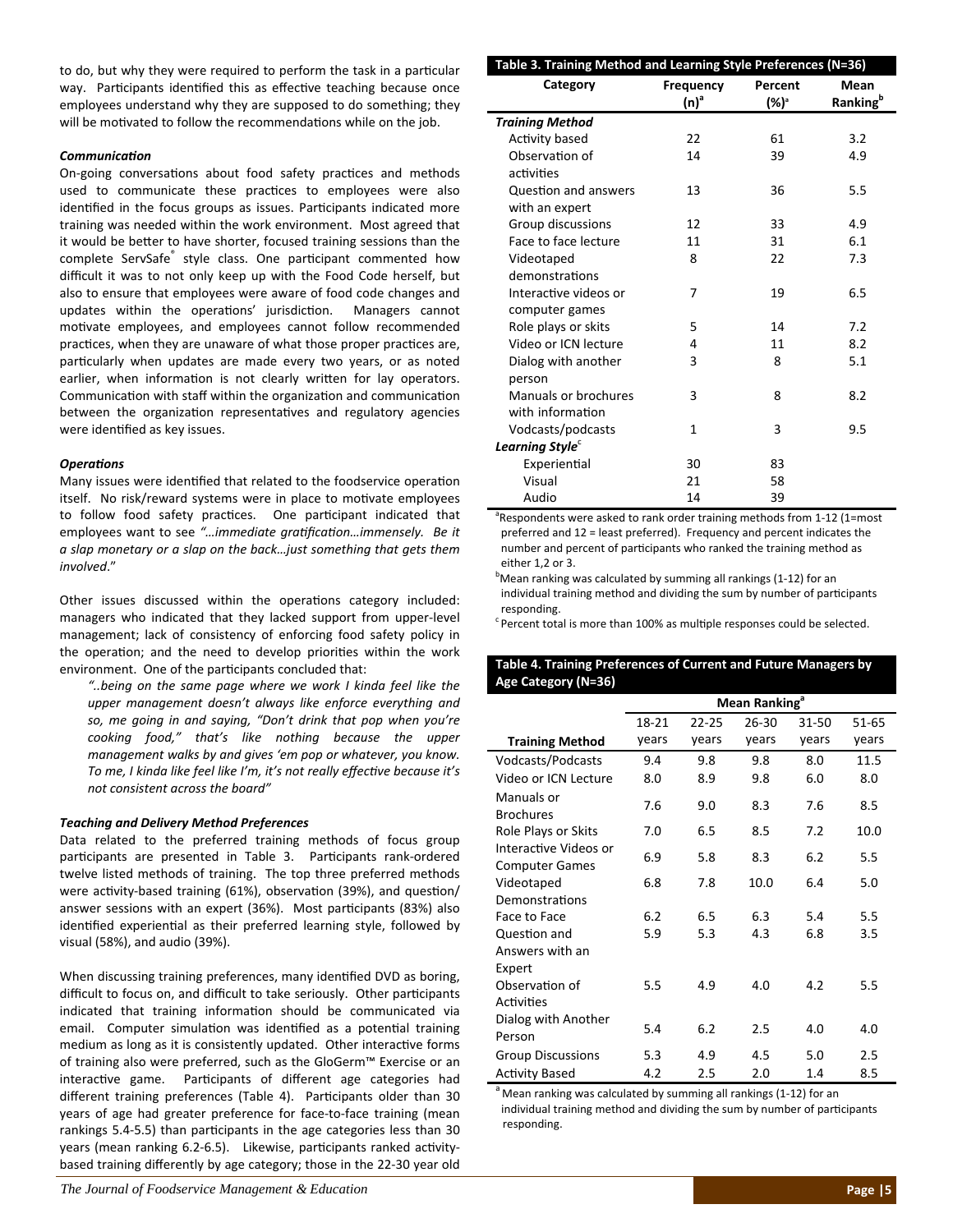age category had higher rankings (mean rankings 2.0‐2.5) compared to the youngest and oldest group (with mean rankings of 4.2 and 8.5, respectively). Those in the age category 31-50 years ranked the activity-based method the highest with a mean ranking of 1.4.

This study has implications across the hospitality and dietetics curricula, not only in the realm of food safety, but also in human resources management, foodservice systems management, and hotel operations management. Most of the participants in the study indicated that some type of activity-based training was the most preferred method. The majority of participants (83%) preferred experiential learning to visual and audio learning alone. Participants indicated that the current one‐size‐fits‐all lecture‐style approach is ineffective in motivating current and future employees to follow proper food safety practices. Although food safety information can be taught efficiently in this manner, it is not clear if knowledge will equate to practice. In addition, the soft skills needed to become a successful manager in the foodservice industry likely cannot be effectively taught in a lecture-style approach. Deale, O'Halloran, Jacques, & Garger (2010) explored teaching methods in hospitality and tourism and found that most faculty continue to use the lecture method of teaching. They note that with dwindling resources, this is an efficient method, but may not be best for student learning.

The foodservice industry is a labor‐intensive industry. The top issues of managers from a variety of fields, not solely hospitality, included dealing with conflict, communicating with employees and motivating employees (Brotheridge & Long, 2007). Roberts et al. (2008) reported that employees had the knowledge necessary to perform certain food safety tasks, yet they failed to utilize this knowledge on the job. This study reinforces past work on the need to improve the connection between knowledge and behavior. Hospitality and dietetic educators need to not only train future managers on the theory and knowledge of the profession, but also on how to train their employees using methods that encourage them to apply knowledge on‐the‐job. Table

|                                        | Table 5. Teaching Strategies to Motivate About Food Safety                                                                                                                                                                                        |
|----------------------------------------|---------------------------------------------------------------------------------------------------------------------------------------------------------------------------------------------------------------------------------------------------|
| <b>Motivation</b><br><b>Strategies</b> | <b>Facilitated Learning Activities</b>                                                                                                                                                                                                            |
| Customization                          | Interviews with individuals of different age<br>categories to understand differences<br>Preparation of food safety materials targeting<br>unique learning preferences                                                                             |
| Human<br>Resources                     | Role play whereby students "act out" human<br>resources management challenges and<br>reach a solution<br>Case study analysis of unmotivated employees<br>who do not adhere to safe food practices                                                 |
| <b>Training</b><br>Methods             | Student-developed non-traditional food safety<br>training (e.g. Podcasts)<br>Paired student teaching activities where one<br>student teaches another                                                                                              |
| Communication                          | Development of formal communication docu-<br>ments such as food safety standard oper-<br>ating procedures specific to the work or-<br>ganization and employee handbooks<br>Preparation and delivery of 5-7 minute food<br>safety content messages |
| Operations                             | Student persuasive speeches to garner support<br>from others<br>Structured debates between groups of stu-<br>dents on a food safety concern (e.g. glove<br>use)                                                                                   |

5 presents suggested learning activities for each of the motivation and training issues identified in this study. Educators and managers alike need to forgo the traditional training that only teaches what to do; rather, training should focus on communicating why it must be done this way and how to communicate this message effectively to various audiences using multiple media. The fundamental knowledge needed to develop and implement these types of training programs must originate in hospitality and dietetic programs.

#### **CONCLUSIONS AND APPLICATIONS**

This paper has addressed the challenges identified by current and future managers when trying to motivate employees to follow proper food safety practices on the job. Specifically, challenges relating to customization, human resources, training content, communication, and operations were identified in four focus group settings with 36 participants. Participants voiced interest in customized training materials that would be specific to their age or learning style and also voiced frustration with some of the human resource challenges in operations. Training content and teaching emerged as a predominant theme whereby practicality was paramount; participants wanted training that was applicable to their work situation. Communication by supervisors and managers could also serve as a motivator to encourage employees' safe food handling behaviors. What emerged from these focus group discussions was that managers can help motivate employees to follow safe food handling practices. Multiple strategies were identified that can help hospitality and dietetic educators better prepare students, future managers in the industry, to do so. For example, shorter, focused food safety training was preferred when compared to the traditional ServSafe® course. Such training could be customized to the age of the employee and the operation itself and be taught in the actual work environment to make the training more meaningful to the employee.

The reaction of participants to various teaching and delivery methods was also explored. Most participants indicated that activity-based training was preferred, followed by observation. By implementing these strategies in the dietetic and hospitality classroom, faculty can educate students on how to motive employees. More importantly, educating future managers to motivate employees will have a profound impact once these future managers are able to motivate their own staff to follow proper food safety practices and this will ultimately help to improve the connection between knowledge and behavior.

#### *LimitaƟons and Future Research*

One major limitation of this study was that due to budgetary constraints, the sample was only drawn from two Midwestern states. Thus, the feelings and thoughts of managers who could be dealing with different populations and cultures in other U.S. locations are not reflected.

Future research should quantitatively explore motivation and pedagogy techniques related to proper food safety practices. Other research also should investigate motivation from the employee's perspective to develop a framework of what motivates them to practice safe food handling behaviors. This information then can be implemented into hospitality and dietetic curricula to ensure future students are able to effectively motivate hourly employees within the industry. Research exploring pedagogy and andragogy related to food safety and motivation is also needed, including preferred methods of learning for all age groups of learners who are currently working in the industry.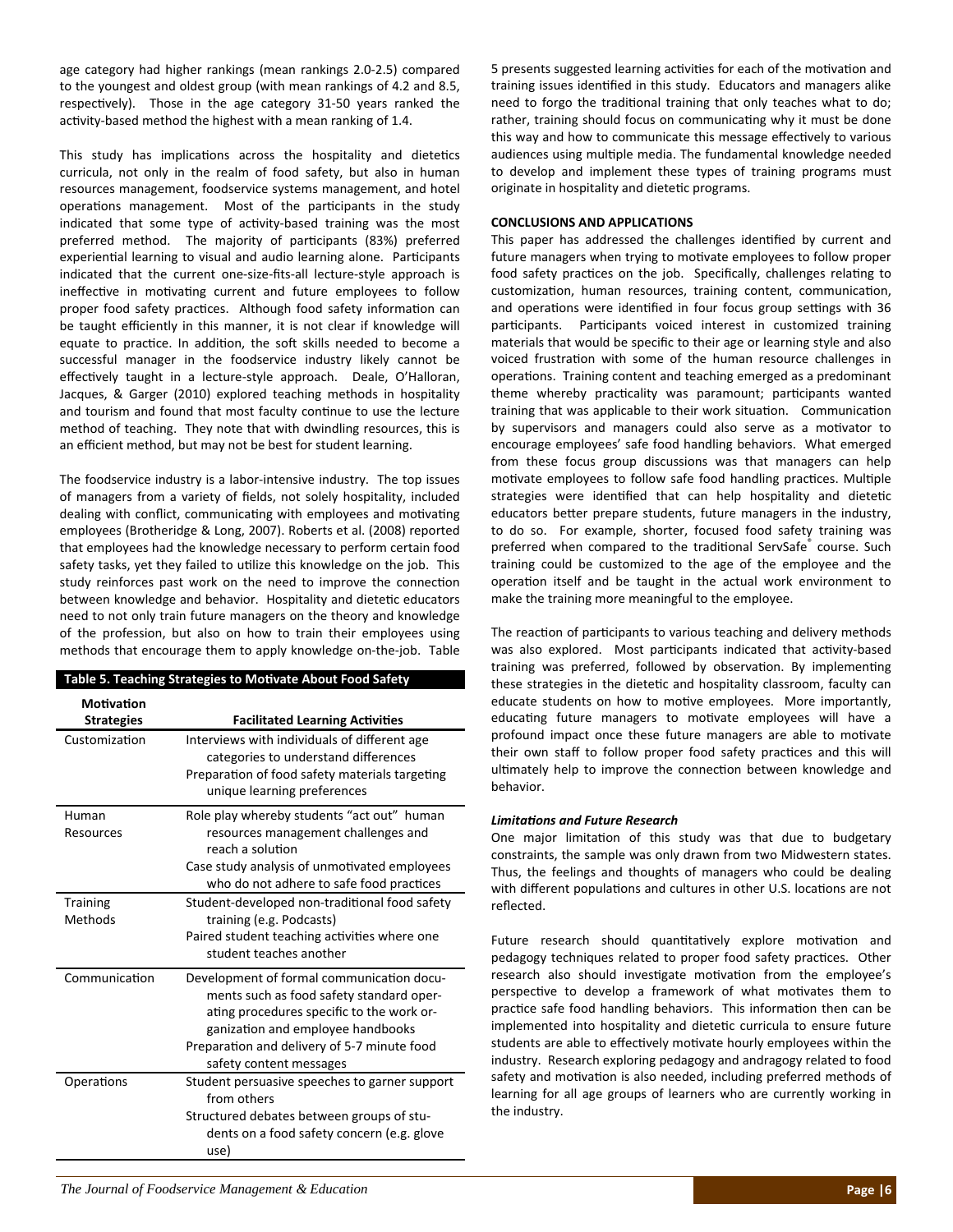#### **References**

Allen, R. L. (2000, Oct. 30). Study shows shrinking consumer confidence in food safety pracƟces. *NaƟon's Restaurant News, 1*, 87.

Arendt, S. W., & Sneed, P. J. (2008). Employee motivators for following food safety practices: Pivotal role of supervision. *Food Protection Trends, 28*, 704‐711.

Bean, N. H., & Griffin, P. M. (1990). Foodborne disease outbreaks in the United States, 1973‐1987: Pathogens, vehicles, and trends*. Journal of Food ProtecƟon, 53,* 804‐817.

Brannon, L. A., York, V. K., Roberts, K. R., Shanklin, C. W., & Howells, A. D. (2009). Appreciation of food safety practices based on level of experience. *Journal of Foodservice Business Research, 12*(2), 134‐ 154.

Brotheridge, C. M., & Long, S. (2007). The "real‐world" challenges of managers: Implications for management education. *Journal of Management Development, 26*, 832‐842.

Centers for Disease Control and Prevention. (2006). Preliminary FoodNet data on the incidence of infection with Pathogens transmitted commonly through food – 10 states, United States, 2005. *Morbidity and Mortality Weekly Report, 55* (14). Retrieved November 29, 2006, from: hƩp://www.cdc.gov/mmwr/preview/mmwrhtml/ mm5514a2.htm?s \_cid=mm5514a2\_e.

Chapman, B., Eversley, T., Fillion, K., MacLaurin, T., & Powell, D. (2010). Assessment of food safety practices of food service food handlers (risk assessment data): Testing a communication intervention (evaluaƟon of tools). *Journal of Food ProtecƟon, 73*, 1101‐1107.

Clayton, D. A., Griffith, C. J., Price, P., & Peters, A. C. (2002). Food handlers' beliefs and self‐reported pracƟces. *InternaƟonal Journal of Environmental Health Research, 12*(1), 25‐39.

Cochran-Yantis, D., Belo, P., Giampaoli, J., McProud, L., Everly, V., & Gans, J. (1996). Attitudes and knowledge of food safety among Santa Clara County, California restaurant operators. *Journal of Foodservice Systems, 9*, 117‐128.

Cohen, E., Reichel, A., & Schwartz, Z. (2001). On the efficacy of an in‐ house food sanitation training program: Statistical measurements and pracƟcal conclusions*. Journal of Hospitality and Tourism Research, 25*(1), 5‐16.

Costello, C., Gaddis, T., Tamplin, M., & Morris, W. (1997). Evaluating the effectiveness of two instructional techniques for teaching four food safety principles to quick service employees. *Journal of Foodservice Systems, 10*(1), 41‐50.

Cotterchio, M., Gunn, J., Coffill, T., Tormey, P., & Barry, M. A. (1998). Effect of a manager training program on sanitary conditions in restaurants. *Public Health Reports, 113,* 353‐358.

Deale, C., O'Halloran, R., Jacques, P., & Garger, J. (2010). An examination of current hospitality and tourism teaching methods. *Journal of Hospitality and Tourism EducaƟon, 22*(2), 20‐29.

Finch, C., & Daniel, E. (2005). Food safety knowledge and behavior of emergency food relief organization workers: Effects of food safety training intervenƟon. *Journal of Environmental Health, 67*(9), 30‐34.

Food and Drug AdministraƟon. (2000). *Report of the FDA retail food program database of foodborne illness risk factors*. Retrieved December 2, 2010 from: http://www.fda.gov /Food/FoodSafety/ RetailFoodProtection/ FoodborneIllnessandRiskFactorReduction/ RetailFoodRiskFactorStudies/ucm089696.htm

Food and Drug AdministraƟon. (2004). *FDA report on the occurrence of foodborne illness risk factors in selected insƟtuƟonal foodservice, restaurant, and retail food store facility types*. Retrieved December 2, 2010 from: hƩp://www.fda.gov/Food/FoodSafety/ RetailFoodProtecƟon/FoodborneIllnessandRisk

FactorReducƟonRetailFoodRiskFactorStudies/ucm089696.htm

Food and Drug AdministraƟon. (2009). *FDA report on the occurrence of foodborne illness risk factors in selected insƟtuƟonal foodservice, restaurant, and retail food store facilitytypes*. Retrieved April 20, 2011 from http://www.fda.gov/downloads/Food/FoodSafety/ RetailFoodProtection/FoodborneIllnessandRiskFactorReduction/ RetailFoodRiskFactorStudies/UCM224682.pdf

Food MarkeƟng InsƟtute Research. (2007). *U.S. Grocery shopper trends 2007*. Crystal City, VA: Author.

Howes, M., McEwen, S., Griffiths, M., & Harris, L. (1996). Food Handler certification by home study: Measuring changes in knowledge and behavior. *Dairy, Food, and Environmental SanitaƟon, 16*, 737‐744.

Kneller, P., & Bierma, T. (1990). Food service certification measuring the effecƟveness of a state program. *Journal of Environmental Health, 52*(2), 292‐294.

Krueger, R. A. (1998a). *Moderating Focus Groups* (pp. 79-80). Thousand Oaks, CA: SAGE Publications.

Krueger, R. A. (1998b). *ModeraƟng Focus Groups* (pp. 79‐80). Thousand Oaks, CA: SAGE Publications.

Lawler, E. E., & Porter, L. W. (1967). The effects of performance on job satisfaction. *Industrial Relations, 7,* 20-28.

Luby, S. P., Jones, J., & Horan, J. (1993). A large Salmonellosis outbreak associated with a frequently penalized restaurant. *Epidemiology and InfecƟon*, *110*, 31‐39.

Lynch, R. A., Elledge, B. L., Griffith, C. C., & Boatright, D. J. (2005). A comparison of food safety knowledge among restaurant managers, by source of training and experience, in Oklahoma County, Oklahoma. *Journal of Environment Health, 66*(2), 9‐14.

McElroy, D. M., & Cutter, C. N. (2004). Self-report changes in food safety practices as a result of participation in a statewide food safety cerƟficaƟon program. *Food ProtecƟon Trends, 24,*150‐161.

Morgan, D. L. (1998). *The Focus Group Guidebook* (pp.58). Thousand Oaks, CA: SAGE Publications.

NaƟonal Restaurant AssociaƟon (2010). *2011 Restaurant Industry Forecast.* Washington, DC: National Restaurant Association

Pilling, V. K., Brannon, L. A., Shanklin, C. W., Roberts, K. R., Barrett, B. B., & Howells, A. D. (2008). Food safety training requirements and food handlers' knowledge and behaviors. *Food ProtecƟon Trends, 28(3),* 192‐200*.*

Roberts, K. R., BarreƩ, B. B., Howells, A. D**.,** Shanklin, C. W., Pilling, V. K., & Brannon, L. A. (2008). Food safety training and foodservice employees' knowledge and behavior. *Food ProtecƟon Trends, 28(4),* 252‐260.

Roberts, T. (2007). WTP estimates of the societal costs of U.S. food-borne illness. *American Journal of Agricultural Economics, 89,* 1183‐1188.

Scallan, E., Griffin, P. M., Angulo, F. J., Tauxe, R. V., & Hoekstra, R. M. (2011). Foodborne illness acquired in the United States – Unspecified agents. *Emerging InfecƟon Disease, 17*, 16‐22.

Scallan, E., Hoekstra, R. M., Angulo, F. J., Tauxe, R. V., Widdowson, M. A., Roy, S. L., Jones, J. L., & Griffin, P. M. (2011). Foodborne illness acquired in the United States – Major pathogens. *Emerging Infection Disease, 17*, 7‐15.

U.S. Department of Agriculture (2010). Food consumer price index and expenditures. U.S.

Department of Agriculture Economic Research Service. Retrieved October 30, 2010 from the World Wide Web: http://www.ers.usda.gov/ Briefing/CPIFoodAndExpenditures/

Vroom, V. H. (1964). *Work and MoƟvaƟon.* San Francisco: Jossey‐Bass.

Wright, J., & Feun, L. (1986). Food service manager certification: An evaluaƟon of its impact. *Journal of Environmental Health, 49*(1), 12‐ 15.

York, V. K., Brannon, L. A., Shanklin, C. W., Roberts, K. R., Barrett, B. B., & Howells, A. D. (2009). Intervention improves restaurant employees' food safety compliance rates. *InternaƟonal Journal of Contemporary Hospitality Management, 21*(4), 459‐478.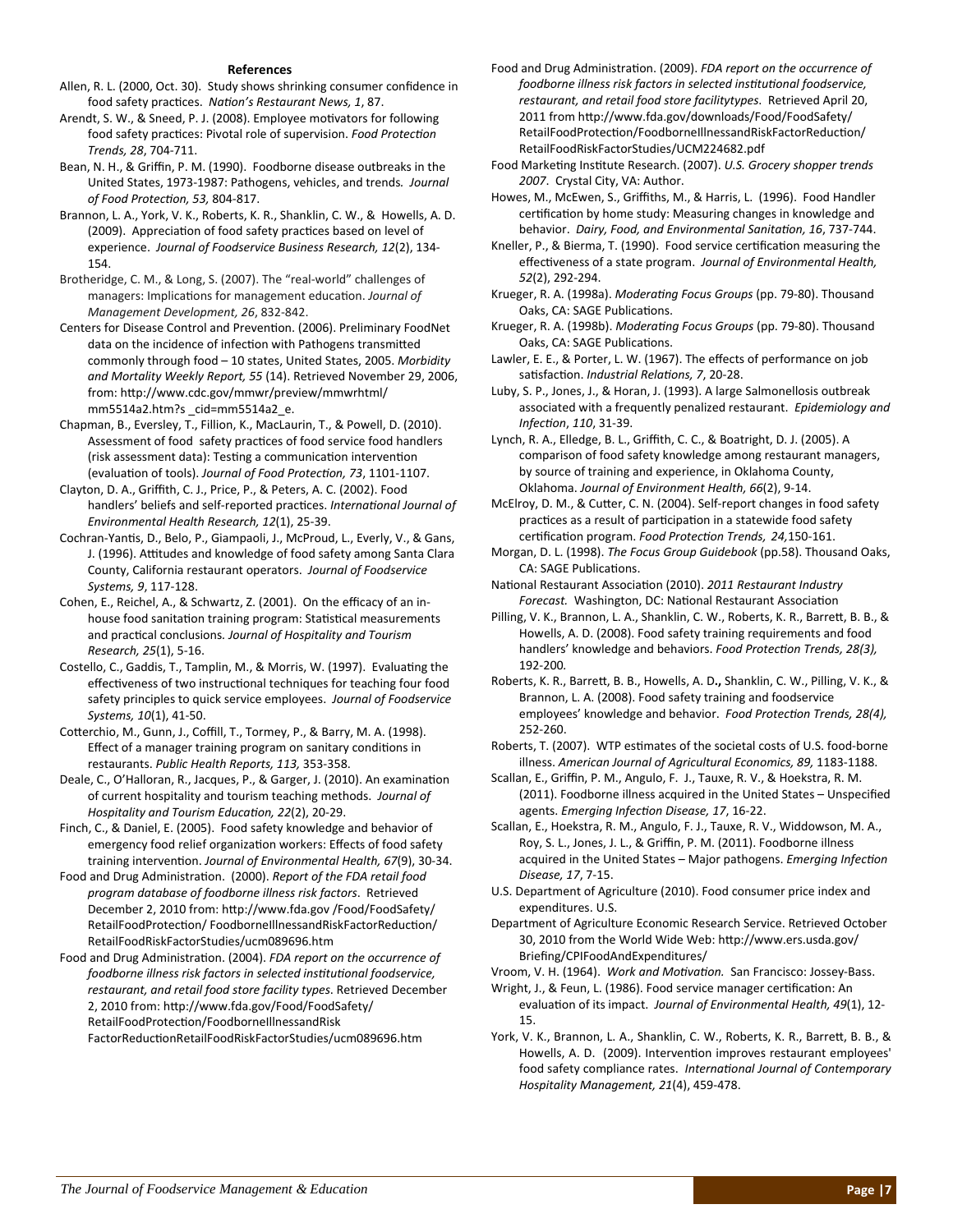- U.S. Department of Agriculture (2010). Food consumer price index and expenditures. U.S. Department of Agriculture Economic Research Service. Retrieved October 30, 2010 from: http:// www.ers.usda.gov/Briefing/CPIFoodAndExpenditures/
- Vroom, V. H. (1964). *Work and MoƟvaƟon.* San Francisco: Jossey‐Bass.
- Wright, J., & Feun, L. (1986). Food service manager certification: An evaluaƟon of its impact. *Journal of Environmental Health, 49* (1), 12‐15.
- York, V. K., Brannon, L. A., Shanklin, C. W., Roberts, K. R., Barrett, B. B., & Howells, A. D. (2009). Intervention improves restaurant employees' food safety compliance rates. *International Journal of Contemporary Hospitality Management, 21*(4), 459‐478.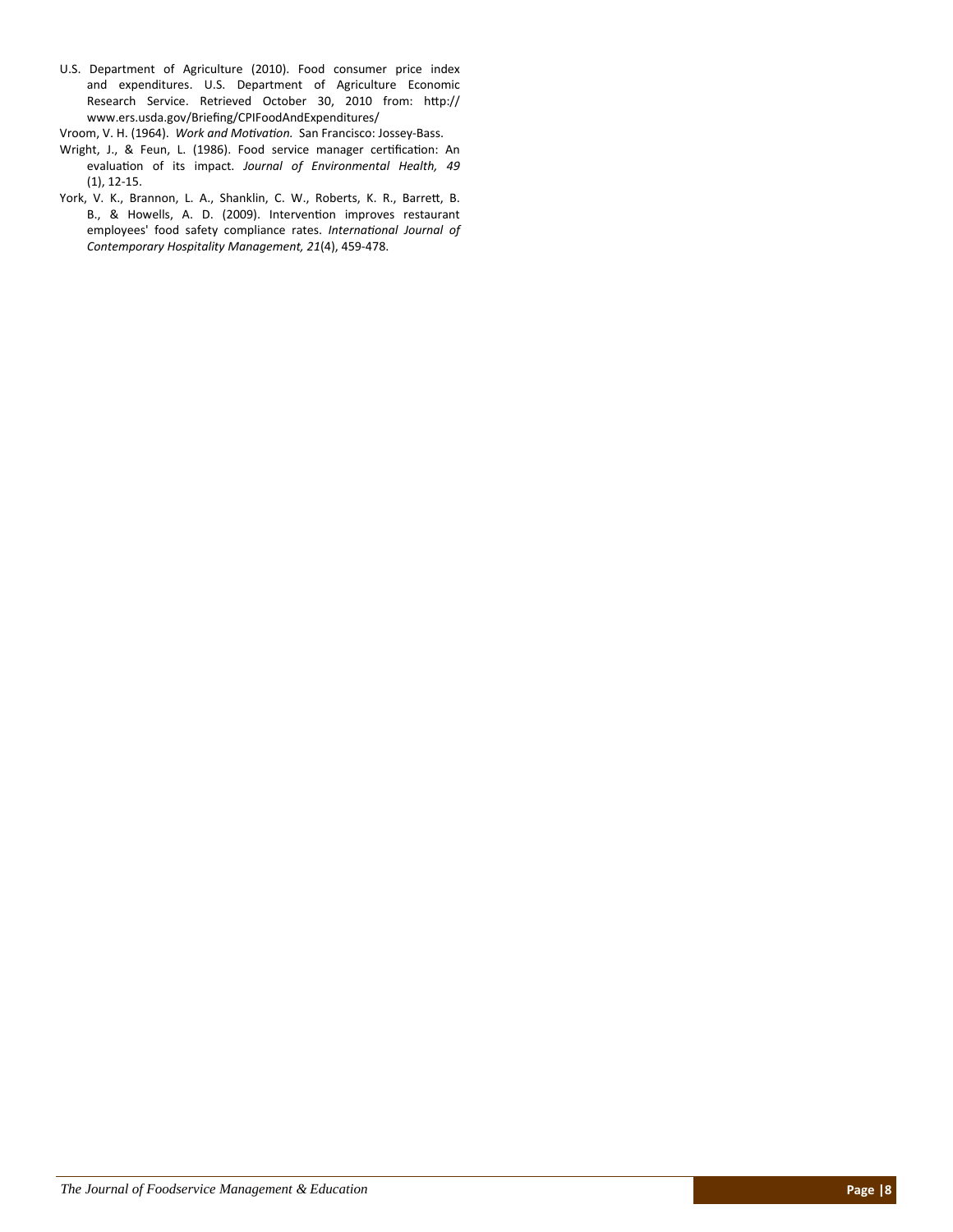*Journal of Foodservice Management & EducaƟon, Volume 6, Number 1, Pages 9 – 16.* ©2012 Published jointly by the Foodservice Systems Management Educational Council and the National Association of College & University Food Services

### PURCHASING COMMERCIALLY PREPARED PUREED FOODS: NUTRITION MANAGERS' PERSPECTIVES

Katrina Anciado, MAN, RD<sup>1</sup>; Nila Ilhamto<sup>2</sup>; Heather Keller, PhD<sup>3</sup>; Lisa Duizer, PhD<sup>4\*</sup> <sup>1</sup>Flavour Chemist Trainee, Flavour Lab, Embassy Flavours Ltd, Brampton, ON, L6T 5V9 Canada 2 Master of Food Science Candidate, Department of Food Science, University of Guelph, Guelph, ON N1G 2W1 Canada <sup>3</sup>Schlegel Research Chair Nutrition and Aging, Department of Kinesiology, University of Waterloo, Waterloo, ON N2L 3G1 Canada 4 Assistant Professor, Department of Food Science, University of Guelph, Guelph, ON N1G 2W1 Canada

#### **ABSTRACT**

The objective of this research was to determine factors contributing to the decision of a Long-Term Care Home's (LTCH) Nutrition Manager (NM) to purchase commercial pureed foods. Interview data were collected using a structured questionnaire for face-to-face or telephone interviews with a convenience sample of 25 NMs from Southwestern Ontario. Summative content analysis identified the most common themes. Thirteen LTCHs purchased commercial products to supplement in‐house pureed foods. Facility environment, insufficient food funding and the requirement to match the regular menu were barriers to purchasing. Perceived food quality, philosophy about food production, number of residents on pureed diet, and staffing environments contributed to purchasing decisions. Further research is recommended focusing on effectiveness of commercial pureed foods for pureed diets in LTCHs.

Keywords: purchasing, commercial pureed food, dysphagia, nutrition manager, long‐term care

#### **INTRODUCTION**

Dysphagia, or difficulty swallowing, is an indication of a loss of neural control, muscle strength and/or structural damage in the upper digestive tract that results in inefficient and dysfunctional swallowing (Lotong, Chun, Chambers, & Garcia, 2003). Dysphagia often occurs in neurological conditions including stroke, Multiple Sclerosis, Parkinson's disease, Alzheimer's disease, and other forms of dementia (Defabrizio & Rajappa, 2009), but can also be due to the natural, physiological processes of aging (Achem & Devault 2005). Symptoms of dysphagia include gurgling voice, coughing and choking while drinking or eating (Defabrizio & Rajappa, 2009); some individuals with dysphagia do not exhibit these symptoms and silently aspirate. Oral and oropharyngeal phases of dysphagia often require modified texture foods such as pureed or minced solids (Keller, Chambers, Niezgoda & Duizer, 2011; Wieseke, Bantz, Siktberg, & Dillard, 2008).

It is estimated that about 16% of Canadians, or 400,000 individuals living in the community and up to 60% of residents living in Long‐ Term Care Homes (LTCH), are affected with dysphagia (Houjaji, Dufresne, Lachance, & Ramaswamy, 2009). Older adults with dysphagia may be hesitant to eat if they are fearful of choking. Therefore, dysphagia can exacerbate weight loss and cause malnutrition (Foley, Martin, Salter, & Teasell, 2009; Keller et al., 2011; Smith‐Hammond, & Goldstein, 2006). Due to the high prevalence and increased risk for malnutrition that often coincides with dysphagia, food quality is especially important. The focus of this work will be on pureed foods, as this texture is challenging to produce at a high quality that is also safe for swallowing.

To address the needs of older adults with dysphagia, pureed foods are often used to promote safe swallowing (Vivanti, Campbell, Suter,

\*Corresponding Author: Phone: 519‐824‐4120, ext. 53410 ; E‐mail: lduizer@uoguelph.ca

Hannan-Jones, & Hulcombe, 2009). The American National Dysphagia Diet (NDD) describes the dysphagia pureed diet as food with a soft mashed potato or pudding-like consistency (National Dysphagia Diet: Standardization for Optimal Care, 2002). However, there are several limitations associated with an entirely pureed diet. Nutritional inadequacy both with micro and macronutrients has been shown (Adolphe, Whiting, & Dahl, 2009; Dunne & Dahl, 2007). Some pureed foods may be lacking in flavor due to dilution with various liquids during the manufacture (Hotaling, 1992; Kader, 2008). Often, the appearance is unappealing and presentation of pureed foods in LTCHs is poor (Wright, Cotter, Hickson, & Frost, 2005). Furthermore, older adults view transitioning to an exclusively pureed diet as loss of their dignity, and they regard pureed foods as comparable with baby food (Chadwick, Jolliffe, Goldbart, & Burton, 2006; Garcia & Chambers, 2010). This can contribute to loss of appetite, potentially further worsening nutritional status (Brownie, 2006; Houjaji et al., 2009; Sloane, Ivey, Helton, Barrick & Cerna, 2008).

Only a few studies have focused on evaluating pureed foods for dysphagia. Cassens, Johnson and Keelan (1996) found that using three ‐dimensional food molds to shape pureed foods resulted in increased appetite and intake for residents with dysphagia living in a skilled nursing facility. Dahl, Whiting, and Tyler (2007) investigated the nutritional value of in-house pureed foods and protein content was found to be variable and inadequate across LTCHs and across Canadian provinces. Another study found that fortifying pureed meals with a commercial iron-rich infant cereal improved iron intake in individuals and improved the texture and cohesion of the pureed foods (Kennewell & Kokkinakos, 2007).

It is likely that the use of pureed food will increase in the future. As the Baby Boomers hit the age of retirement, it can be expected that the number of new admissions in LTCHs will increase but also that these individuals will be of higher acuity with several co-morbidities, including dysphagia (Laurence & Kash, 2010). Therefore, more individuals may require diets with texture modified foods in the future. Despite this likely increased need, there has been little research on commercial pureed foods and their contribution to dysphagia management.

Long‐Term Care Homes may process their own pureed foods in‐ house. However, nutritional and textural quality of in-house pureed foods may vary depending on the staff members involved in preparing them (Dahl et al., 2007). If in‐house pureed foods are not prepared to the pudding‐like consistency that is safe for swallowing, residents may be at risk for choking. In addition, nutritionally inferior products can lead to malnutrition. Commercial pureed foods are widely available from several companies. Commercial pureed foods may be preferred for dysphagia management because of their standardized consistency, improved appearance, and in some cases enhanced nutritional profile. In addition, depending on the brand, they may not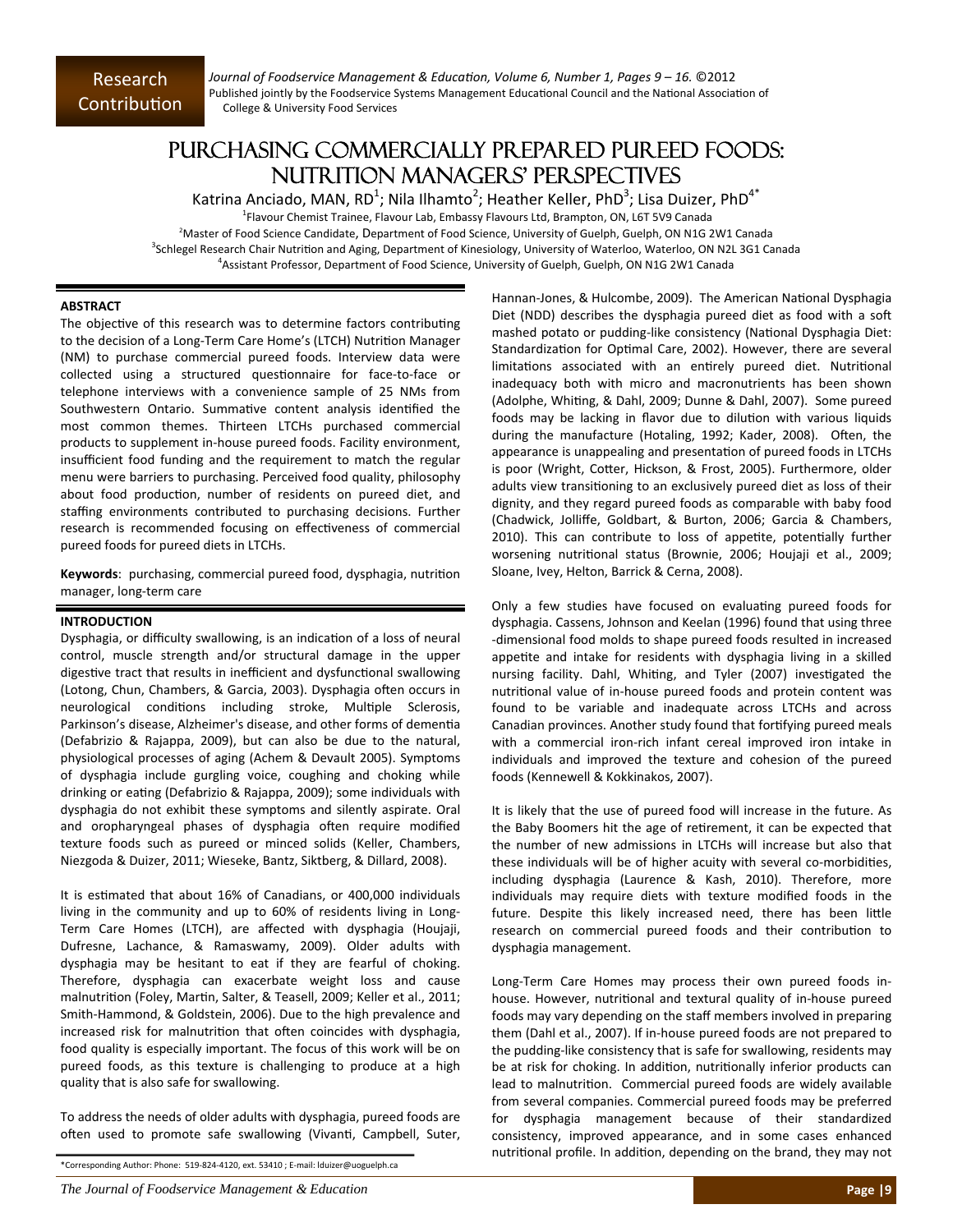require further cooking, preparation, or plating, and require only thawing prior to serving, thus reducing labor costs.

#### **Purpose of the Study**

The purpose of this qualitative study was to investigate the factors that contribute to purchasing commercial pureed foods from the perspective of the Nutrition Manager (NM). A NM's responsibilities vary in each LTCH but can include managing food service workers, planning menus and sourcing food ingredients for all diets, including the pureed diet (Canadian Society of Nutrition Management, n.d.). It is ultimately up to the NM to decide whether or not the LTCH will use commercial foods to cater to the needs of their residents. To our knowledge, this is the first research study that has attempted to explore this topic.

#### **METHODS**

#### **Study Design**

This analysis focused on selected questions from interviews with NMs. It was part of a study that focused on issues associated with preparing and serving pureed foods in LTCHs. Cooks were also interviewed, however, their data were not presented here. Interviews were conducted to understand the processes, limitations and challenges when preparing pureed foods in-house. A qualitative approach allowed us to capture the thought processes and decision factors, which are currently unknown and difficult to quantify. Since this work was exploratory and the first of its kind, open‐ended questions were preferred as they provided flexibility in addressing research questions, conducting data collection and completing analysis (Braun & Clarke, 2006).

#### **Recruitment Method and ParƟcipants**

The researchers partnered with the Ontario Society of Nutrition Managers (OSNM), Ontario Long-Term Care Association (OLTCA) and Agri‐Food for Healthy Aging (A‐HA) to recruit LTCHs in Southwestern Ontario. This area of the province was chosen because it was within an easy driving distance from the university where researchers were located. Starting in January 2011, OSNM, OLTCA and A-HA dispersed details of the study by posting information on their websites and distributing mass e-mails. Interested LTCHs contacted researchers to take part in the interviews. NMs who wished to participate but were located in LTCHs that required more than a two‐hour drive from the university were interviewed over the phone.

Data collection occurred between January and May 2011. Recruitment was stopped after 25 interviews for two reasons. In addition to having a range of LTCHs and NMs participating, there was consistency in their responses on the key issues that influenced their purchase of commercial products.

#### **Data CollecƟon**

Structured interviews for NMs focused on menu planning and the requisition of pureed foods for the LTCHs. For the purpose of this study, only a section of the NMs' interview questionnaire was used in the analysis (See Appendix). Other questions were asked, however, these were not used for the purpose of this study. Two interviewers were involved in collecting data. Interviewer #1 completed 22 face-to ‐face interviews with NMs while Interviewer #2 was present. Interviewer # 2, by herself, completed three interviews on the phone. Interviews took on average of 45 to 60 minutes to complete.

At the beginning of each interview, participants were informed that the conversation would be digitally audio-recorded. NMs signed consent forms before commencing. Phone interviews were digitally recorded as well and verbal consents were provided. All interviews were treated confidentially. Participants had the opportunity to refuse to answer questions or withdraw at any time. The researchers had no contact with the residents of the LTCHs. The University of Guelph Research Ethics Board provided their ethical approval.

#### **Data Analysis**

All interviews were transcribed prior to data analysis. Two researchers independently coded the transcripts line by line to identify recurring codes or themes. Each transcript was reviewed three times by each reviewer to identify segments of the conversations that were relevant to the research question. After reviewing all transcripts, these researchers met to agree on initial codes and reviewed the codebook with the rest of the research team. Reliability of coding was checked by randomly selecting 10% of the transcribed pages and crosscomparing codes (Lombard, Snyder‐Duch, & Bracken, 2002). A summative content analysis was used to discover underlying main themes (Morgan, 1993). With this approach, the codes were quantified by counting their occurrence in each transcript. The frequency of a code was a means of determining its importance or relevance in answering the research question (Hsieh & Shannon, 2005; Sandelowski, 2000). A summative content analysis was appropriate to answer the research question, as minimal interpretation was required to identify reasons for use or non-use of commercial pureed foods (Hsieh & Shannon, 2005).

#### **RESULTS AND DISCUSSION**

#### **Profile of the LTCHs and NutriƟon Managers**

As shown in Table 1, a total of 25 NMs participated. In Ontario, Canada, LTCHs are publicly funded and not‐for‐profit, or privately owned and for‐profit (McGrail, McGregor, Cohen, Tate, & Ronald, 2007). Sixteen participants were from for-profit LTCHs and nine from non‐profit LTCHs. In this study, it was found that ownership status did not influence the decision to purchase pureed foods as none of the participants mentioned that they took the ownership status of their respective LTCHs into consideration when deciding to purchase or not to purchase commercial pureed foods.

Eleven NMs worked in larger LTCHs serving 130 residents and more and 14 in LTCHs with less than 130 residents. Ontario's Ministry of Health and Long‐Term Care (MOHLTC) does not provide a classification of LTCHs based on the number of beds. In another study conducted in Ontario, a stratified sample of LTCHs was categorized into two sizes, namely fewer than 150 beds or 150 beds or more (Ducak & Keller, 2011). In this study, 130 was used as a cut‐point for classifying LTCHs, as participants self-reported their facility as a 'small LTCH' when it was less than this number.

The percentage of total residents on pureed diets at the time of data collection varied. No LTCHs purchased pureed foods exclusively for pureed diets. Out of the 25 LTCHs, 13 occasionally or regularly purchased commercial pureed foods to supplement those made in‐ house. Table 2 shows most common products purchased and NMs' reasons for using these to substitute for pureed foods made in-house.

#### **Policy Constraints**

The most common issue that prevented NMs from purchasing commercial pureed foods was the cost as alluded to by 20 out of the 25 NMs interviewed. It was mentioned that the budget allotted by the MOHLTC during the time of the study, which was CAN\$7.33 per resident per day, was not enough to cover the costs of raw food ingredients, supplements and commercial pureed foods. NM # 9 commented, "It [the budget] is cost prohibitive, for sure. That seems to be one of our biggest draw backs." NMs noted that purchasing other items such as supplements, tube feeds and specialty food items such as expensive gluten free foods, took precedence over commercial pureed foods.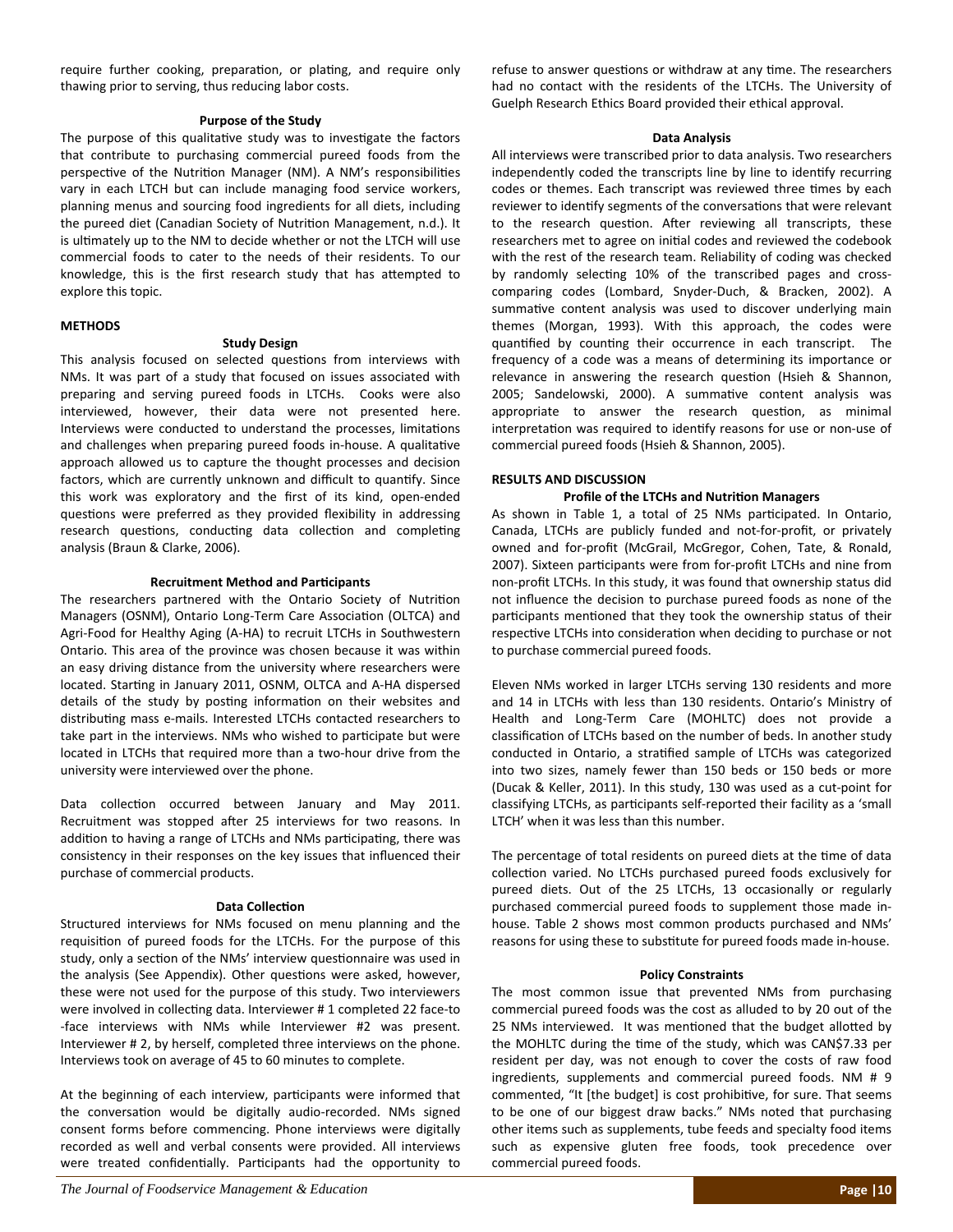| Table 1. Profiles of LTCHs Where Participants Worked      |           |  |  |  |
|-----------------------------------------------------------|-----------|--|--|--|
| Variable                                                  | Frequency |  |  |  |
| <b>Ownership Status</b>                                   |           |  |  |  |
| For Profit                                                | 16        |  |  |  |
| Non Profit                                                | 9         |  |  |  |
| Size of the LTCH based on the number of beds              |           |  |  |  |
| Small (<130 beds)                                         | 14        |  |  |  |
| Large (> 130 beds)                                        | 11        |  |  |  |
| <b>Percentage of Residents on Pureed Diet</b>             |           |  |  |  |
| < 5%                                                      | 3         |  |  |  |
| 6 - 10%                                                   | 4         |  |  |  |
| 11-15%                                                    | 9         |  |  |  |
| 16 - 20%                                                  |           |  |  |  |
| >20%                                                      | 2         |  |  |  |
| <b>Methods of Pureed Food Service</b>                     |           |  |  |  |
| Puree all foods in house                                  | 12        |  |  |  |
| Puree some foods in-house and<br>purchase some commercial | 13        |  |  |  |

#### **Table 2. Common Commercial Pureed Foods Purchased by NutriƟon Managers**

| <b>Commercial Pureed Foods</b>                                                                  | <b>Specific Reasons</b>                                                                                                                                                                                                                             |
|-------------------------------------------------------------------------------------------------|-----------------------------------------------------------------------------------------------------------------------------------------------------------------------------------------------------------------------------------------------------|
| Pureed vegetables such<br>as corn, peas and snow<br>peas, eggplants, beans,<br>string beans     | Difficult to puree in-house because<br>of tough shells or husks as they do<br>not break down in the food<br>processor.<br>Watery vegetables need additional<br>thickeners; amounts added be-<br>come difficult to standardize during<br>preparation |
| Pureed fruits such as<br>peaches<br>and prunes                                                  | • Juicy and watery vegetables need<br>additional thickeners; amounts<br>added become difficult to stand-<br>ardize during preparation.                                                                                                              |
| Pureed starches such as<br>pasta and rice                                                       | • Starch sides become too glutinous,<br>lumpy, and get stuck in a 'ball'<br>when pureeing in-house.<br>Commercial pureed products have<br>a better texture and give residents<br>other starch options aside from<br>mashed potatoes                 |
| Pureed meats such as<br>ham, pork, turkey, beef<br>and chicken                                  | Use as a base for sauces to be<br>added on to - be comparable to<br>regular texture entrée options                                                                                                                                                  |
| Pureed entrees such as<br>roast beef 'pucks'                                                    | • Use as ready-to-thaw second<br>entrée options                                                                                                                                                                                                     |
| Individual pureed meals<br>with strips of pureed<br>starch, pureed meat and<br>pureed vegetable | Use for when residents did not like<br>the two in-house pureed options                                                                                                                                                                              |
| <b>Pureed Egg</b>                                                                               | • For convenience purposes<br>especially during breakfast                                                                                                                                                                                           |
| Pureed products molded<br>to look like regular<br>texture counterpart                           | • For special occasions only such as<br><b>Easter and Christmas</b>                                                                                                                                                                                 |

Of all NMs who mentioned cost as a hindrance, nine out of 20 NMs purchased commercial pureed foods occasionally, three of the 20 which specifically noted that they were only able to purchase some commercial pureed products when their budget allowed for it. The rest who purchased commercial pureed foods ordered them on a regular basis, as often as they ordered other foods and raw ingredients.

In the same way that NMs thought that cost was the most significant influence that hindered their ability to purchase commercial pureed foods, Ducak and Keller (2011) also identified the inadequacy of the MOHLTC funding to cover all food costs in 40 nursing homes. It was found that when NMs and Registered Dietitians planned menus for LTCHs, the lack of resources prevented them from accommodating the diverse needs of their residents (Ducak & Keller, 2011).

The need to match modified texture foods to the regular menu was another reason for not purchasing commercial foods; this reason was provided by 16 out of 25 NMs and six of these only purchased commercial pureed foods to supplement those made in house. These NMs discussed the lack of variety of commercial pureed products available in the market as a hindrance to comply with the MOHLTC requirement. For example, NM # 19 who worked in a LTCH with a significant Chinese population could not find pureed bok choy as a commercial pureed product. This vegetable was commonly served throughout the menu and is a staple in the Chinese diet. The other NMs pointed out that there were currently no halal or gluten free commercial pureed foods available when they last searched for options.

The interpretation of this requirement varied by NM. For example, NM # 25 explained that the regular texture menu called for a slice of black forest cake. She did not purchase a comparable commercial product because it was not formulated to include the cherry sauce, unlike the black forest cake that would be served to residents without dysphagia in the LTCH. On the other hand, other NMs believed that they were able to make substitutions with commercial purees with a few additional steps. For example, barbecue chicken wings could not be pureed directly into a food processor because of the bones. NM # 11 purchased commercial pureed chicken and substituted these for chicken entrees by adding similar toppings that would mimic the regular texture foods, and in this case, barbecue sauce.

Out of the 25 participants, six NMs mentioned that they took suggestions of MOHLTC compliance officers (inspectors) into consideration when deciding to purchase commercial or make inhouse pureed foods. NM #12 shared that a MOHLTC compliance officer suggested commercial pureed foods as the better option over in-house. Three of these six participants indicated that they purchased pureed foods to be in-line with the recommendations of their compliance officers; they used commercial pureed foods to substitute for food items that were difficult to puree in-house. However, more recently NM # 12 was cited for not following the regular texture menu more closely because of the use of commercial pureed foods. She noted that transitioning the menu from purchasing commercial pureed foods to majority of those made in‐house was not easy. The remaining three NMs decided not to purchase commercial pureed foods altogether because of their frustrations with inconsistent suggestions from MOHLTC compliance officers. NM # 3 mentioned that MOHLTC compliance officers directly told them to not purchase commercial pureed foods.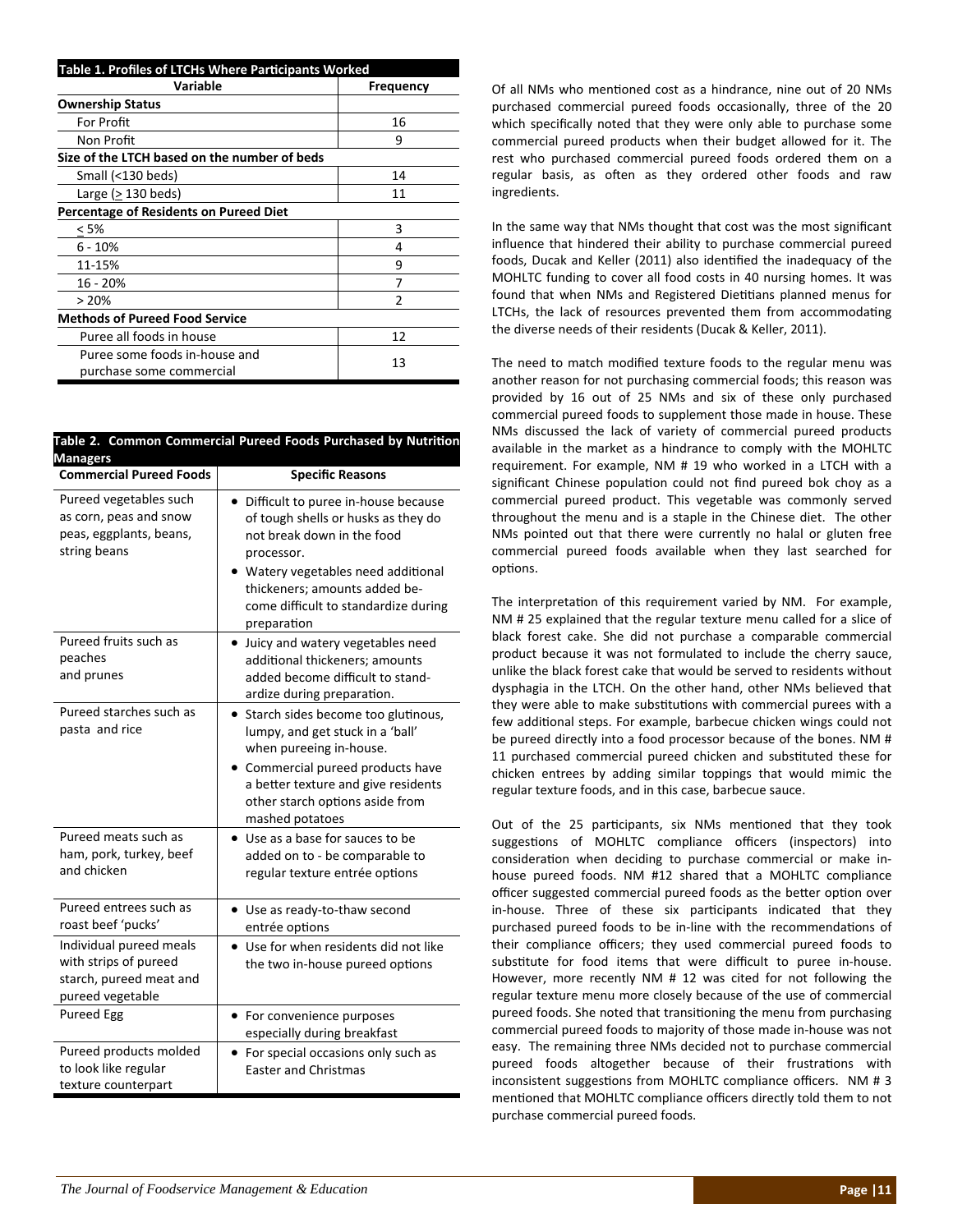One of the MOHLTC menu planning regulations, Section  $(71)(1)(b)$ states, "Every licensee of a long‐term care home shall ensure that the home's menu cycle includes menus for regular, therapeutic, and texture modified diets for both meals and snacks" (Ministry of Health and Long-Term Care, 2010). Furthermore, Section (72)(2)(e) states, "The food production system must, at a minimum, provide for: menu substitutions that are comparable to the planned menu" (Ministry of Health and Long‐Term Care, 2010). It was apparent that NMs strived to abide with these regulations and that these influenced their decisions when planning the menu. However, not all NMs understood and interpreted these regulations in the same way, nor, as reported by NMs, do the compliance officers who inspect LTCHs.

#### **Staff Environment**

Out of the 25 participants, seven NMs identified that consistency in product and the risk for choking due to human error was a reason for purchasing some pureed foods. They reported that staff did not consistently know when a product was the right texture. If NMs felt that cooks or dietary aids lacked training, they ensured the safety of residents with dysphagia by purchasing some commercial pureed foods. On the other hand, when NMs were confident in the abilities of their staff, the decision to not purchase commercial was easier. Developing pride in making a quality product was key. NM # 9 stated,

> *Once the cooks get the job pride on doing their purees then you're laughing, I mean you've got no worries, because they are going to take pride in doing them and make sure that they* [pureed foods] *taste as good as the regular* [texture].

In addition to quality control, two of the 25 NMs mentioned that they purchased commercial pureed foods to lighten the workload of the staff.

One of NMs' many responsibilities is to be involved in management of the dietary staff and to identify their skills or the need for training (Canadian Society of Nutrition Managers, n.d.). One of the implications of under-trained staff is the risk of producing in-house pureed foods, which may not be safe for swallowing for residents with dysphagia. It was apparent that NMs took the skills of staff, or lack thereof, under consideration when deciding to purchase commercial pureed foods.

#### **Facility Environment**

Out of the 25 participants, eight NMs discussed freezer space, a structural aspect of the facility that influenced their purchasing. Since commercial pureed foods were typically delivered to the LTCHs frozen and packed in boxes, plenty of storage space in a walk‐in freezer was necessary. Out of these eight NMs, four purchased commercial pureed foods to supplement those made in‐house, because they had sufficient freezer space to store them. One explained that the LTCH she worked in was built with the intention of outsourcing the majority of their foods. However, the lack of storage space was an issue that other NMs dealt with daily. Four NMs thought that small freezer space was problematic even to store other frozen foods and ingredients:

*As much as I'd like to perhaps buy pureed vegetables and to just take it out, heat it up and serve it, I don't have the luxury. I only have that one small freezer, that's it. I have to be careful about what I buy…And in spite of that, I get groceries delivered twice a week. It's just not an opƟon* (NM #18).

During interviews conducted in their respective facilities, NMs

provided a tour of the kitchen when they were able to. The physical layout and structure of LTCH buildings were highly variable. Kitchen sizes and areas allotted for walk-in refrigerators and freezers varied. Expanding the size of a walk‐in freezer would require significant resourcing that was unreasonable and not a priority.

The equipment that a LTCH had for pureeing foods in‐house was reported to influence a NM's decision to purchase commercial pureed foods. All 25 LTCHs carried a food processor in their respective kitchens. The most commonly used food processor was the Blixer, whose capacity ranged from 2V (2.5 Qt. or 2.37 L) to 5V (7 Qt or 6.62 L). Thirteen of the 25 NMs stated that they took their equipment into account when considering to purchase or not to purchase commercial pureed foods. Of these 13 NMs, seven purchased commercial pureed foods. One explained that not only are Blixers expensive to purchase, they are also expensive to maintain; blades need regular replacing or sharpening, which could cost up to CAN\$200-\$250 every time. The issue of breakdown of equipment was a key influencer in the choice of two NMs to purchase, even if only to have foods available in the event of an emergency.

On the other hand, six of these 13 NMs did not purchase commercial pureed foods because of their fully functioning food processors. One stated, "I don't think there is any menu item that we cannot puree in our new Blixer... Since we got the Blixer, it's a miracle...it's a Godsend." Thus, equipment is an important consideration in not only preparing safe and appropriate pureed food, but also in determining whether or not to purchase commercially.

#### **Food Quality**

Another reason for purchasing was the preference for taste and appearance of commercial pureed foods. Out of the 25 participants, 12 NMs noted that the taste of pureed foods was a factor when deciding to purchase commercially. Of these participants, two purchased commercial pureed foods, because they believed that these products had a better flavor profile. The majority who gave taste as a reason thought that pureeing foods in‐house gave them the ability to flavor foods accordingly, thus improving taste. It has been identified that the process of pureeing, on top of traditional cooking methods, can alter the flavor intensity of foods, specifically in vegetables and fruits (Kader, 2008). The addition of liquids, such as milk or broths, during the pureeing of mainly solid foods, can alter true flavors (Hotaling, 1992). Some commercial lines flavor enhance their products with seasonings, or natural and artificial flavors during manufacturing. However, some of these products may have high amounts of sodium, which might not be appropriate for residents with some health conditions. Taste was a key influencer on the purchasing decision in this study; preparing in‐house gave greater control over the flavor profile and lead to the decision to forego commercial.

Out of the 25 participants, two NMs explained that the decision to purchase commercial pureed foods was influenced by how much they thought the residents liked them. Throughout all the interviews, NMs noted that most residents on a pureed diet required feeding assistance and were unable to speak; they looked to the direct care staff for preferences of these residents. One of these NMs decided to prepare pureed foods in‐house as she believed this was their preference, and it would taste similar to other textures they had in the past. She stated, "That way when a person has been on a regular ground then they're given a pureed texture it still tastes the same. It's not changing what they're used to having." The other NM who provided consumer preference as an influencer decided to purchase some commercial pureed foods. Specifically, she noted that a commercial pureed bread product was well received. Because of its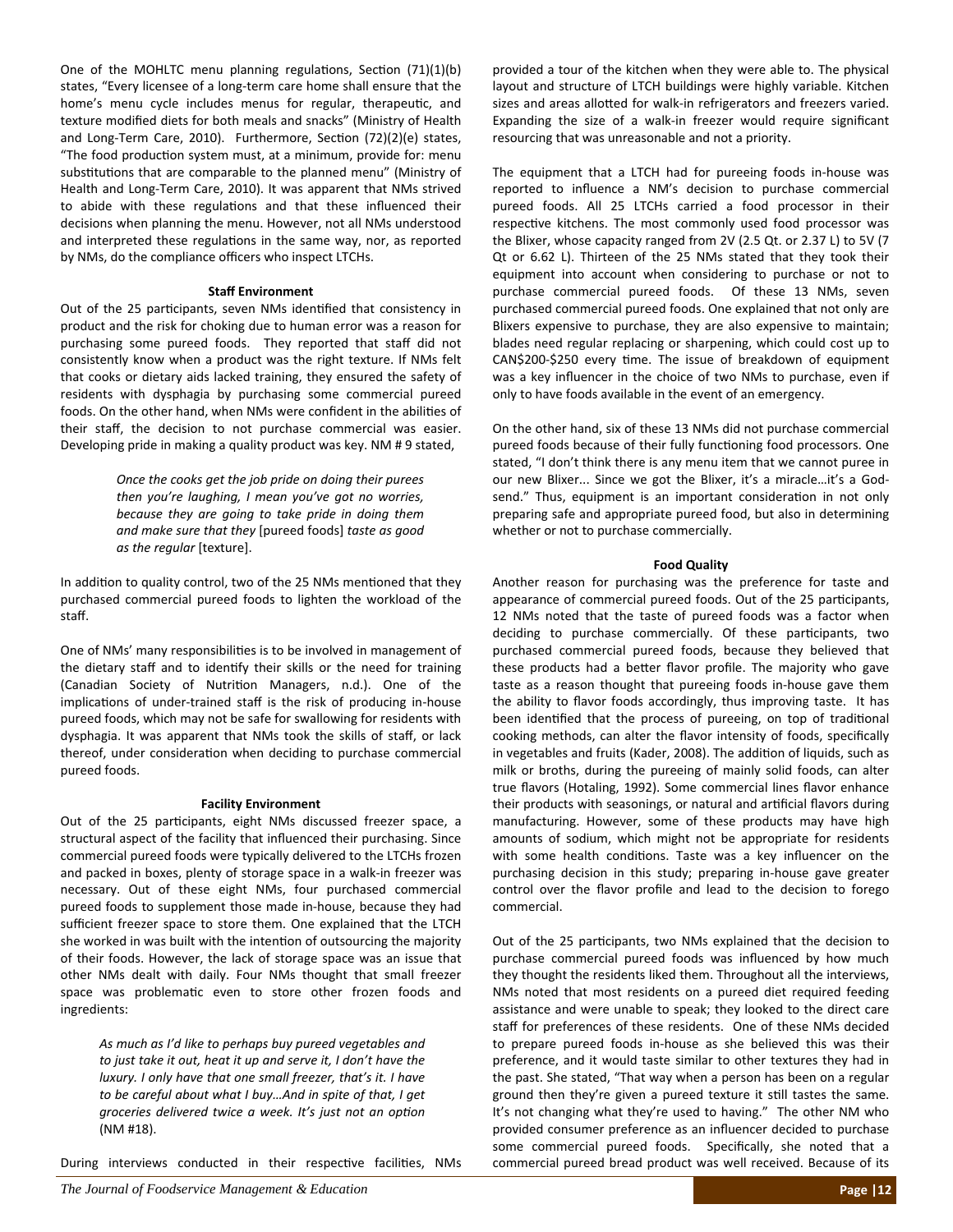sweet taste, they were more likely to consume it compared to bread that was pureed in‐house.

Out of the 25 participants, three NMs decided to purchase commercial pureed foods to address malnutrition of residents on an exclusively pureed diet; an influence in this decision was that some commercial products were fortified with protein and they knew exactly how much of this macronutrient was being provided in a serving. One explained, "They're [in-house] just not as nutritionally sound as a pre‐prepared pureed item. There's no guarantee that you're getting six grams of protein for your lunch today."

There are some studies that looked at fortifying in-house pureed foods and its effect on the nutritional status of older adults (Adolphe, et al., 2009; Kennewell & Kokkinakos, 2007). These studies, although of short duration, demonstrated the efficacy of food enhancement. There are several ways to increase nutrient density and especially calories of pureed foods prepared in‐house, for example using cream instead of water and broth, or the addition of butter and other oils when pureeing vegetables (Dunne & Dahl, 2007). However, these additional steps may be cumbersome for staff, and are costly due to lack of inexpensive fortificants for protein and micronutrients. In addition, excess calories may not be indicated for all residents with dysphagia.

#### **NMs' Philosophy on Food**

The philosophy of food and food production was a key influencer in decisions around purchasing or foregoing commercial pureed. Out of the 25 participants, six NMs felt that in-house pureed foods were superior to commercial pureed foods. In‐house pureed foods were seen as 'home‐made' and these NMs described commercial pureed foods as 'processed foods' and 'fast foods', produced in large masses in industrial facilities. Coincidentally, two of these NMs also sourced raw ingredients locally. One stated, "We as a company, our philosophy is that we do home‐style cooking. That's been our company's philosophy for 30 years since we've been in the business." Interestingly, the same NM compared pureed foods to apple pie. The dessert is widely available pre-made, but home-made is still preferred because it is more palatable and 'made with love'. Two of these six NMs thought that commercial pureed foods contained fillers that contributed to their thickness. These additives were thought to help add to the shape, but had no nutritional value, and thus these commercial products were seen as undesirable.

On the other hand, four out of the 25 NMs, all of whom supplemented in‐house pureed foods with commercial pureed products, thought that it was a more logical choice to purchase because of the products' convenience. NM # 13 summed all her thoughts to describe her preference for commercial pureed foods as she stated,

*It seems silly for us to take our Ɵme, two to three hours a day running processors to run purees and minced products. What a waste of labor, expensive equipment and we can't even ensure that it's smooth. The food processor, there's nothing for them to pass through to make sure that you didn't miss a lump.* 

The NMs' decision to purchase commercial pureed foods is influenced by the values of the LTCHs where they worked, which then translate into their own principles that they take into consideration when purchasing commercial pureed foods.

#### **Other Factors that Influence the Purchase of Commercial Pureed Products**

Out of the 25 participants, three NMs mentioned that the number of residents on a pureed diet influenced their decision to purchase commercial pureed foods. Because of the number of residents, pureeing food in‐house would require the cook to process several batches of dishes using the equipment they had available. A fluctuating percentage of residents on a pureed diet was also reported to influence the purchase commercial pureed foods. It was described that the number of residents on pureed diets was likely to change often because of turnover or transfer of residents to the hospital. As some commercial pureed products were available in individual frozen 'pucks', they could conveniently be rethermed to address fluctuating numbers at mealtimes.

Ontario's MOHLTC provides guidelines for LTCHs to ensure that residents' nutrition needs are met and their dignity and choices are respected. LTCHs are to offer two choices for main entrees and two choices for desserts during lunch and dinner (Ministry of Health and Long‐Term Care, 2010). Each main entrée is composed of a protein, a side of grains, and a side of vegetables. Pureeing foods in‐house add to the workload of cooks, as each component of the main entree has to be processed separately. In addition, main entrees and desserts vary across therapeutic diets. Purchased commercial pureed foods lessened the number of food items that would have to be produced and can lighten the workload of the cooks.

Out of the 25 participants, two NMs mentioned that they purchased commercial pureed foods, specifically molded products, because of their appearance. Despite their high cost, they purchased these only during special occasions, such as Christmas and Easter, as residents and family appreciated these. The use of molded pureed foods and their influence on intake of residents has been studied (Cassens, et al., 1996; Stahlman, Garcia & Hakel, & Chambers, 2001). However, only one study has shown benefits in the form of weight gain from these foods (Germain, Dufresne & Gray‐Donald, 2006).

Out of the 25 participants, four NMs mentioned that they purchased commercial pureed foods as back up for when the kitchen staff was short on time. Three NMs reported providing residents with commercial purees when residents did not wish to have the two in‐ house pureed entree options. Six NMs purchased commercial pureed foods to substitute for items that they believed were hard to puree inhouse. Certain fruits, such as berries and cherries were also hard to puree in‐house, as the pits and seeds would have to be removed. These NMs claimed that purchasing commercial pureed fruits, such as pureed fruit cocktail and peaches, eliminated the step of adding thickeners to reach the pudding‐like consistency when pureeing in‐ house. The others purchased commercial pureed starches such as pastas, rice and pancakes as the process of pureeing these in‐house made them too glutinous causing them to lump into a ball.

Table 3 tallies the frequency of NMs who took all factors discussed into consideration when deciding to or not to purchase commercial pureed foods.

#### **CONCLUSION AND APPLICATIONS**

There have been very few studies focusing on pureed foods and their use in dysphagia management. This is the first study that specifically looked at the perception of the Nutrition Manager and their decision to purchase commercial pureed foods. This study has several strengths but also some limitations. Interviews were conducted with for‐profit and non‐profit LTCHs, which were diverse in size and purchasing experiences with pureed foods. However, all participants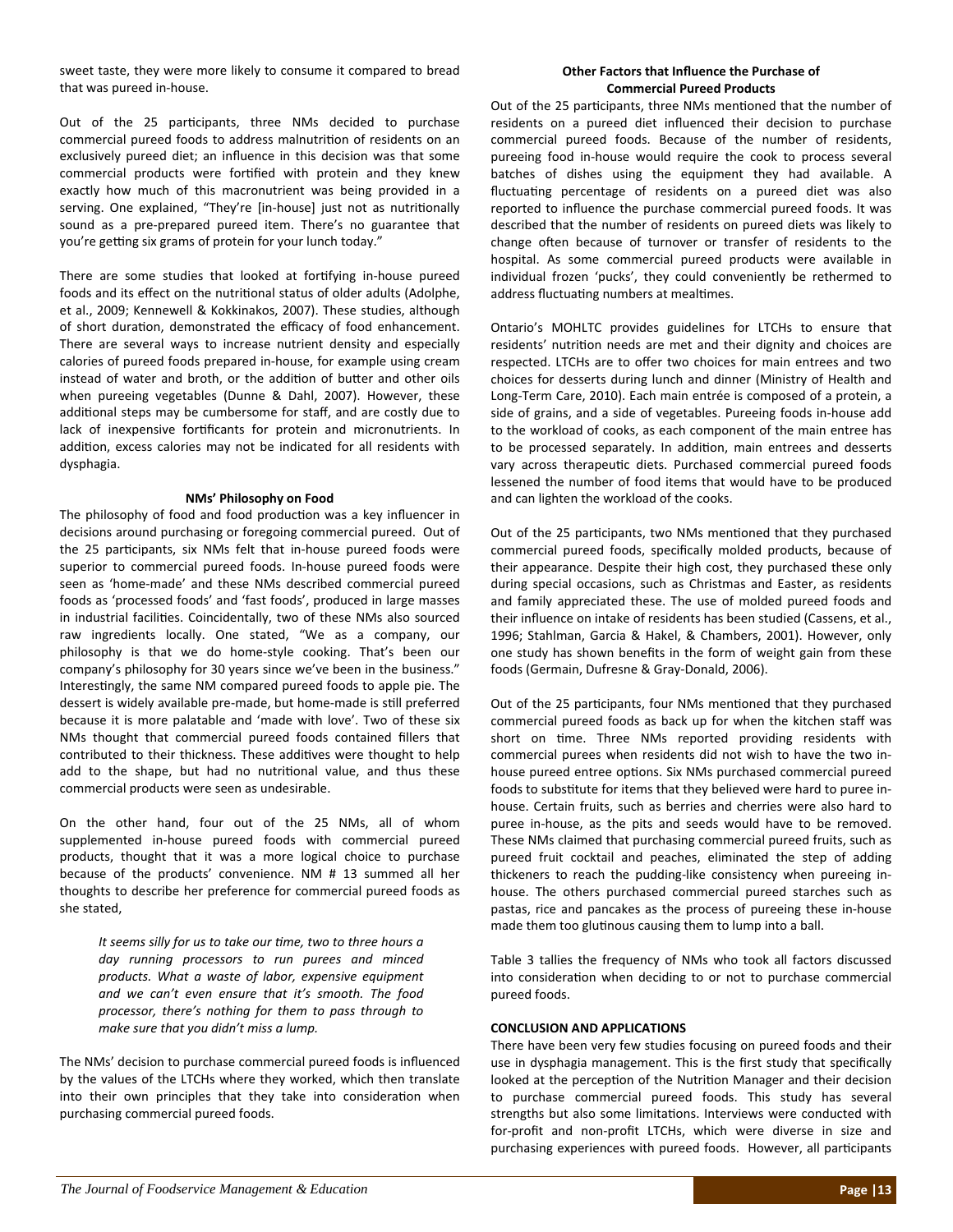| Table 3. Factors Contributing to the Decision to Purchase Commercial Pureed Foods |                        |                                                      |                                                      |  |  |
|-----------------------------------------------------------------------------------|------------------------|------------------------------------------------------|------------------------------------------------------|--|--|
| <b>Factors Contributing to the</b>                                                | Number of NMs who men- | Of those who mentioned<br>this factor, number of NMs | Of those who mentioned<br>this factor, number of NMs |  |  |
| <b>Decision to Purchase</b><br><b>Policy Constraints</b>                          | tioned this factor     | who purchased                                        | who DID NOT purchase                                 |  |  |
|                                                                                   | 20                     |                                                      |                                                      |  |  |
| Cost                                                                              |                        | 9                                                    | 11                                                   |  |  |
| MOHLTC requirement to<br>match regular texture menu                               | 16                     | 6                                                    | 10                                                   |  |  |
| As suggested by MOHLTC<br>compliance officer                                      | 6                      | 3                                                    | 3                                                    |  |  |
| <b>Staff Environment</b>                                                          |                        |                                                      |                                                      |  |  |
| Eliminate the room for<br>human error                                             | $\overline{7}$         | $\overline{7}$                                       | $\mathbf 0$                                          |  |  |
| Lighten the workload of staff                                                     | $\overline{2}$         | $\overline{2}$                                       | $\Omega$                                             |  |  |
| High level of confidence in<br>the skills of staff                                | $\mathbf{1}$           | $\mathbf 0$                                          | $\mathbf{1}$                                         |  |  |
| <b>Facility Environment</b>                                                       |                        |                                                      |                                                      |  |  |
| Freezer space                                                                     | 8                      | 4                                                    | 4                                                    |  |  |
| Quality of equipment used for<br>pureeing foods                                   | 13                     | $\overline{7}$                                       | 6                                                    |  |  |
| <b>Food Quality</b>                                                               |                        |                                                      |                                                      |  |  |
| Taste as perceived by NMs                                                         | 12                     | $\overline{2}$                                       | 10                                                   |  |  |
| Taste as perceived by<br>residents, according to opin-<br>ions of staff           | $\overline{2}$         | $\mathbf{1}$                                         | $\mathbf{1}$                                         |  |  |
| Protein fortification                                                             | 3                      | 3                                                    | $\Omega$                                             |  |  |
| NMs' Philosophy on Food                                                           |                        |                                                      |                                                      |  |  |
| In-house pureed foods are<br>superior to commercial<br>products                   | 6                      | 0                                                    | 6                                                    |  |  |
| Purchase commercial products<br>for their convenience                             | 4                      | 4                                                    | $\mathbf 0$                                          |  |  |
| Other factors mentioned which contribute to purchasing commercial pureed products |                        |                                                      |                                                      |  |  |
| Appearance                                                                        |                        | $\overline{2}$                                       |                                                      |  |  |
| Back up when staff is short on<br>time                                            | 4                      |                                                      |                                                      |  |  |
| Back up when residents did<br>not prefer two menu options                         | 3                      |                                                      |                                                      |  |  |
| Substitute for food items that<br>are hard to puree                               | 6                      |                                                      |                                                      |  |  |

self-identified and all LTCHs were in one province and did not cover all of the 14 Local Health Integration Networks (regions) in this province. It is unclear how generalizable these findings are to other LTCHs, especially outside of Ontario, Canada. Audio recording assured accurate notation of key concepts and themes expressed by participants, however, it is possible that some restrained their opinions and provided selective thoughts that did not provide a full picture of their decision making process. There were two researchers who analyzed the collected data separately and then both came together to check for reliability of coding. However, there was a disproportionate number of participants interviewed by these researchers, and there is the potential for inconsistency in interviewing. Using a structured questionnaire promoted consistency and no new themes were identified after about 20 interviews; as such, interviews were stopped at 25 participants.

The decision to use commercial foods is complex and there are many contributing and interacting factors. It was apparent that the NMs had the best interest of residents when deciding whether or not to purchase commercial and which products to purchase. Overall,

participating NMs in this study aimed to ensure that pureed meals were palatable, preserved the dignity of residents and promoted safe swallowing. Ultimately, the underlying deciding factor was the safe consistency of products for swallowing by residents with dysphagia and the availability of quality equipment that could produce this safe texture. Through this study, NMs may be more informed about factors considered by others, should they decide to switch from making all pureed foods in‐house to buying commercially prepared items, or vice versa. From the perspective of the NM, there were variations in the levels of training of the staff involved in pureeing foods in‐house. To ensure proper consistency that is safe for swallowing, training must be provided for staff involved in preparing in‐house pureed foods and so that standardized recipes would promote quality. Similarly, it is apparent that NMs require critical thinking skills when making decisions that affect the delivery of pureed foods, as there are many factors which can be taken into consideration. NMs must be educated and trained to keep an open mind and consider all factors when arriving at any decision as a part of his/her role in the LTCH.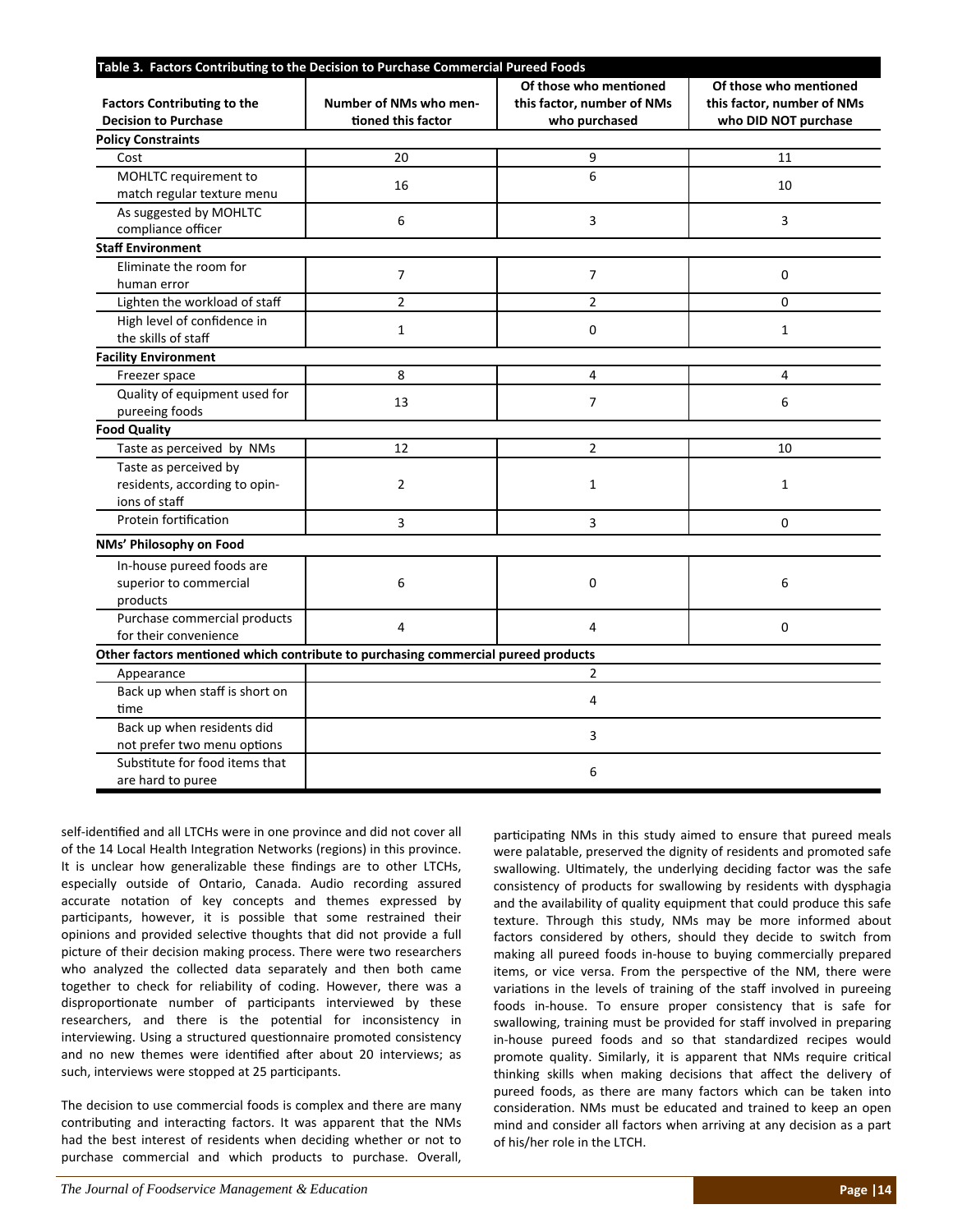For food producers, this study demonstrates the complexity of this decision and results may assist them with considering products to focus on, so that costs can be reduced. It is apparent that there is a need for further research to determine the effectiveness of commercial and in‐house pureed foods for dysphagia management. Also, studies should be conducted comparing their characteristics, such as sensory appeal and nutritional quality. If it is proven that commercial foods are superior in appeal and nutrient profile, leading to improved nutritional status of residents on pureed diets, this may justify changes to policy on food funding for LTCHs.

#### **REFERENCES**

- Achem, S., & DeVault, K. (2005). Dysphagia in aging. *Journal of Clinical Gastroenterology,* (39)5, 357‐371.
- Adolphe, J., Whiting, S., & Dahl, W. (2009). Vitamin fortification of pureed foods for long‐term care residents. *Canadian Journal of DieteƟc PracƟce and Research, 70*(3), 143 ‐ 153.
- Braun, V., & Clarke, V. (2006). Using thematic analysis in psychology. *QualitaƟve Research in Psychology*, *3*, 77‐101.
- Brownie, S. (2006). Why are elderly individuals at risk of nutritional deficiency? *InternaƟonal Journal of Nursing PracƟce*, *12,* 110‐ 118.
- Canadian Society of NutriƟon Managers (n.d.). *Professional Performance Competencies: The NutriƟon Manager*. Retrieved February 21, 2011, from http://csnm.ca/site/ppc?nav=02.
- Cassens, D., Johnson, E., & Keelan, S. (1996). Enhancing taste, texture, appearance, and presentation of pureed food improved resident quality of life and weight status. *NutriƟon Reviews*, *54*, 1.
- Chadwick, D., Jolliffe, J., Goldbart, J. & Burton, M. (2006) Barriers to caregiver compliance with eating and drinking recommendations for adults with intellectual disabilities and dysphagia. *Journal of Applied Research in Intellectual DisabiliƟes, 19*, 153‐162.
- Dahl, W., Whiting, S., & Tyler, R., (2007). Protein content of pureed diets: implications for planning. *Canadian Journal of Dietetic PracƟce and Research*, *68*(2), 99‐102.
- DeFabrizio, M., & Rajappa, A. (2009). Contemporary approaches to dysphagia management. *The Journal of Nurse PracƟƟoners*, *6*(8), 622‐701.
- Ducak, K., & Keller, H. (2011). Menu planning in long‐term care: toward resident‐ centred menus. *Canadian Journal of DieteƟc PracƟce and Research, 72*(2), e126‐133.
- Dunne, J. & Dahl, W. (2007). A novel solution is needed to correct low nutrient intakes in elderly long‐term care residents. *NutriƟon Reviews, 65*(4), 135‐138.
- Foley, N., Martin, R., Salter, K., & Teasell, R. (2009). Review of the relationship between dysphagia and malnutrition following stroke. *Journal of RehabilitaƟon Medicine,* 41, 707‐713.
- Garcia, J.M. & Chambers, E. (2010). Managing dysphagia through diet modificaƟons. *American Journal of Nursing, 110*(11), 26‐33.
- Germain, I., Dufresne, T., & Gray‐Donald, K. (2006). A novel dysphagia diet improves the nutrient intake of institutionalized elders. *Journal of the American DieteƟc AssociaƟon*, *106*, 1614‐1623.
- Hsieh, H., & Shannon, S. (2005). Three approaches to qualitative content analysis. *QualitaƟve Health Research*, *15*(9), 1277‐1288.
- Hotaling, D. (1992) Nutritional considerations for the pureed diet texture in dysphagic elderly. *Dysphagia*, *7*, 81‐85.
- Houjaji, N., Dufresne, T., Lachance, N., & Ramaswamy, S. (2009). Textural characterization of pureed cakes prepared for therapeuƟc treatment of dysphagic paƟents. *InternaƟonal Journal of Food ProperƟes*, *12*, 45‐54.
- Ilhamto, N. (2010). The development and optimization of in-house purees for dysphagic individuals. Questionnaire for Nutrition Managers and Cooks. Guelph, ON. University of Guelph Ontario Agricultural College Department of Food Science.
- Kader, A. (2008). Perspective flavor quality of fruits and vegetables. *Journal of the Science of Food and Agriculture*, 88, 1863‐1868.
- Keller, H., Chambers, L., Niezgoda, H., & Duizer, L. (2011). Issues associated with the use of modified texture foods. *The Journal of NutriƟon, Health & Aging,* Online First, September 13, 2011.
- Kennewell, S., & Kokkinakos, M. (2007). Thick, cheap and easy: ForƟfying texture‐modified meals with infant cereal. *NutriƟon & DieteƟcs*, *64,* 112‐115.
- Laurence, J.N., & Kash, B. (2010). Marketing in the long-term care conƟnuum. *Health MarkeƟng Quarterly, 27*, 145‐154.
- Lombard, M., Snyder‐Duch, J., & Bracken, C. (2002). Content analysis in mass communication. Assessment and reporting of intercoder reliability. *Human CommunicaƟon Research, 28*(4), 587‐604.
- Lotong, V., Chun, S.S., Chambers, E., & Garcia, J.M. (2003). Texture and flavor characteristics of beverages containing commercial thickening agents for dysphagia diets. *Journal of Food Science, 68*(4),1537‐1541.
- McGrail, K., McGregor, M., Cohen, M., Tate, R. & Ronald, L. (2007). For-profit versus not-for-profit delivery of long-term care. *Canadian Medical AssociaƟon Journal*, *176*(1), 57‐58.
- Ministry of Health and Long‐Term Care (2010). Long‐Term Care Homes Act, 2007. Retrieved February 18, 2011, from http://www.e-laws.gov.on.ca/html/source/regs/english/2010/ elaws\_src\_regs\_r10079\_e.htm
- Morgan, D. (1993). Qualitative content analysis: A guide to paths not taken. *QualitaƟve Health Research*, 3(1), 112‐121.
- National Dysphagia Diet Task Force: Standardization for Optimal Care (2002). *American DieteƟc AssociaƟon.*
- Sandelowski, M. (2000). Focus on research methods. Whatever happened to qualitaƟve descripƟon? *Research in Nursing and Health, 23*, 334‐340.
- Sloane, P., Ivey, J., Helton, M., Barrick, A., & Cerna, A. (2008). Nutritional issues in long-term care. JAMDA September 2008.
- Smith Hammond, C., & Goldstein, L. (2006). Cough and aspiration of food and liquids due to oral‐pharyngeal dysphagia. *Chest,* 129, 154S‐168S.
- Stahlman, L.B., Garcia, J.M. Hakel, M., & Chambers, E. (2000). Comparison ratings of pureed versus molded fruits: preliminary results. *Dysphagia*, *15*, 2‐5.
- VivanƟ, A., Campbell, K., Suter, M., Hannan‐Jones, M., & Hulcome, H. (2009). Contribution of thickened drinks, food and enteral and parenteral fluids to fluid intake in hospitalized patients with dysphagia. *Journal of Human NutriƟon and DieteƟcs*, *22*, 148‐ 155.
- Wieseke, A., Bantz, D., Siktberg, L., & Dillard, N. (2008). Assessment and early diagnosis of dysphagia. *Geriatric Nursing*, *29*, 373‐383.
- Wright, L, Cottert, D., & Hickson, M. (2008). The effectiveness of targeted feeding assistance to improve the nutritional intake of elderly dysphagic paƟents in hospital. *Journal of Human NutriƟon and DieteƟcs*, *21,* 555‐562.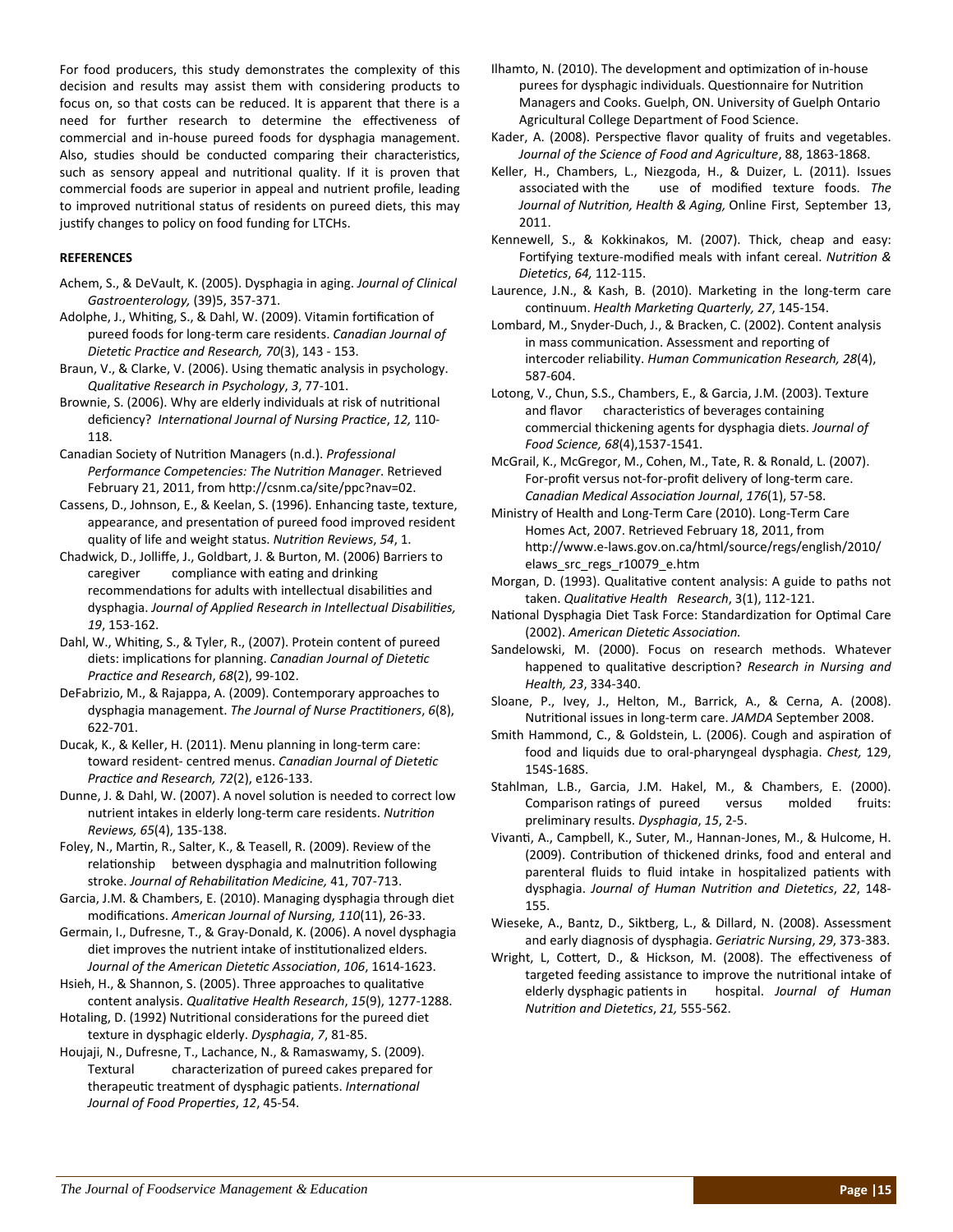#### **APPENDIX**

#### **Questions for the Nutrition Manager analyzed in the study:**

#### *If pureed foods are ordered commercially:*

- Do you order any pureed or texturally modified foods commercially?
- Do you order commercial thickeners or any other products to make pureed? If yes, what and where do you order from?
- What puree products (do/would) you chose to purchase pre- prepared? Why?
- What do you think (are/would be) some problems and limitations of having pre-prepared pureed foods? What are some benefits of using commercial pureed foods?
- What changes would you like to see in commercially prepared MTF? (If applies)

#### *If pureed foods are made in-house:*

- Can you list some food products appropriate for purees that are routinely prepared from scratch on-site?
- Why are these products prepared in-house rather than purchased?
- What enhancements do you do to purees at this facility?
- Are there any products in the regular menu that you have to substitute on the regular menu that don't puree well?
- How do cooks know the food is at the right texture and consistency for safe swallowing?
- What, in your opinion, are some problems and limitations of the pureed foods prepared in-house in this facility?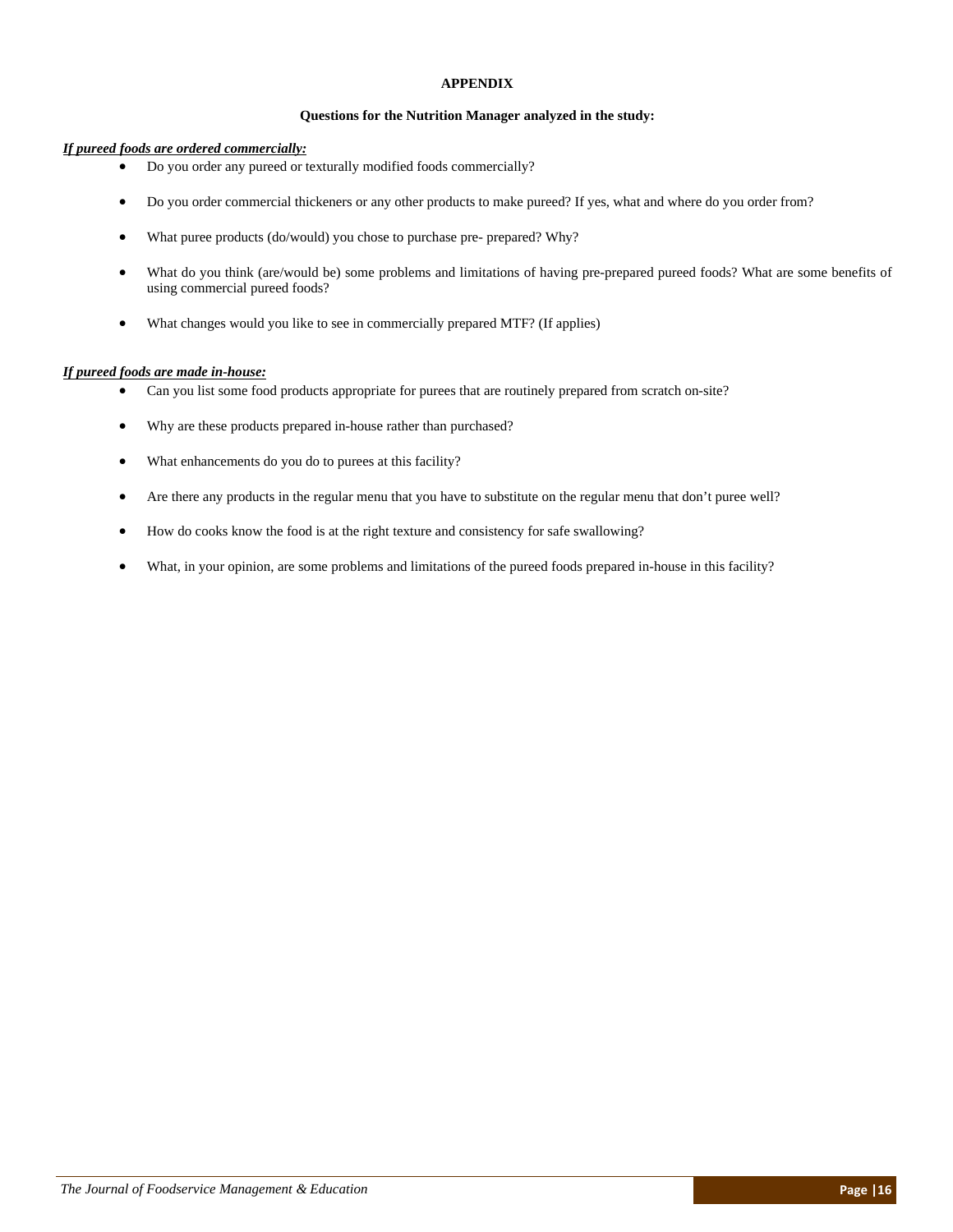*Journal of Foodservice Management & EducaƟon, Volume 6, Number 1, Pages 17 – 24.* ©2012 Published jointly by the Foodservice Systems Management Educational Council and the National Association of College & University Food Services

### EFFECTS OF OBSERVING EMPLOYEES FOR FOOD SAFETY COMPLIANCE

Valerie K. York, PhD<sup>1</sup>; Laura A. Brannon, PhD<sup>2</sup>; Kevin R. Roberts, PhD<sup>3\*</sup>; Carol W. Shanklin, PhD, RD<sup>4</sup>;

Amber D. Howells, MS, RD $^5$ ; Elizabeth B. Barrett, PhD, RD $^6$ 

<sup>1</sup>Evaluator in the Office of Educational Innovation and Evaluation, Kansas State University, Manhattan, KS, 66502, USA

 $^{2}$ Associate Professor of Psychology, Kansas State University, Manhattan, KS, 66506, USA

<sup>3</sup> Assistant Professor of Hospitality Management & Dietetics, Kansas State University, Manhattan, KS, 66506, USA

<sup>4</sup>Dean of Graduate School and Professor of Hospitality Management & Dietetics, Kansas State University, Manhattan, KS, 66506, USA

<sup>5</sup>Instructor of Hospitality Management & Dietetics, Kansas State University, Manhattan, KS, 66506, USA

<sup>6</sup>Associate Professor of Hospitality Management & Dietetics, Kansas State University, Manhattan, KS, 66506, USA

#### **ABSTRACT**

Research investigating foodservice employees' compliance with food safety guidelines often utilizes observational methodology where an observer is present and recording employees' behaviors as they work. Research must determine if the observer's presence influences employees who are trained in food safety and those who are not. A group who had received a four‐hour ServSafe® food safety training course and a control group were included in the study (N=252). Both groups' compliance rates were higher during the first hour of the observation compared to the last two hours of the observation. Implications for foodservice managers, researchers, and health inspectors are discussed.

**Keywords**: food safety, restaurant employees, ServSafe<sup>®</sup> training, observation methodology, social desirability, habituation

Acknowledgement: This project was partially funded through a grant from the National Integrated Food Safety Initiative (Grant No. 2004-51110-02170) of the Cooperative State Research, Education, and Extension Service, U.S. Department of Agriculture.

#### **INTRODUCTION**

Inadequate levels of compliance with proper food safety practices in foodservice operations remain a challenge of operators and researchers alike. Research studies employing the most ambitious methodologies have involved observing foodservice employees' behaviors during food production. However, there is potential for an observer's presence to influence employees' behaviors, which may compromise the validity of the data. This study investigated whether employees adjust their compliance with food safety guidelines when aware they are being observed for those behaviors, identified if there is a point in time when employees become habituated to an observer's presence, and assessed whether food safety training influences the adjustment of compliance rates while being observed. This was accomplished by analyzing trends for compliance over the course of a three-hour observation session for a group of employees who had received ServSafe<sup>®</sup> food safety training and a group of employees who had not.

#### **LITERATURE REVIEW**

Foodborne illnesses are the cause of 48 million illnesses, 128,000 hospitalizations, and 3,000 deaths annually in the United States (Centers for Disease Control and Prevention, 2011). Accordingly, assuring the safety of foods consumed is a public health priority (Castellanos, Myers, & Shanklin, 2004; Food and Drug Administration [FDA], 2004, 2009; United States Department of Health and Human Services, n.d.). The current research focuses on food safety in restaurants due to the significant number of meals consumed in

\*Corresponding Author: Phone: 785‐532‐2399 ; E‐mail: kevrob@ksu.edu

restaurants as well as the high percentage of foodborne illness outbreaks attributed to restaurants. In 2011, foodservice industry sales will top \$600 billion for the first time in history, reaching an unprecedented \$604.2 billion. Of this, \$550.8 billion will come from commercial operations. Additionally, 43% of Americans indicated that restaurants are an essential component of their daily lifestyle (National Restaurant Association, 2010).

Further contributing to the importance of restaurant food safety research is the fact that a majority of reported foodborne illness outbreaks (59%) are traced to food consumed in restaurants (Centers for Disease Control and Prevention, 2006). Restaurants are often outof-compliance with guidelines more than nursing homes, elementary schools, and hospitals (FDA, 2004, 2009).

Research in restaurants also is important because it provides information about the compliance rates with food safety guidelines, and can help determine whether providing food safety training influences compliance levels among employees. Such research can allow researchers to look at trends that may result from training or regulatory changes, and provide perspective for researchers desiring to develop and initiate interventions to improve compliance levels. The accuracy of the data collected and reported is essential because it forms the basis of important decisions and policies designed to improve food safety compliance rates. As such, research must investigate the accuracy of data collected through various methodologies.

#### **Research Relying on Employees' Self‐Reports**

Researchers have investigated food safety compliance rates in restaurants using employees' self‐reports (Clayton, Griffith, Price, & Peters, 2002; McElroy & Cutter, 2004). However, there is no way to determine the reliability or validity of self-reported data. Selfreported data, especially for socially sensitive topics, can be biased toward a socially desirable response (Crowne & Marlowe, 1960; Eagly & Chaiken, 1993). To be perceived positively, individuals are likely to provide responses consistent with perceived norms (Leary, 1996). Researchers have reported the effects of social desirability bias on self -reports of attitudes (Fisher, 1993), values (Fisher & Katz, 2000), personality characteristics (Mick, 1996), and behaviors (Mensch & Kandel, 1988). Therefore, foodservice employees may be likely to self -report complying with guidelines more often than they actually perform the behaviors.

#### **Research Relying on Health Inspectors' Reports**

Research has relied on health department inspection scores as evidence of restaurant employees' compliance with food safety guidelines (Casey & Cook, 1979; Cotterchio, Gunn, Coffill, Tormey, & Barry, 1998; Kneller & Bierma, 1990; Kwon, Roberts, Shanklin, Liu, &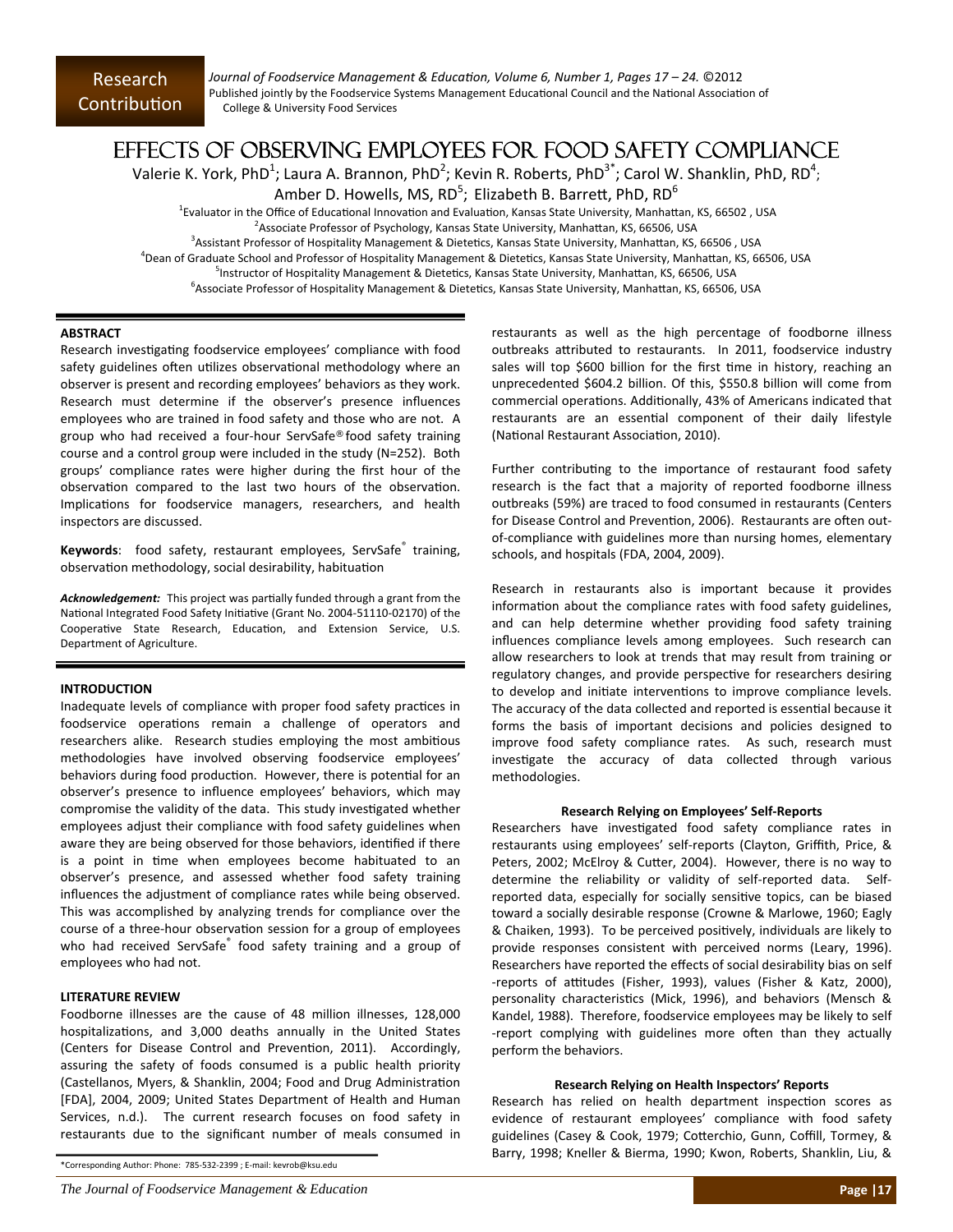Yen, 2010; Mathias et al., 1994; Mathias, Sizio, Hazelwood, & Cocksedge, 1995; Roberts, Kwon, Shanklin, Liu, & Yen, 2011; Wright & Feun, 1986). Use of such secondary data has limitations in terms of reliability and validity. Researchers are unable to determine whether health inspectors have conducted thorough, quality inspections. Bryan (1990) indicated that inspections are based on the individual judgment of inspectors, and inspectors often rate an operation differently than their peers. Further, Kassa, Harrington, Bisesi, and Khuder (2001) noted that inspectors' reports are not consistent with microbiological tests of food surfaces in restaurants. Other studies found that scores on restaurant health inspectors' reports are not predictive of foodborne illness outbreaks (Cruz, Katz, & Suarez, 2001; Jones, Pavlin, LaFleur, Ingram, & Schaffner, 2004; Penman, Webb, Woernle, & Currier, 1996).

#### **Research UƟlizing ObservaƟonal Methodology**

Many of the most ambitious studies have utilized behavioral observation to assess foodservice employees' compliance with food safety guidelines in restaurants (Clayton & Griffith, 2004; FDA, 2000, 2004, 2009; Green et al., 2006; Howes, McEwen, Griffith, & Harris, 1996; Manning & Snider, 1993; Paez, Strohbehn, & Sneed, 2007; Pilling et al., 2008; Pilling et al., 2009; Roberts et al., 2008; Strohbehn, Sneed, Paez, & Meyer, 2008). These researchers observed employees' compliance with food safety practices during food production activities. Roberts et al. (2008) observed foodservice employees who participated in a four-hour ServSafe® food safety training session and a control group to evaluate the effects of training on employees' compliance with selected food safety guidelines (using thermometers, handwashing, and surface control). The researchers recorded when employees performed individual behaviors properly or improperly, and then calculated compliance rates. A significant increase in overall food safety behaviors from pre- to post-training was found. When exploring individual practices, only handwashing behavioral compliance increased significantly. Manning and Snider (1993) observed temporary foodservice operations at a fair for compliance with food safety guidelines. They used an observational checklist that included practices related to hygiene, storage and hot/ cold holding equipment, food surfaces, and handwashing. The researchers found no relationship between the behavior of employees and their knowledge and attitudes relating to personal hygiene and cross contamination. Specific behaviors that needed improvement included handwashing and bare‐hand contact with ready‐to‐eat foods.

Although many restaurant food safety studies utilized observational methodology, the researchers did not find any studies that investigated the effects of this methodology (i.e., effects of the observer's presence) on compliance rates during the observation period. When interpreting results of observational studies, there are some important issues to consider: How does the presence of the observer and the employees' knowledge that their food safety practices are being observed influence their compliance with food safety guidelines? Is the behavior observed an accurate depiction of how employees would behave if they were not being observed, or is it an adjusted, more socially desirable response? In essence, do such behavioral observations have construct validity? The current study seeks to investigate these questions.

#### **TheoreƟcal Support for the Research Focus**

There is research to suggest that observation influences the observed individuals' behaviors. According to the social desirability theory, individuals present themselves in socially desirable ways, especially related to socially sensitive topics (Crowne & Marlowe, 1960; Helmes & Holden, 2003). When individuals know they are being observed, they will behave in ways they believe are socially desirable or acceptable. Given that noncompliance with food safety guidelines can contribute to severe consequences (e.g., serious illness, death), social desirability theory would suggest that employees will attempt to increase their compliance with guidelines when they are aware of being observed for those practices.

Other research has shown that employees increase productivity when they are aware that they are the focus of a research study. This is referred to as the Hawthorne effect and was first discussed by Mayo (1933). In this situation, again, the person is giving a socially desirable response.

Research on social facilitation (Zajonc, 1965; see also Aiello & Douthitt, 2001) suggests that having an audience improves an individual's performance on well-learned tasks. However, observation can actually decrease one's performance on tasks that are not well-learned (due to anxiety of being watched).

Although the process of being observed influences individuals' behaviors, research indicates that those who are being observed become habituated at a point in time, and being observed after this no longer influences their behaviors. Hagen, Craighead, and Paul (1975) observed habituation when watching interactions between mental health technicians and their patients. Zebiob, Forehand, and Resick (1979) observed habituation when watching mothers interacting with their young children.

#### **Purposes of the Current Study**

The goal of this study was to address a gap in the literature by investigating the effects of observation on restaurant food production employees' compliance rates with three selected food safety practices, when the employees are aware of the observation and its purpose. The researchers sought to identify whether the employees exhibit a habituation effect during the course of the observation and the point at which employees become habituated to the researcher's presence. This is important knowledge for researchers because employees' compliance rates after this time will be a more accurate indication of their typical behaviors.

The second purpose of the study was to investigate whether employees who are trained in food safety and those who are not trained are influenced by the observation in a similar fashion. While the Hawthorne effect suggests that participants increase productivity when they know they are being observed, the phenomenon of social facilitation suggests that untrained employees may not have higher compliance rates when being observed because performance does not improve during tasks that are not well-learned. Identifying the effects of observation on food safety trained and untrained employees would determine whether researchers need to approach observations of these groups in different fashions (due to different abilities for adjusting compliance levels). An initial social facilitation effect was predicted: the trained group was expected to exhibit higher compliance rates in the presence of an observer at the beginning of the observation. However, the untrained control group was not expected to exhibit higher compliance rates at the beginning of the session due to lack of knowledge and the anxiety of being watched during tasks that had not been learned. Although the control group may know many aspects of food safety, they probably are aware they have not received formal training and are uncertain of more sophisticated aspects of food safety.

Thus, the research questions for this study included: 1) Do employees exhibit a habituation effect during the course of an observation and at what point do employees become habituated to the researcher's presence?; and 2) Are employees who are trained in food safety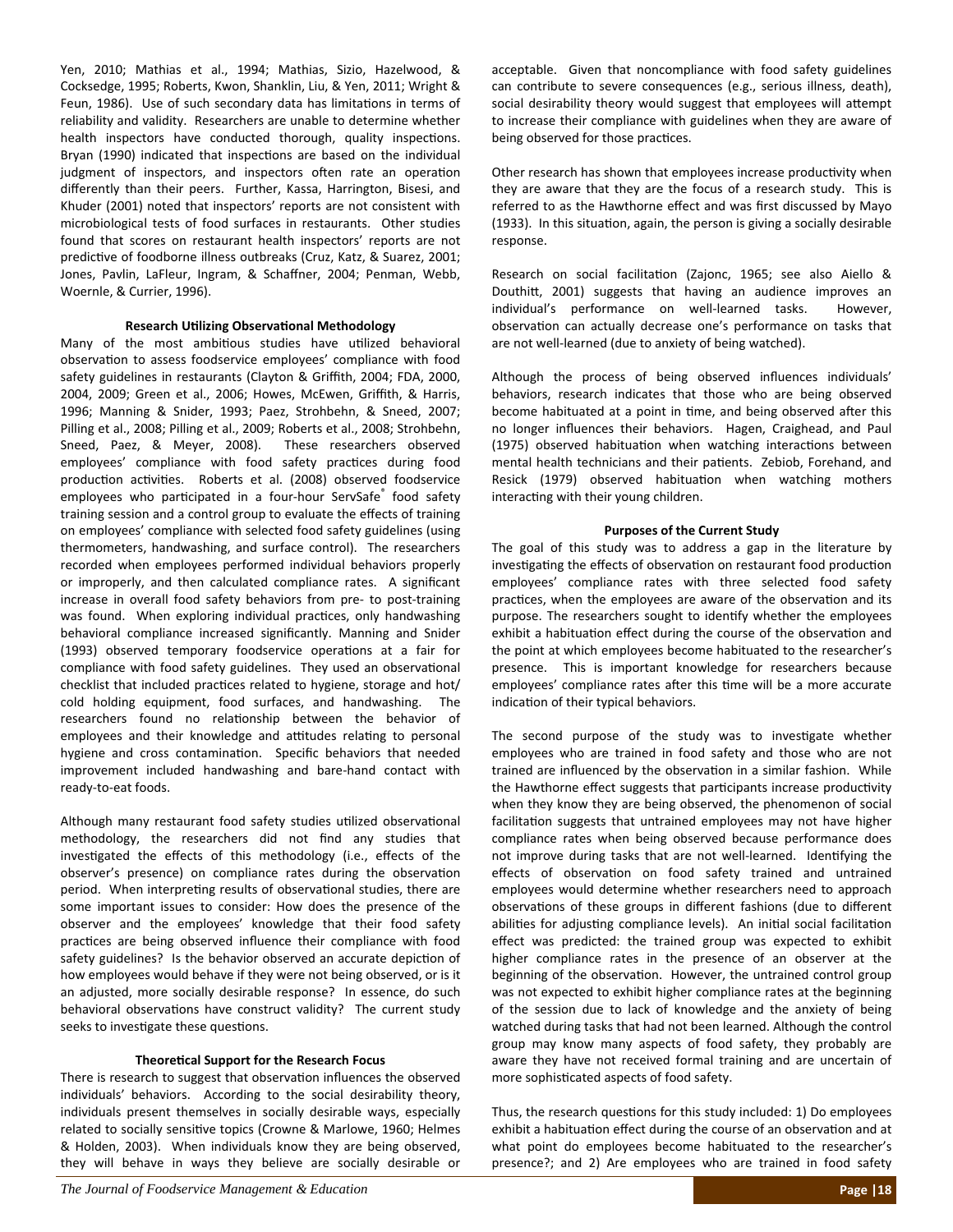influenced by the observation in a similar fashion as those who have no training?

#### **Food Safety Behaviors Targeted**

This study involved observing foodservice production employees for specific behaviors related to handwashing, use of thermometers, and handling of work surfaces. These behaviors were targeted because the improper performance of these behaviors is known to contribute most significantly to foodborne illnesses (FDA, 2004). Behaviors were limited because it was not feasible to observe compliance with all food safety guidelines.

#### **METHODS**

#### **Development and Validation of the Observation Instrument**

An observation form (Figure 1) was developed to assist in manually recording foodservice employees' compliance with food safety guidelines. Although the three behaviors of interest were handwashing, use of thermometers, and handling of work surfaces, it was necessary to identify more specific behaviors to record for each behavioral category. A panel of food safety experts made a list of specific behaviors for each behavioral category (e.g., handwashing), and included behaviors related to performing the behavior at appropriate times (e.g., after sneezing, using the bathroom) and with the proper technique (e.g., using soap and hot water). On the

observation form, each specific behavior was listed on the left side grouped under the broader behavioral category. On the right side of the form were two columns where observers could indicate when the employee performed the specific behavior at the correct time (or with proper technique), or when they performed it incorrectly. The researchers modeled the observation form after previous research that had utilized observational methodology (Johnson, 1995; Toro, 2005).

The observation form was pilot tested with all researchers (ServSafe® certified graduate research assistants) who would be collecting data. During testing, pairs of researchers observed up to four foodservice employees in restaurants that were not included in the final data collection. Researchers observed employees for 20 minutes, and then took a 10‐minute break to compare their coding, discuss discrepancies in their coding, and reach agreement for the appropriate codes to use. This procedure was repeated five times; the observation session lasted three hours. Modifications were made to the observation form as necessary. The pilot testing served to train all observers and allowed them to become familiar with the observation form. The average inter-rater reliability estimate for two researchers observing the same employees over a three‐hour session was established at .71 for their initial coding, although discussion improved reliability to 100% agreement.

ServSafe<sup>®</sup> certification of observers and extensive pilot testing with the observation form contributed to maximizing the objectivity of all behaviors observed. Pilot testing allowed all observers to agree about how best to code behaviors that may be more vague or subjective than others. Pilot testing was completed by all possible pair combinations of observers, so each person was allowed the opportunity to discuss discrepancies with all other observers. Following pilot testing, all observers met as a group to further discuss the coding protocol for the more subjective behaviors. In this way, the researchers removed as much subjectivity as possible from the coding.

#### **Recruitment**

The population of interest was restaurant food production staff. Due to budget limitations, only restaurants within a 300-mile radius of the research university were considered. Lists of foodservice establishments and their contact information were obtained from the

| Restaurant code:<br><b>Time period:</b><br>the control of the control of the<br>Employee code A:<br>$\mathbf{B}$ : |                                                                                                                                                                                                                            |  | Date:                         |     |                 |                     |
|--------------------------------------------------------------------------------------------------------------------|----------------------------------------------------------------------------------------------------------------------------------------------------------------------------------------------------------------------------|--|-------------------------------|-----|-----------------|---------------------|
|                                                                                                                    |                                                                                                                                                                                                                            |  | Number of employees observed: |     |                 |                     |
|                                                                                                                    |                                                                                                                                                                                                                            |  | $\mathbf{C}$                  |     | D:              |                     |
|                                                                                                                    |                                                                                                                                                                                                                            |  |                               |     | <b>Observed</b> | Note                |
|                                                                                                                    | <b>Observation Activity</b>                                                                                                                                                                                                |  |                               | Yes | No              |                     |
| I. Hand Washing                                                                                                    |                                                                                                                                                                                                                            |  |                               |     |                 |                     |
|                                                                                                                    | Employees wash their hands after the following activities:                                                                                                                                                                 |  |                               |     |                 |                     |
| 1.                                                                                                                 | When shift begins                                                                                                                                                                                                          |  |                               |     |                 |                     |
| $\mathbf{2}$                                                                                                       | Returning to the work area                                                                                                                                                                                                 |  |                               |     |                 |                     |
|                                                                                                                    | (after smoking, eating, chewing gum or tobacco, bussing dirty                                                                                                                                                              |  |                               |     |                 |                     |
|                                                                                                                    | dishes, or using the restroom)                                                                                                                                                                                             |  |                               |     |                 |                     |
| 3.                                                                                                                 | Before putting on clean gloves                                                                                                                                                                                             |  |                               |     |                 |                     |
| 4.                                                                                                                 | Handling raw food (before and after)                                                                                                                                                                                       |  |                               |     |                 |                     |
|                                                                                                                    | Handling chemicals that might contaminate food                                                                                                                                                                             |  |                               |     |                 |                     |
| 5.                                                                                                                 | Touching body parts (hair, face, or body) (Note: Cap at 5                                                                                                                                                                  |  |                               |     |                 | <b>Ending Time:</b> |
|                                                                                                                    | observations and ending time)                                                                                                                                                                                              |  |                               |     |                 |                     |
| 6.                                                                                                                 | Touching clothing or aprons (Note: Cap at 5)                                                                                                                                                                               |  |                               |     |                 | <b>Ending Time:</b> |
|                                                                                                                    | observations and ending time)                                                                                                                                                                                              |  |                               |     |                 |                     |
| 8.                                                                                                                 | Touching anything else that may contaminate hands, such as                                                                                                                                                                 |  |                               |     |                 |                     |
|                                                                                                                    | unsanitized equipment, work surfaces, cleaning cloths, and                                                                                                                                                                 |  |                               |     |                 |                     |
|                                                                                                                    | drinking straw.                                                                                                                                                                                                            |  |                               |     |                 |                     |
| 9.                                                                                                                 | When food preparation tasks are interrupted or changed                                                                                                                                                                     |  |                               |     |                 |                     |
|                                                                                                                    | 10. Sneezing, coughing, or using a handkerchief or tissue                                                                                                                                                                  |  |                               |     |                 |                     |
|                                                                                                                    | <b>Hand Washing Procedure</b>                                                                                                                                                                                              |  |                               |     |                 |                     |
|                                                                                                                    |                                                                                                                                                                                                                            |  |                               |     |                 |                     |
|                                                                                                                    |                                                                                                                                                                                                                            |  |                               |     |                 |                     |
|                                                                                                                    | 14. Vigorously scrub hands for at least 20 seconds                                                                                                                                                                         |  |                               |     |                 |                     |
|                                                                                                                    | 15. Vigorously scrub arms above wrists for at least 20 seconds                                                                                                                                                             |  |                               |     |                 |                     |
|                                                                                                                    | 16. Clean between fingers                                                                                                                                                                                                  |  |                               |     |                 |                     |
|                                                                                                                    | 17. Clean under fingernails                                                                                                                                                                                                |  |                               |     |                 |                     |
|                                                                                                                    | 18. Rinse thoroughly under running water                                                                                                                                                                                   |  |                               |     |                 |                     |
|                                                                                                                    | 19. Dry hands and arms with a single-use paper towel or warm-air                                                                                                                                                           |  |                               |     |                 |                     |
|                                                                                                                    | hand dryer                                                                                                                                                                                                                 |  |                               |     |                 |                     |
|                                                                                                                    | <b>II. Using Thermometers</b>                                                                                                                                                                                              |  |                               |     |                 |                     |
| 1.                                                                                                                 |                                                                                                                                                                                                                            |  |                               |     |                 |                     |
| $\mathbf{2}$                                                                                                       | Wash, rinse, sanitize, and air-dry before and after use<br>Check internal temperature of food by inserting the thermometer                                                                                                 |  |                               |     |                 |                     |
|                                                                                                                    | stem or probe into the thickest part of the product                                                                                                                                                                        |  |                               |     |                 |                     |
| 3.                                                                                                                 | Check temperature of food at the completion of cooking                                                                                                                                                                     |  |                               |     |                 |                     |
| 4.                                                                                                                 | Check temperature of food at the completion of reheating                                                                                                                                                                   |  |                               |     |                 |                     |
| 5.                                                                                                                 | Food stored on the hot line is at least 135°F                                                                                                                                                                              |  |                               |     |                 |                     |
| 6.                                                                                                                 |                                                                                                                                                                                                                            |  |                               |     |                 |                     |
|                                                                                                                    | Food stored on the cold line is 41° F or less<br>III. Food Handling and Cleaning and Sanitizing Work Surfaces                                                                                                              |  |                               |     |                 |                     |
|                                                                                                                    |                                                                                                                                                                                                                            |  |                               |     |                 |                     |
| 1.                                                                                                                 | Food is covered when transported                                                                                                                                                                                           |  |                               |     |                 |                     |
| $\overline{2}$                                                                                                     | Food is covered and labeled properly before holding or storing                                                                                                                                                             |  |                               |     |                 |                     |
| 3.                                                                                                                 | Food contact surfaces are free of dust, dirt, and food particles                                                                                                                                                           |  |                               |     |                 |                     |
| 4.                                                                                                                 | *Leftovers labeled & dated (check anything over 7 days old)                                                                                                                                                                |  |                               |     |                 |                     |
| 5.                                                                                                                 | Separate raw products from cooked and ready-to-eat products                                                                                                                                                                |  |                               |     |                 |                     |
| 6.                                                                                                                 | Wiping cloths are stored in a sanitizing solution                                                                                                                                                                          |  |                               |     |                 |                     |
| 7.                                                                                                                 | Separate wiping cloths are used for food and nonfood surfaces<br>All food-contact surfaces (hands/gloves, countertops, cutting surfaces, equipment, dishes & utensils) must be washed,<br>rinsed, and sanitized following: |  |                               |     |                 |                     |
|                                                                                                                    |                                                                                                                                                                                                                            |  |                               |     |                 |                     |
| 8.<br>9.                                                                                                           | Anytime begin working with another type of food or ingredients<br>After touching anything that might contaminate the food-contact                                                                                          |  |                               |     |                 |                     |

Food Safety Restaurant Observation Form

**Figure 1. Food Safety ObservaƟon Form**

Missouri telephone directory and from foodservice licensing agencies in Kansas and Iowa. All restaurants, including casual, fine dining, and quick‐service, regardless of ownership structure (corporate or independent) were included in the sample. A systematic random

sample was obtained by calling every fifth restaurant.

Recruitment was conducted between May 2005 and July 2006. Student assistants made unsolicited "cold calls" to restaurant managers, during which they followed a script that described the study requirements and timeline, and offered the managers free food safety training for all food production staff in exchange for participation. If the manager wished to learn more about the study, a packet of informational materials was mailed to them, and if necessary, a principal investigator travelled to the establishment to speak directly with the manager. Thirty-one of 1,298 restaurant managers who were contacted agreed to participate in the study. Because the manager made the decision to participate or not, there is no reason to believe that employees who participated are different from employees whose managers declined participation. While managers originally consented for their employees to participate in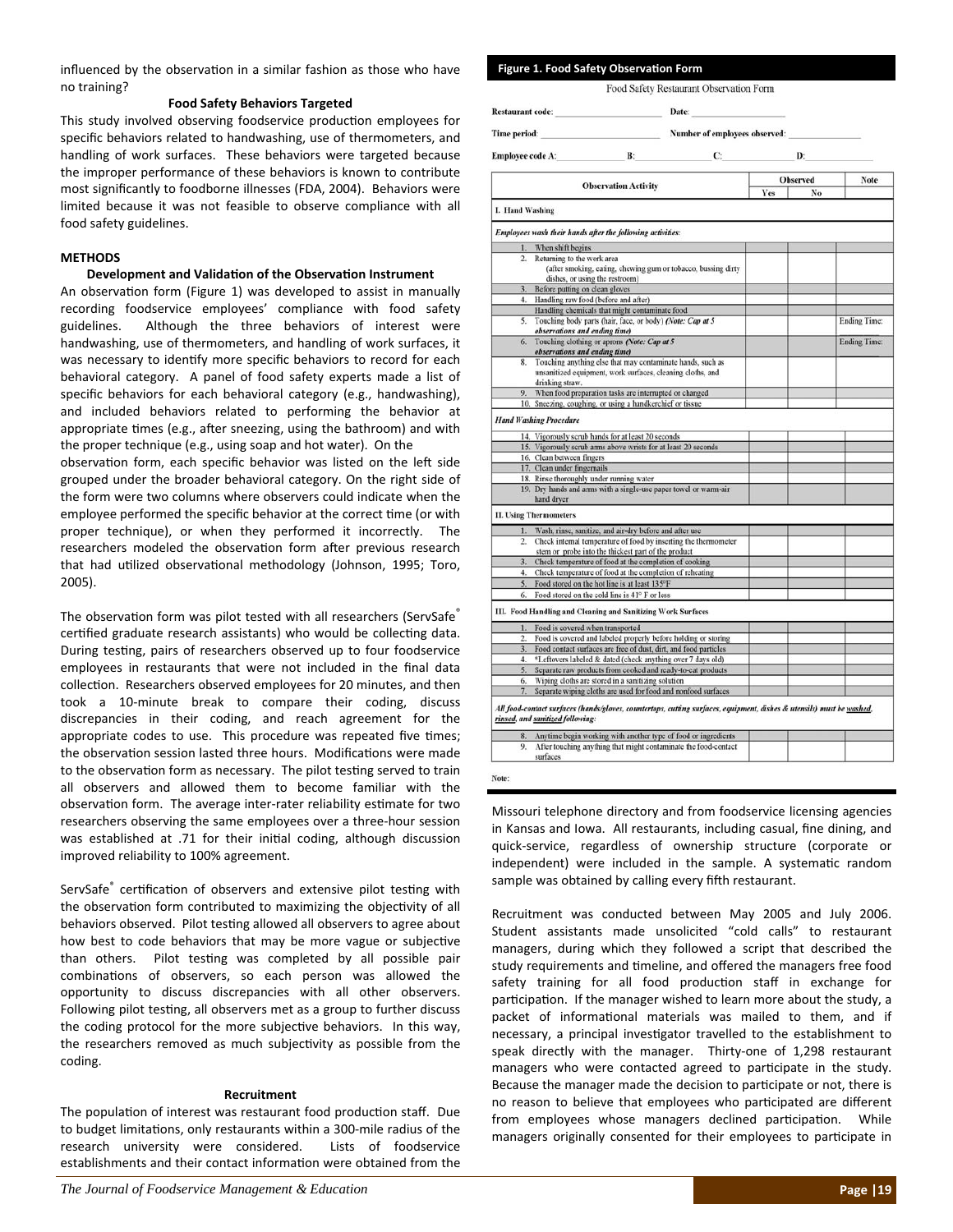the research study, consent also was obtained from each employee who participated.

#### **Procedure**

This study utilized an observational methodology in a cross-sectional design, with participating employees assigned to one of two groups. One group received ServSafe<sup>®</sup> food safety training prior to being observed for food safety compliance during food production; the observation occurred one to two weeks after training was complete. The other group served as a control and was observed prior to receiving the training. This manipulation allowed the researchers to test whether employees who are trained in food safety and those who are not will be influenced similarly by the observer's presence. It is important to note that all employees received training by the end of the study, and all were observed for their compliance with behaviors related to the three specific food safety practices. Both groups were aware they were being observed for food safety behaviors; however, they were not aware that the observation was specifically for handwashing, thermometer usage, and handling of work surfaces.

Training. ServSafe<sup>®</sup> training was chosen because ServSafe® is the national standard in the restaurant industry. Four-hour training sessions were offered because this length is generally targeted at employees, while longer (i.e., eight or 16‐hour) sessions are typically targeted at managers. Using the ServSafe<sup>®</sup> Employee Training Guide and supporting materials, the ServSafe<sup>®</sup>-certified instructors covered topics such as defining foodborne illnesses, using proper personal hygiene, preventing cross-contamination, avoiding time and temperature abuse, and cleaning and sanitizing. The behaviors targeted for observation in the study were not emphasized more than usual in the training. The training was free of charge for all food production employees at participating restaurants, and employees were compensated for their training time at their hourly rate. The training sessions were offered in locations convenient to restaurant staff (e.g., in the restaurant itself, or at local meeting sites). Multiple training sessions and English‐to‐Spanish translators were available to maximize employee participation.

Observations. As in the pilot testing, the food safety observations were conducted over three-hour sessions in restaurant kitchens during a lunch or dinner shift. One researcher was able to observe a maximum of four employees simultaneously. If more than four employees were available for observations, an appropriate number of researchers were present to conduct the observations. The threehour observation sessions were separated into six 20-minute periods with 10-minute rest periods between. The rest periods served to reduce observer fatigue, thus enhance the accuracy of researchers' recordings of employees' behaviors. A separate observation form was used for each 20‐minute session, which allowed the researchers to compare the influence of the observer's presence on the employees' behaviors through the course of the observation.

Employees were observed for their compliance with food safety guidelines related to handwashing, thermometer usage, and handling of work surfaces. Food safety behaviors were considered to be performed correctly if they were completed at the correct time or using the correct technique. Food safety behaviors were considered to be performed incorrectly if they were not completed at the time they should be or if they were not completed using the appropriate technique. If a behavior was observed to be performed correctly, a tick mark was placed in the appropriate column, and if a behavior was performed incorrectly a tick mark was made in a different column.

#### **StaƟsƟcal Analysis**

On each of the six observation forms, the tick marks for behaviors

within each of the three behavioral categories were added together, separately, in the two columns (i.e., indicating the number of times each behavior was performed correctly and the number of times each behavior was performed incorrectly). Additionally, column totals were calculated, which combined the data for all three behavioral categories into one composite score.

Next, compliance rates were calculated as percentages of food safety behaviors performed correctly by taking the number of times the behavior was performed correctly during that period, divided by the total number of times the behavior should have been performed correctly (i.e., the sum of the "correct" and the "incorrect" columns), multiplied by 100. This was done separately for all three behavioral categories and for a behavioral composite, for each of the six periods during the three-hour observation. Therefore, there were a total of 24 compliance percentages calculated for each participant: six for each of the three behavioral categories and six for the overall behavioral composite, with the six percentages representing compliance during each of the six 20‐minute periods within the three -hour observation session.

A series of four mixed factors Analyses of Variance (ANOVAs) were performed on the data. One ANOVA was performed for each of the three behavioral categories, and one for the behavioral composite. In each analysis, the between‐subjects factor was employee group, with two levels: trained group and control group; the within-subjects factor was behavioral compliance rates, with six levels: employees' compliance rates during the six 20‐minute periods composing the three-hour observation session (Sessions 1 to 6). This factor let the researchers determine whether the employees' compliance rates varied over the six sessions (i.e., to evaluate potential habituation effects to the observer's presence). Helmert contrasts were employed to determine whether employees' compliance rates in the first or second sessions were different from the remaining sessions, which would be expected if habituation effects exist. The interaction effect allowed the researchers to test whether the observer's presence influences trained and untrained employees similarly.

#### **RESULTS**

#### **Sample Characteristics**

Two-hundred fifty-two employees from 31 restaurants participated. Participants were predominantly male (69.6%). The average age was 28.3 years (*SD* = 10.4), and the average length of industry experience was 7.8 years (SD = 8.1). Establishments included quick- and fullservice, chain and independently owned, and American and ethnic cuisine restaurants. Participants were either assigned to the control group ( $n = 158$ ) or the trained group ( $n = 94$ ). Some managers originally in the trained group discontinued participation after their employees received the free training, so behavioral observations could not be completed, which led to unequal group sizes.

#### *<u>Effects of Observation</u>*

The test of the differences between the compliance rates for the six 20-minute observation sessions was significant for employees' overall behavioral compliance [*F* (5, 770) = 5.72, *p* < .001], handwashing  $[F (5, 670) = 5.57, p < .001]$ , and handling of work surfaces [*F* (5, 145) = 2.87, *p* < .05]. Refer to Table 1 for mean compliance percentages and standard errors for the analyses. Helmert contrasts revealed that employees' compliance rates during the first 20‐minute session were significantly higher than in later sessions (Sessions 2 through 6) for overall compliance [*F* (1, 154) = 19.26, *p* < .001)], handwashing [*F* (1, 134) = 11.23, *p* < .001)], and handling of work surfaces [*F* (1, 29) = 17.14, *p* < .001)]. Employees' compliance rates in Session 2 continued to be significantly higher than in later sessions (Sessions 3 through 6) for overall behavioral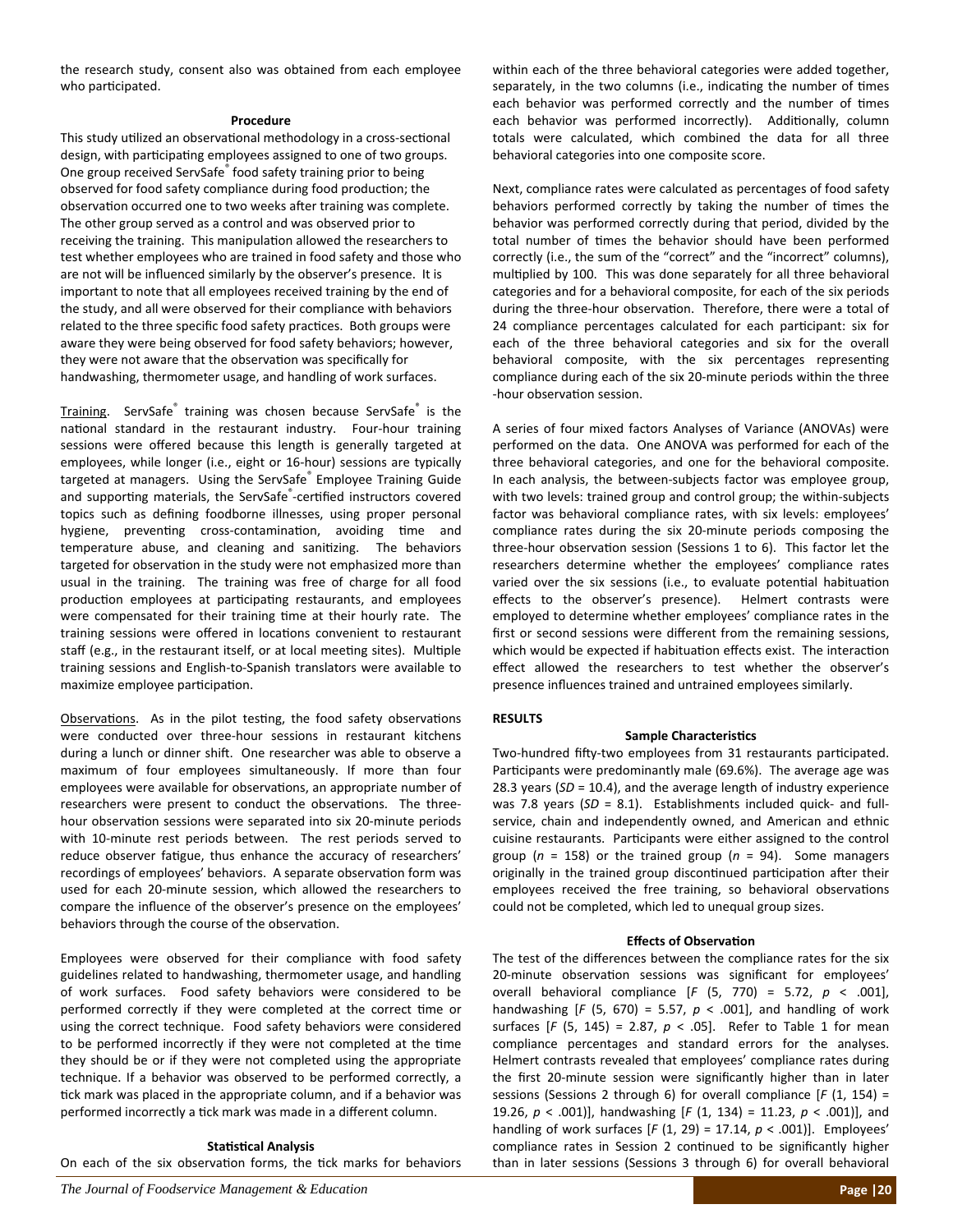|                                    | <b>Overall Behavior</b>            |                            |                                    | <b>Handwashing</b>                 |                            |                                  |                                    |                                  |
|------------------------------------|------------------------------------|----------------------------|------------------------------------|------------------------------------|----------------------------|----------------------------------|------------------------------------|----------------------------------|
| <b>Control Group</b><br>$(n = 92)$ | <b>Trained Group</b><br>$(n = 64)$ | Total                      | <b>Control Group</b><br>$(n = 81)$ | <b>Trained Group</b><br>$(n = 55)$ | Total                      | <b>Control Group</b><br>(n = 19) | <b>Trained Group</b><br>$(n = 12)$ | Total                            |
| $37.50 \pm 2.85$                   | $51.22 \pm 3.42$                   | $44.36^{\circ} \pm 2.23$   | $32.13 \pm 3.19$                   | $42.19 \pm 3.87$                   | $37.16^{\circ}$ ± 2.51     | $77.28 \pm 6.71$                 | $88.00 \pm 8.44$                   | $82.64^{\circ} \pm 5.39$         |
| $33.67 \pm 3.05$                   | $46.66 \pm 3.66$                   | $40.17^b \pm 2.38$         | $29.50 \pm 3.46$                   | $42.68 \pm 4.20$                   | $36.09^b \pm 2.72$         | $61.05 \pm 8.58$                 | $55.28 \pm 10.80$                  | $58.17 \pm 6.90$                 |
| $30.10 \pm 2.96$                   | $42.68 \pm 3.55$                   | $36.39 \pm 2.31$           | $23.02 \pm 3.14$                   | $37.07 \pm 3.81$                   | $30.05 \pm 2.47$           | $53.60 \pm 9.57$                 | $71.67 \pm 12.05$                  | $62.63 \pm 7.69$                 |
| $26.99 \pm 2.91$                   | $39.20 \pm 3.49$                   | $33.10 \pm 2.28$           | $20.92 \pm 3.15$                   | $35.56 \pm 3.83$                   | $28.24 \pm 2.48$           | $60.18 \pm 10.07$                | $65.28 \pm 12.67$                  | $62.73 \pm 8.09$                 |
| $35.91 \pm 3.06$                   | $37.57 \pm 3.67$                   | $36.74 \pm 2.39$           | $28.87 \pm 3.35$                   | $29.67 \pm 4.07$                   | $29.27 \pm 2.63$           | $51.40 \pm 8.25$                 | $79.29 \pm 10.38$                  | $65.35 \pm 6.63$                 |
| $30.32 \pm 3.28$                   | $37.17 \pm 3.93$                   | $33.74 \pm 2.56$           | $22.69 \pm 3.21$                   | $29.69 \pm 3.89$                   | $26.19 \pm 2.52$           | $60.78 \pm 9.33$                 | $69.58 \pm 11.74$                  | $65.18 \pm 7.50$                 |
| $32.42 \pm 2.20$                   | $42.42 \pm 2.64$                   |                            | $26.19 \pm 2.41$                   | $36.14 \pm 2.93$                   |                            | $60.71 \pm 6.73$                 | $71.52 \pm 8.47$                   |                                  |
|                                    |                                    | $F(5, 770) =$<br>$5.72***$ |                                    |                                    | $F(5, 670) =$<br>$5.57***$ |                                  |                                    | $F(5, 145) =$<br>$2.87*$         |
|                                    |                                    |                            |                                    |                                    |                            |                                  |                                    | <b>Handling of Work Surfaces</b> |

**Mean Compliance Percentage <sup>±</sup> SE**

Note. Compliance percentages were calculated by dividing the number of food safety related behaviors performed correctly by the number of times the behaviors should have been performed correctly, and multiplying by 100.

There were too few observations on use of thermometers to perform that individual analysis; however, data related to thermometer usage is included in the calculations for overall behavioral compliance.

 $p < 0.05$ , \*\*  $p < 0.01$ , \*\*\*  $p < 0.001$ 

<sup>a</sup> Compliance in the first session was significantly higher than all later sessions, for the group of employees as a whole (p < .001). <sup>b</sup> Compliance in the second session was significantly higher than all later sessions, for the group of employees as a whole (p < .01).

 $c$  Test statistics below the Total column represent within subjects (six observation sessions) analyses.

compliance  $[F(1, 154) = 6.54, p < .01]$  and handwashing  $[F(1, 134) =$ 13.12, *p* < .001]. These results support that the observer's presence does influence employees' behavior and that they become habituated (their compliance levels decrease and level off) after approximately one hour. In each analysis, the interaction effect between group and compliance rates over the six sessions was not significant, indicating the observer's presence influences the groups similarly.

There was an expected main effect of training. The trained group had significantly higher overall behavioral compliance [*F* (1, 154) = 8.46, *p* < .01] and handwashing compliance [*F* (1, 134) = 6.89, *p* < .01] than the control group. The groups had similar compliance rates for handling of work surfaces [*F* (1, 29) = 1.00, *ns*].

Data analysis for the use of thermometers could not be conducted because there were a limited number of observations for use of thermometers. Thermometer use data were included in the overall compliance calculations and is reflected in the trends for the overall compliance percentage.

#### **DISCUSSION**

This study sought to determine whether employees adjust their compliance with food safety guidelines when they know they are being observed for food safety purposes, if there is a point at which employees become habituated to the observer's presence. It also evaluated how being trained in food safety influences the adjustment of food safety compliance rates. Results revealed that employees adjusted their behaviors, but became habituated to the researcher's presence after approximately one hour. Further, both employees who are trained and untrained in food safety appear to exhibit this reaction when aware of being observed.

#### **ImplicaƟons for Outside Observers**

This study showed evidence of habituation among employees when being observed for food safety compliance. This result is consistent with research findings when observing interactions between mothers and their young children (Zebiob et al., 1979) and between mental health technicians and patients (Hagen et al., 1975). Foodservice employees had significantly higher compliance rates in the first hour

compared to the remaining sessions. It appears that it took about an hour for the employees to become acclimated to the researcher's presence. Support for this habituation effect is enhanced in that the effect was displayed for multiple behaviors: handwashing, handling of work surfaces, and the overall compliance composite. Insufficient use of thermometers did not allow testing the effect for that behavior.

The finding that habituation occurs after approximately one hour into the observation has potential implications for researchers using an observational methodology while investigating restaurant food safety compliance. These researchers may benefit from disregarding data collected during the first hour to achieve a more accurate indication of employees' typical compliance rates. Collecting accurate data is the key to informing good decision‐making and useful policy change.

The finding also has potential implications for restaurant health inspectors. Typically, health inspections are conducted within one hour. The results suggest that inspectors may need to observe restaurant employees in excess of an hour to view more typical behaviors. It is important to note that food safety guidelines that do not involve observing employees behavior directly could be checked immediately (the hotline and coldline are at appropriate temperatures, leftovers have been discarded after seven days); it is behavioral data (handwashing, etc.) that requires time for habituation to occur. Increasing inspection times is an easy recommendation, but it would be difficult to implement. Increasing inspection times to allow for habituation would increase the number of inspectors required in each county as well as the cost of the inspections for the restaurants (i.e., increased licensing fees) and for the public (i.e., taxes used to compensate for inspection costs). Because of low profit margins, economic changes, and increased fees and taxes (Spector, 2003), restaurateurs are unlikely to react favorably to such a recommendation. The public's reaction may be mixed given the increase in taxes, yet it would enhance the ability to gain accurate information about restaurant employees' compliance with guidelines. The more accurate data could be used to train and retrain employees, reinforce positive food safety behaviors, and inform policies to make restaurants safer for consumers.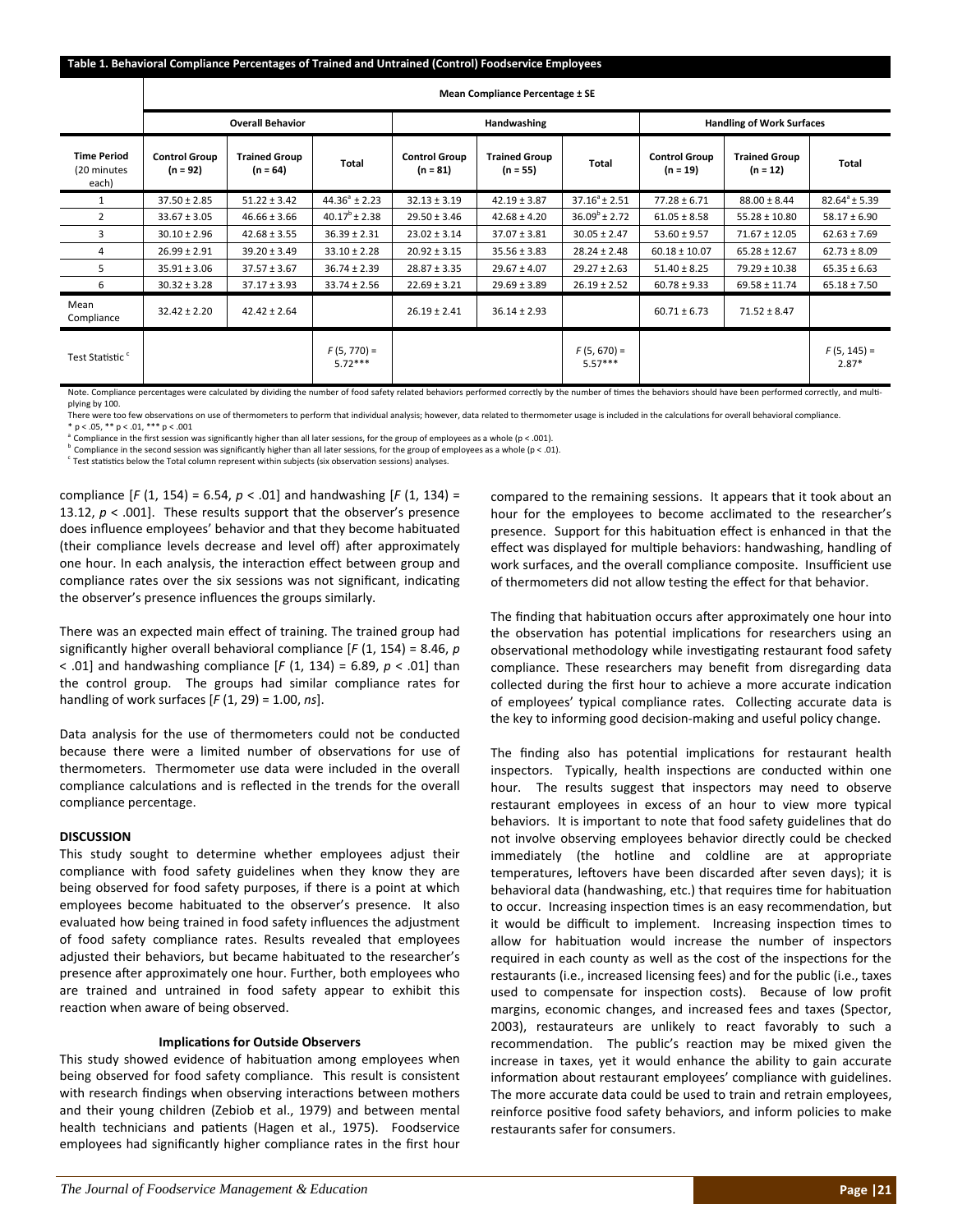The results show that food safety trained and untrained employees responded similarly to the observers' presence. Both groups exhibited higher compliance within the first hour of the observation. The results are consistent with social desirability theory (Crowne & Marlowe, 1960; Helmes & Holden, 2003), which suggests that both employee groups would try to improve their behaviors when being observed. The results provide evidence that researchers using observational methodologies do not need to approach observations of trained and untrained employees in a different manner.

#### **ImplicaƟons within the Foodservice OperaƟon**

The results showing higher compliance rates in the first hour of the observation show that, regardless of trained status, foodservice employees may frequently work at levels below their capacity for compliance. This indicates inconsistent motivation among foodservice employees who either forget to perform the behaviors or do not understand the implications of improperly performing food safety practices. Clearly, foodservice employees need more motivation to perform food safety practices consistent with their actual capacity.

Keeping the importance of complying with food safety guidelines salient among foodservice employees is essential. The mere presence of the researcher achieved this, but employees became acclimated to the observer's presence and their motivation for compliance waned after approximately one hour. Foodservice managers must make constant efforts to motivate employees about food safety; based on the results of this study this should be done once per hour, at minimum. As examples: 1) when passing through production areas, reinforce the proper practice of food safety behavior; 2) install a bell that rings every time employees use the handwashing sink to remind employees about safe handwashing practices; 3) post bright signs in high-traffic production areas to remind employees of food safety guidelines (e.g., by the boxes of gloves to remind employees to wash hands before putting on new gloves); 4) communicate to employees that serious consequences could occur if food safety practices are not performed properly (e.g., serious illness for the customers AND employees, death, restaurant closure). Frequent verbal reminders may be even more effective than the mere presence of an outside observer in encouraging the employees to use additional effort to perform at their actual capacity. Ongoing verbal reminders would provide evidence to employees that they are under constant surveillance. While the current study did not test the best source of these reminders, it seems most feasible for the frequent reminders to come from supervisors. Foodservice supervisors and managers are most likely to be present to give such reminders, have authority to give these reminders, and have the most to lose if employees do not follow compliance guidelines. It is ultimately the managers' responsibility to monitor employees' behavior to ensure compliance with food safety guidelines.

#### **LimitaƟons and Future DirecƟons**

The major limitation of the study was recruiting restaurant employees. Difficulty existed in gaining consent of managers, which was necessary for the observational portion of the study. Of 1,298 restaurants contacted, only 31 managers participated. Most managers indicated that they did not have time to participate. Many managers were uncomfortable allowing researchers into their operation to observe employees' compliance with food safety guidelines, even though they were assured that all data would remain confidential and that any food safety related concerns would be reported to the manager (not the health department). Failure of the managers to agree to participate decreased the researchers' access to the sample of interest.

The time between the actual training and observations is another limitation. In this study, the observations were conducted within one to two weeks of training. Due to this, the information presented in the training may have been fresh in the employees' minds. Observing employees at a later date may influence the outcome of the study. However, scheduling observations at a later date may result in a loss of subjects due to the high turnover rate in the foodservice industry.

Participants were limited to restaurant employees within a 300-mile radius of the research institution, which included restaurants in Kansas, Missouri, and Iowa. Future research should be conducted in other geographic areas to determine the generalizability of these results.

The current study focused on foodservice employees in restaurants. Future research investigating the effects of observing foodservice employees during food production should target employees in other sectors such as foodservice employees in healthcare, school, childcare, and senior living foodservice environments. Given that observational research is frequently conducted in these environments (Henroid & Sneed, 2004; Sneed & Henroid, 2007; Sneed, Strohbehn, & Gilmore, 2004; Strohbehn et al., 2008), and also given that these employees prepare food for populations at a higher risk of contracting a foodborne illness, it is important to determine if and how these employees' behaviors are influenced by being observed for compliance with food safety guidelines.

Future research should involve testing for the best source of increased salience for the importance of complying with food safety guidelines. As suggested above, supervisors may be the most likely source of reminders; however, this study did not test for that. Future research could compare the effects of an outside observer, reminders from managers, and reminders from coworkers. While it is managers' ultimate responsibility to ensure employees' compliance with food safety guidelines, it may be difficult to get managers to consent to participate in such research. Recruitment of foodservice employees was extremely challenging; recruitment of managers may be equally, or even more challenging.

Other ideas for future research include: 1) investigating whether the results are only applicable to observations of employees' compliance with these selected food safety practices, or whether they are applicable to all food safety practices, and 2) determining the generalizability of the results to observing other types of behaviors besides food safety practices.

#### **CONCLUSION**

Both trained and untrained foodservice employees perform below their true capacity for compliance, as evidenced by their initial elevated levels of compliance when being observed. The presence of an observer may influence foodservice employees to exhibit higher compliance with food safety guidelines for approximately an hour. When employees know they are being observed for food safety behaviors, researchers and health inspectors may obtain a more accurate estimation of compliance rates after the first hour. Foodservice managers may be able to increase salience of complying with food safety guidelines by providing verbal reminders to employees emphasizing the importance of this compliance; this may spark additional motivation to properly perform food safety practices.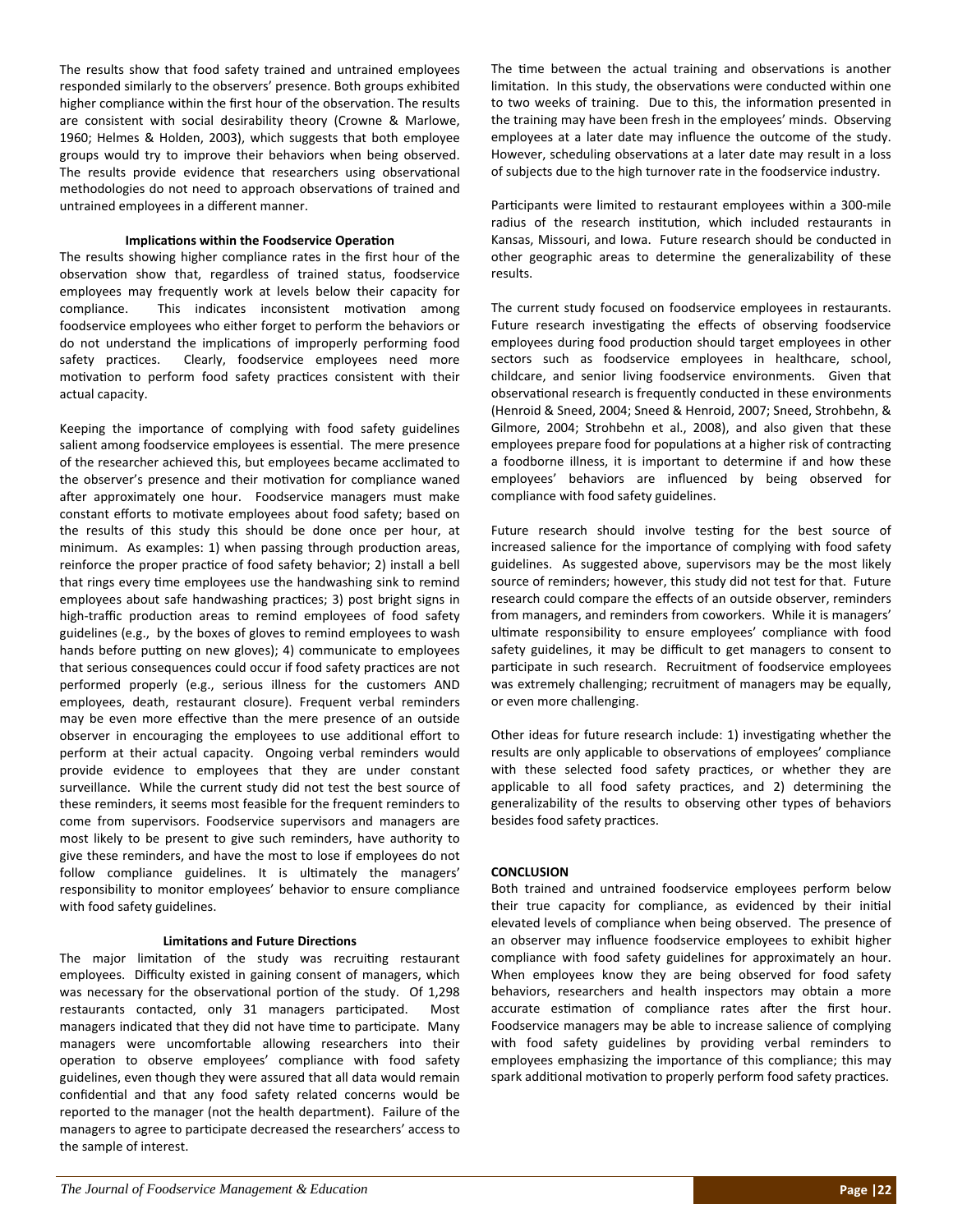#### **REFERENCES**

- Aiello, J.R., & Douthitt, E.A. (2001). Social facilitation from Triplett to electronic performance monitoring. *Group Dynamics: Theory, Research, and PracƟce*, *5*(3), 163‐180.
- Bryan, F.L. (1990). Hazard Analysis Critical Control Point (HACCP) Systems for retail food and restaurant operations. *Journal of Food ProtecƟon*, *53*, 978‐983.
- Casey, R., & Cook, C. (1979). Assessment of a food service management sanitaƟon course. *Journal of Environmental Health*, *41,* 281‐284.
- Castellanos, V.H., Myers, E.F., & Shanklin, C.W. (2004). The ADA's research priorities contribute to a bright future for dietetics professionals. *Journal of the American DieteƟc AssociaƟon*, *104*, 678‐681.
- Centers for Disease Control and Prevention. (2011). 2011 Estimates of Foodborne Illness in the United States. Retrieved August 21, 2011, from: http://www.cdc.gov/Features/ds FoodborneEstimates/.
- Centers for Disease Control and Prevention. (2006). Preliminary FoodNet data on the incidence of infection with pathogens transmitted commonly through food ‐ 10 states, United States, 2005. *Morbidity & Mortality Weekly Reports*, *55*, 392‐395.
- Clayton, D., & Griffith, C. (2004). Observations of food safety practices in catering using notaƟonal analysis. *BriƟsh Food Journal, 106*, 211‐227.
- Clayton, D.A., Griffith, C.J., Price, P., & Peters, A.C. (2002). Food handlers' beliefs and self-reported practices. *International Journal of Environmental Health Research*, *12*, 25‐39.
- Cotterchio, M., Gunn, J., Coffill, T., Tormey, P., & Barry, A. (1998). Effect of a manager training program on sanitary conditions in restaurants. *Public Health Reports*, *113*, 353‐358.
- Crowne, D.P., & Marlowe, D. (1960). A new scale of social desirability independent of psychopathology. Journal of Consulting Psychology, *24*(4), 349‐354.
- Cruz, M.A., Katz, D.J., & Suarez, J.A. (2001). An assessment of the ability of routine restaurant inspections to predict food-borne outbreaks in Miami‐Dade County, Florida. *American Journal of Public Health*, *91*, 821‐823.
- Eagly, A.E., & Chaiken, S. (1993). *The Psychology of Aƫtudes.* Fort Worth, TX: Harcourt Brace Jovanovich.
- Fisher, R.J. (1993). Socially desirable responding and the validity of indirect quesƟoning. *Journal of Consumer Research*, 20, 303‐315.
- Fisher, R.J., & Katz, J.E. (2000). Social‐desirability bias and the validity of self‐reported values. *Psychology & MarkeƟng*, *17*(2), 105‐120.
- Food and Drug Administration. (2000). Report of the FDA retail food program database of foodborne illness risk factors. Retrieved January 9, 2011, from http://www.fda.gov/ downloads/Food/ FoodSafety/RetailFoodProtecƟon/FoodborneIllnessandRiskFactor ReducƟon/RetailFoodRiskFactorStudies/ucm123546.pdf.
- Food and Drug Administration. (2004). FDA report on the occurrence of foodborne illness risk factors in selected institutional foodservice, restaurant, and retail food store facility types. Retrieved January 9, 2011, http://www.fda.gov/Food/FoodSafety/RetailFoodProtection/ FoodborneIllnessandRiskFactorReducƟon/RetailFoodRiskFactor Studies/ucm 089696.htm.
- Food and Drug Administration. (2009). FDA report on the occurrence of foodborne illness risk factors in selected institutional foodservice, restaurant, and retail food store facility types. Retrieved April 20, 2011, from http://www.fda.gov/downloads/Food/FoodSafety/ RetailFoodProtection/FoodborneIllnessandRiskFactorReduction/ RetailFoodRiskFactorStudies/UCM224682.pdf.
- Green, L., Selman, C., Radke, V., Ripley, D., Mack, J., Reimann, D., Stigger, T., Motsinger, M., & Bushnell, L. (2006). Food worker handwashing pracƟces: An observaƟonal study. *Journal of Food ProtecƟon*, 69, 2417‐2423.
- Hagen, R.L., Craighead, W.E., & Paul, G.L. (1975). Staff reactivity to evaluative behavioral observations. *Behavior Therapy*, 6(2), 201-205.
- Helmes, E., & Holden, R.R. (2003), The construct of social desirability: One or two dimensions. *Personality and Individual Differences, 34*(6), 1015‐1023.
- Henroid, D., Jr., & Sneed, J. (2004). Readiness to implement hazard analysis critical control point (HACCP) systems in Iowa schools. *Journal of the American DieteƟc AssociaƟon*, *104*, 180‐185.
- Howes, M., McEwen, S., Griffith, M., & Harris, L. (1996). Food handler certification by home study: Measuring changes in knowledge and behavior. *Dairy, Food, and Environmental Sanitation, 16, 737-*744.
- Johnson, D.R. (1995). Behavior-based food safety training using hazard analysis critical control point principles. Unpublished doctoral dissertation, Kansas State University, Manhattan, KS.
- Jones, T.F., Pavlin, B.I., LaFleur, B.J., Ingram, L.A., & Schaffner, W. (2004). Restaurant inspecƟon scores and foodborne disease. *Emerging InfecƟous Diseases*, *10*, 688‐692.
- Kassa, H., Harrington, B., Bisesi, M., & Khuder, S. (2001). Comparisons of microbiological evaluations of selected kitchen areas with visual inspections for preventing potential risk of foodborne outbreaks in food service operaƟons. *Journal of Food ProtecƟon*, *64*, 509‐513.
- Kneller, P., & Bierma, T. (1990). Food service certification: Measuring the effecƟveness of a state program. *Journal of Environmental Health*, *52*, 292‐294.
- Kwon, J., Roberts, K.R., Shanklin, C.W., Liu, P., & Yen, W.S.F. (2010). Food safety training needs assessment for independent ethnic restaurants: Review of health inspecƟon data in Kansas. *Food ProtecƟon Trends*, *30*, 412‐421.
- Leary, M.R. (1996). *Self‐presentaƟon: Impression Management and Interpersonal Behavior.* Boulder, CO: Westview Press.
- Manning, C.K., & Snider, O.S. (1993). Temporary public eating places: Food safety knowledge, aƫtudes and pracƟces. *Journal of Environmental Health*, *56*, 24–28.
- Mathias, R.G., Riben, P.D., Campbell, E., Wiens, M., Cocksedge, W., Hazelwood, A., Kirshner, B., & Pelton, J. (1994). The evaluation of the effectiveness of routine restaurant inspections and education of food handlers: Restaurant inspecƟon survey. *Canadian Journal of Public Health*, *85 Suppl. 1*, S61‐S66.
- Mathias, R.G., Sizio, R., Hazelwood, A., & Cocksedge, W. (1995). The effects of inspection frequency and food handler education on restaurant inspecƟon violaƟons. *Canadian Journal of Public Health*, *86*(1), 46‐50.
- Mayo, E. (1933). *The Human Problems of an Industrial CivilizaƟon*. New York: MacMillan.
- McElroy, D.M., & Cutter, C.N. (2004). Self-reported changes in food safety practices as a result of participation in a statewide food safety cerƟficaƟon program. *Food ProtecƟon Trends*, *24*, 150‐161.
- Mensch, B.S., & Kandel, D.B. (1988). Underreporting of substance use in a naƟonal longitudinal youth cohort. *Public Opinion Quarterly*, *52*, 100‐ 124.
- Mick, D.G. (1996). Are studies of dark side variables confounded by socially desirable responding? The case of materialism. *Journal of Consumer Research*, *23*, 106‐119.
- NaƟonal Restaurant AssociaƟon. (2010). *2011 Restaurant Industry* Forecast. Washington DC: National Restaurant Association.
- Paez, P., Strohbehn, C., & Sneed, J. (2007). Handwashing frequencies and methods used in deli-types of foodservice operations. *Food ProtecƟon Trends*, *27*, 903‐908.
- Penman, A.D., Webb, R.M., Woernle, C.H., & Currier, M.M. (1996). Failure of routine restaurant inspections: Restaurant-related foodborne outbreaks in Alabama, 1992, and Mississippi, 1993. *Journal of Environmental Health*, *58*(8), 23‐26.
- Pilling, V.K., Brannon, L.A., Shanklin, C.W., Roberts, K.R., Barrett, B.B., & Howells, A.D. (2009). Training/intervention combination improves employees' food safety compliance rates. *InternaƟonal Journal of Contemporary Hospitality Management*, 21(4), 459‐478.
- Pilling, V.K., Brannon, L.A., Shanklin, C.W., Roberts, K.R., Barrett, B.B., & Howells, A.D. (2008). Food safety training requirements and food handlers' knowledge and behaviors. *Food Protection Trends*, 28, 192-200.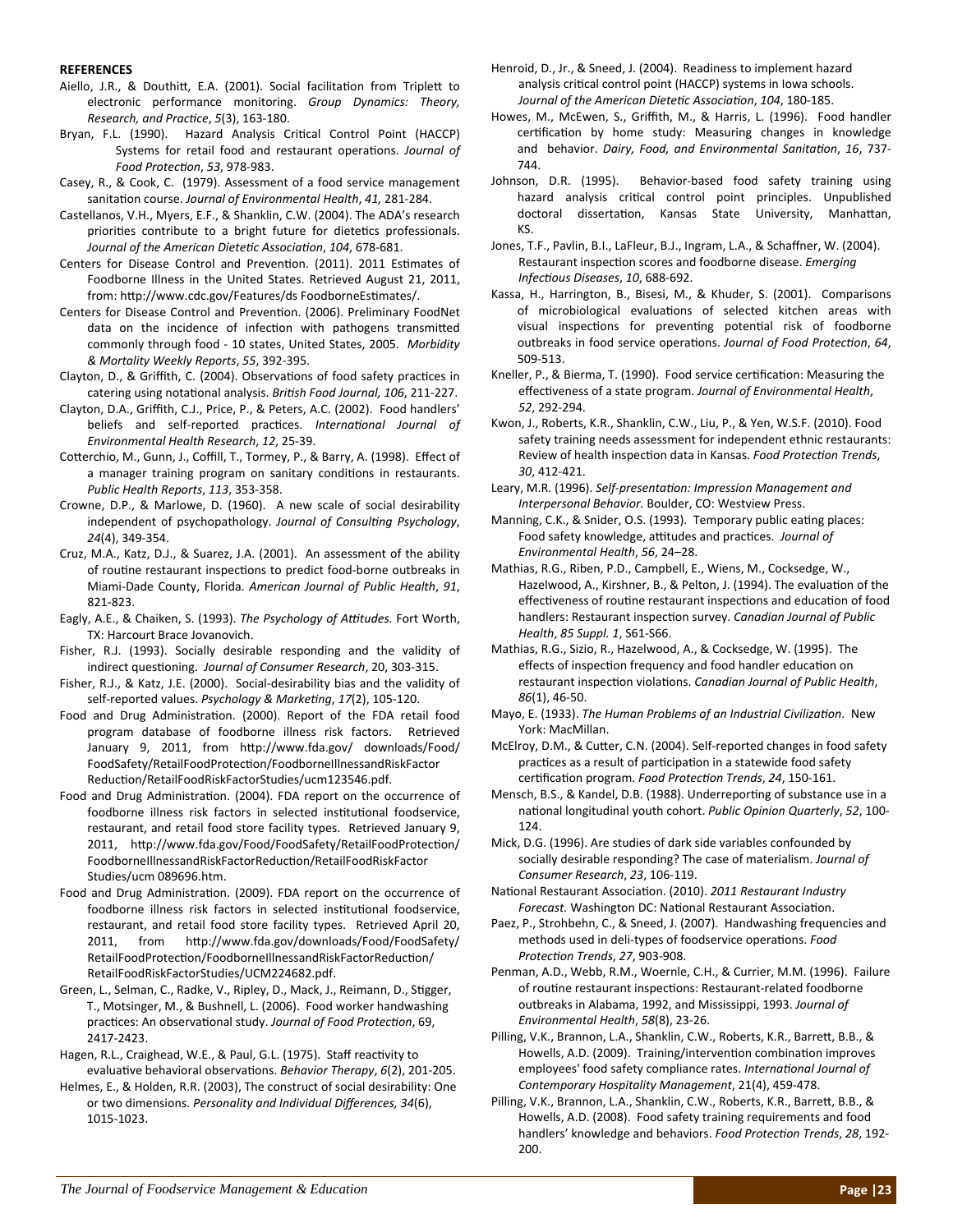Roberts, K.R., Barrett, B.B., Howells, A.D., Shanklin, C.W., Pilling, V.K., & Brannon, L.A. (2008). Food safety training and foodservice employees' knowledge and behavior. *Food ProtecƟon Trends*, *28*, 252‐260.

Roberts, K.R., Kwon, J., Shanklin, C., Liu, P., & Yen, W.S. (2011). Food safety pracƟces lacking in independent ethic restaurants. *Journal of Culinary Science and Technology, 9*, 1‐16.

Sneed, J., & Henroid, D., Jr. (2007). Impact of educational interventions on Hazard Analysis Critical Control Point (HACCP) program implementation in Iowa schools. Journal of Child Nutrition & *Management*, *31*, 2.

Sneed, J., Strohbehn, C., & Gilmore, S.A. (2004). Food safety practices and readiness to implement hazard analysis critical control point (HACCP) programs in assisted‐living faciliƟes in Iowa. *Journal of the American DieteƟc AssociaƟon*, *104*, 1678‐1683.

Spector, A. (2003). Restaurateurs: Lawmakers eye industry as cash source. *NaƟon's Restaurant News*, *37*(27), 1, 71.

Strohbehn, C., Sneed, J., Paez, P., & Meyer, J. (2008). Hand washing frequencies and procedures used in retail food services. *Journal of Food ProtecƟon*, *71*, 1641‐1650.

Toro, B. (2003). Food safety knowledge, attitudes, and behaviors of restaurant employees in San Juan, Puerto Rico. Unpublished doctoral dissertation, Kansas State University, Manhattan, KS.

United States Department of Health and Human Services. (n.d.). Healthy People 2020. Retrieved April 9, 2011, from http:// www.healthypeople.gov/2020/.

Wright, J., & Feun, L. (1986). Food service manager certification: An evaluaƟon of its impact. *Journal of Environmental Health*, *49*, 12‐15.

Zajonc, R.B. (1965). Social facilitaƟon. *Science*, *149*, 269‐274.

Zebiob, L.E., Forehand, R., & Resick, P.A. (1979). Parent-child interactions: HabituaƟon and resensiƟzaƟon effects. *Journal of Clinical Child Psychology*, *8*(1), 69‐71.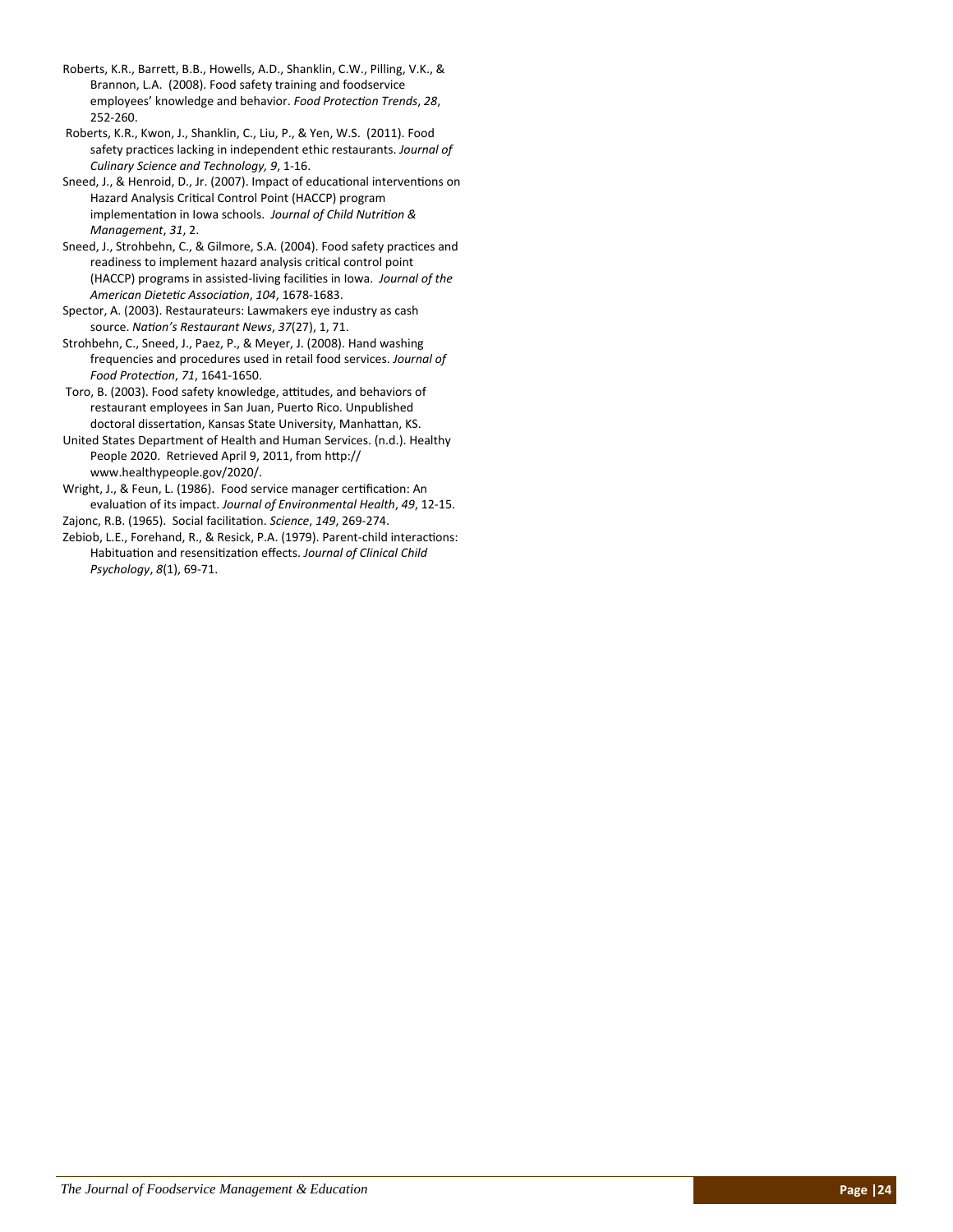*Journal of Foodservice Management & EducaƟon, Volume 5, Number 1, Pages 25 – 30.* ©2012 Published jointly by the Foodservice Systems Management Educational Council and the National Association of College & University Food Services

## SHOULD FUTURE DIETETIC GRADUATES KNOW HOW TO COOK?

Leann Schaeffer, MA, RD, LD, LNHA $^{1*}$ ; Brian Miller<sup>2</sup>

1Assistant Professor, Nutrition and Dietetics, School of Family and Consumer Sciences, University of Akron, Akron, OH 44325-6103, USA <sup>2</sup>Graduate Student, Nutrition and Dietetics, School of Family and Consumer Sciences, University of Akron, Akron, OH 44325-6103 , USA

#### **ABSTRACT**

Dietetic educators have students in their classrooms who lack cooking knowledge. The many causes of cooking illiteracy are discussed. Challenges facing educators include how to address this problem efficiently, effectively, and in a manner that is not cost prohibitive to the student or the university. This article looks at the importance of cooking skills in a Registered Dietitian's career and the Academy of Nutrition and Dietetic's emphasis on these skills regardless of practice area. Various solutions are presented for the dietetic educator.

Keywords: dietetic student, cooking, college educator, registered dietitian

#### **INTRODUCTION**

A report of the 2006 Environmental Scan by the former American Dietetic Association (ADA) identified growing needs and problems in society that currently impact dietetic practice, or will in the near future (Jarratt & Mahaffie, 2007). Jarratt & Mahaffie (2007) identified the lack of cooking knowledge of the younger generation and their reluctance to learn how to cook as a concern for the profession.

Knowledge of food and food preparation plays an important role in all areas of dietetics. Many students no longer come to the classroom having mastered basic food preparation skills which educators previously took for granted (Canter, Moorachian, & Boyce, 2007). Professors are confronted with varying degrees of food knowledge and cooking skills. Challenges in the classroom include students who are unable to conduct food‐related experiments, have an inability to prepare meals worthy of consumption, and have an inability to identify foods. Dietetic educators must address cooking illiteracy as a component within dietetics curriculums.

#### **DEFINITION OF COOKING FROM SCRATCH**

Research by Stead et al. (2004) found when individuals spoke about "cooking from scratch" or "home cooking" they implied this was the proper method of cooking food. By this, the definition is preparing a dish with raw or fresh ingredients and avoiding convenience items. Cooking illiteracy has been identified as consumers shift towards convenience foods and away from "cooking from scratch" (Begley & Gallegos, 2010).

Convenience foods include those which require no preparation except for cooking or heating before serving. These foods may also be referred to as semi-prepared or "value-added". Examples include frozen dinners, meals in a bag, prepared meat patties and nuggets, frozen pies, desserts, pre-cut vegetables, seasoning packets, bottled spaghetti sauce, and bagged lettuce, etc. (Rozendaal, 2007; Short 2003).

If Registered Dietitians (RDs) would like to impact the trend toward convenience foods, understanding quality scratch food production may be necessary. This includes encouraging how to cook from scratch to improve their food knowledge and cooking skills.

#### **THE IMPACT OF CONVENIENCE FOODS**

The proliferation of convenience foods, changing demographics of American households, working mothers, and parents who chose not to cook, results in children who are less likely to learn how to cook, a skill once taught by parents and schools (American Dietetic Association, 2008a; Canter et al., 2007; Levy & Auld, 2004; Michaud, Condrasky & Griffin, 2007). Research conducted by Levy and Auld (2004) found that in 75% of households, mothers were the predominant food preparers and cooking mentors. Fathers also had some participation in cooking and food shopping in households. Research also found that family meals had a positive impact on the cooking skills of the family members (American Dietetic Association, 2008a). College students who had consumed home cooked meals and participated in food preparation had more confidence in their cooking skills than those students without family meals (Gallup, Syracuse, & Oliveri, 2003).

Fast food restaurants have contributed to individuals demanding meals that take 10 minutes or less to microwave instead of the 30 to 60 minutes previously required (American Dietetic Association, 2008a; Ritzer, 1996). Little, Ilbery, and Watts (2009), suggests the increase in television chefs may be helping people get more involved in food preparation, but the demand for quick meal preparation results in utilizing more convenience or semi-prepared foods in meal preparation (Michaud et al., 2007). In an attempt to decrease concerns about the amount of time required for scratch cooking, meal preparation often utilizes pre-prepared, pre-packaged, or precooked foods (Little et al., 2009). Ritzer (1996) further states that consumers realize there is a decrease in food quality when using convenience products, but find it acceptable because they do not evaluate food as critically. The quality standard for food has shifted from a domestic standard to commercially prepared. For example, some children have reported the preference of boxed macaroni and cheese over that made from scratch. (Stead et al., 2004).

Rozendaal (2007) states that preparing a meal from scratch may be less appealing to an individual who lacks cooking skills compared to others. A skilled cook enjoys selecting the ingredients used, determining the length of time to cook the foods, and the physical involvement in food preparation such as cutting, chopping, pinching, and stirring. A person lacking such cooking skills may feel overwhelmed and opt for convenience foods (Little et al., 2009; Rozendaal, 2007; Stead et al., 2004).

Short (2003) states that faculty and specialists internationally share concerns about cooking skills. Some feel that cooking skills have become routine, food preparation no longer requires skill, and the value of cooking has declined as a result of prepared convenience foods. Others suggest domestic cooking practices are now hobbies and daily tasks to be accomplished (Jarratt & Mahaffie, 2007; Short, 2003). The lack of cooking skills is exacerbated by parents and

<sup>\*</sup>Corresponding Author: Phone: 330‐972‐6046 ; E‐mail: ls60@uakron.edu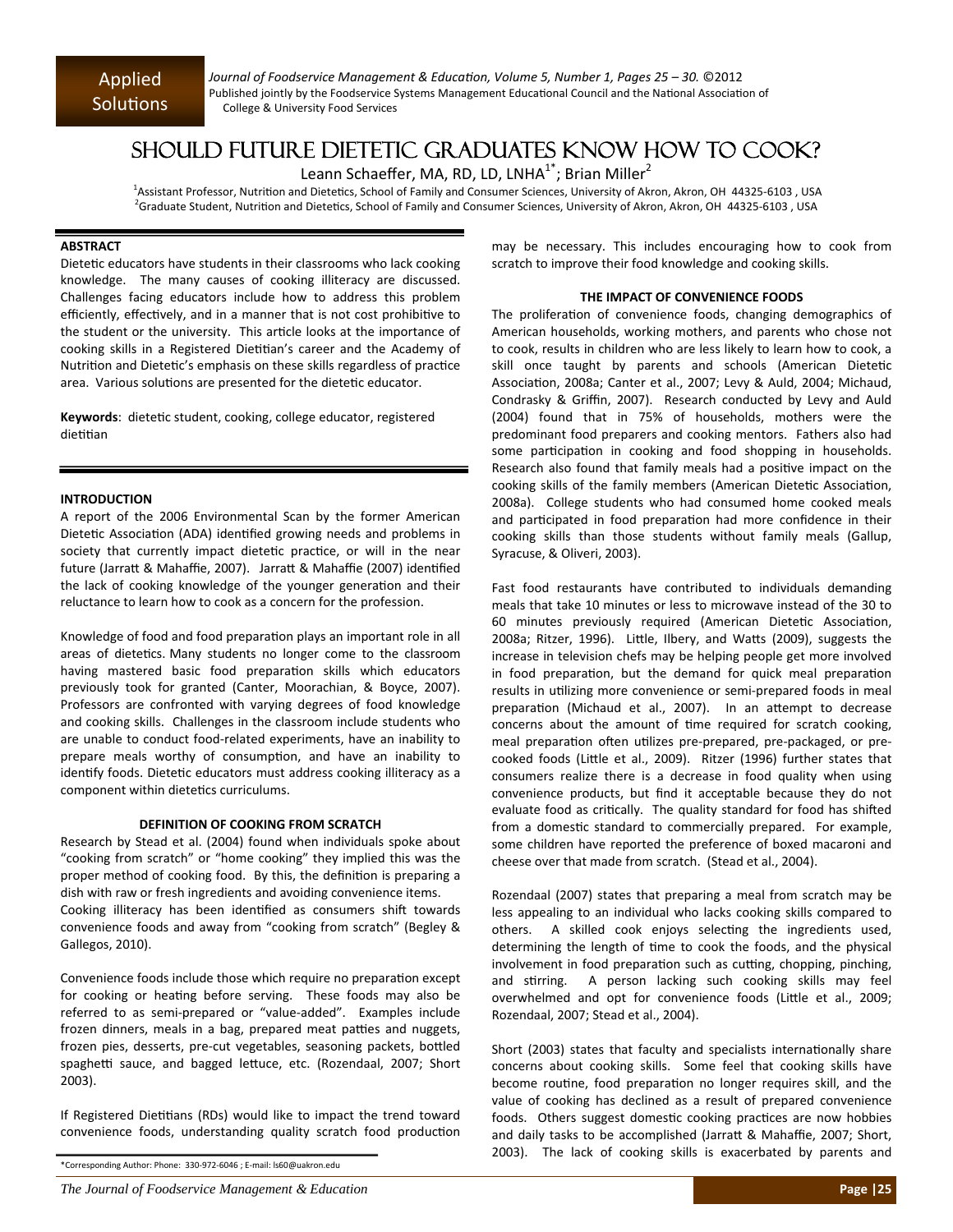guardians using semi‐prepared or convenience foods or not teaching children cooking skills (Begley & Gallegos, 2010; Caraher, Baker, & Burns, 2004; Short, 2003). Some children do not experience a traditional home cooked meal or observe the process of preparing them. Busy work schedules and children's extracurricular programs are partly to blame in preventing children from becoming involved in food shopping and preparation (Lichtenstein & Ludwig, 2010).

The commonly held belief that cooking skills are declining and/or being devalued within the population is a result of the demise of home economics in secondary schools internationally (Begley & Gallegos, 2010; Caraher et al., 2004; Kubota & Freedman, 2009; Levy & Auld, 2004; LiƩle et al., 2009; Michaud et al., 2007; Short 2003). Conversely, Peregrin (2010) states that current home economics classes, now often referred to as family and consumer sciences, are rooted in academia and cover the scientific and practical aspects of food and nutrition including basic cooking techniques. The use of convenience foods has been unintentionally supported by the movement away from family and consumer science courses that include cooking skills (Begley & Gallegos, 2010).

Lichtenstein and Ludwig (2010) state one of the long term solutions to battling the pediatric obesity epidemic is to reintroduce cooking education into the schools. The authors explain the "obesity-hunger paradox' arises not only from a lack of nutritious, affordable alternatives to fast food, but also from a lack of knowledge about how to prepare nutritious food at home with inexpensive basic ingredients" (Lictenstein & Ludwig, 2010, pp.1857).

Knol, Robb, and Umstattd (2009) found that US high school students spent  $5.8 \pm 1.2$  minutes in food preparation on school days. Female students spent 7.2 minutes more than male students (Knol, Robb, & Umstattd, 2009). Stead et al. (2004) reported young adults in their early twenties saw cooking as a chore which conflicted with other aspects of their lives. These research findings indicate young adults today may not have the cooking experience required for the dietetics field.

Condrasky and Corr (2007) state college students desire to cook but do not know how, or do not think they have the time. A study by Byrd‐Bredbenner (2004) examined young college adults' knowledge of basic food preparation and attitudes toward food preparation. The results indicated low overall food preparation knowledge among young adults. When asked about their level of cooking ability, the majority of young adults overestimated their food preparation knowledge. The young adults had positive attitudes toward food preparation but viewed preparing foods from "scratch" more negatively than cooking using convenience or semi-convenience foods.

In a similar study, Larson, Perry, Story, and Neumark‐Sztainer (2006) reported that out of 790 full-time students, only 20.4% had a high food preparation knowledge score. Cooking skills and time available for food preparation were considered inadequate by approximately 20% to 33% of the study participants. Presently, there is a generation of young people who have been raised in homes where neither the mother nor father cooks (ADA, 2008a; Jarratt & Mahaffie, 2007; Salomon, 2008). Lichtenstein and Ludwig (2010) reported many of today's parents never learned how to cook and instead, rely on restaurants, take‐out food, frozen meals, and packaged foods as mealtime choices.

#### **COOKING IMPORTANCE FOR FOODSERVICE MANAGEMENT DIETITIANS**

Historically, some dietitians have emphasized the clinical aspect of dietetics and lessened their focus on food preparation and, thus cooking skills (Long & Barrett, 1999). The dietetic professional often focuses on nutrition therapy at the expense of food and culinary skills, which has resulted in cooking illiteracy (Begley & Gallegos, 2010). Some RDs have not emphasized the ease in which foods can be prepared from scratch and in knowing how to use seasonal produce.

Some jobs in the field of dietetics include some involvement in food preparation or foodservice supervision. In the dietetics curriculum, educators attempt to supply students with a solid background in food science and cooking skills; however, students often do not appreciate these efforts (Canter et al., 2007). When these graduates begin their careers, they finally start to appreciate the lessons they learned about food preparation, and cooking skills and realize the importance of attaining and retaining this knowledge (Canter et al., 2007).

In 2005, 48% of all hospitals surveyed had foodservice directors who were RDs (Gregoire & Greathouse, 2010). Gregoire and Greathouse also explored replacement planning for retiring hospital foodservice directors. In regards to demonstrated skills, 15% (n=18) of the stated cooking skills were required and 62.2% (n=74) stated culinary skills were preferred.

Managerial tasks are associated with RDs' job responsibilities (Cluskey, Gerald, & Gregoire, 2007). For example, one foodservice manager taught food preparation and cooking skills to her kitchen staff almost daily (Canter et al., 2007). O'Sullivan Maillet (2002) found that management dietitians and administrators felt cooking skills were essential for employees in foodservice. Five years after graduation, only 3.4% of dietetic students reported they envisioned a management position in their career future. This could impact the anticipated shortage of management dietitians in the future as employment trends show resurgence in management opportunities (Gregoire & Greathouse, 2010; Mitchell & Nyland, 2005).

#### **COOKING IMPORTANCE FOR CLINICAL DIETITIANS**

A clinical dietitian is frequently involved in counseling patients. The 2010 Dietary Guidelines suggests reductions in sodium, fat, and calories (Little et al., 2009; United States Department of Agriculture, 2010). The clinical RD needs to recognize appropriate food items and preparation for the patient to learn how to achieve diet compliance (Begley & Gallegos, 2010, Byrd‐Brenner, 2004; Canter et al., 2007). Familiarity with foods and food preparation techniques are imperative if RDs are going to have a positive impact on modifying a patient's behavior (Byrd-Brenner, 2004).

Dietitians need to be successful in calculating nutrients from foods and to understand cooking methods and changes during the cooking process. RDs who advise people on what to eat and how to prepare foods should be able to demonstrate these skills (Begley & Gallegos, 2010, Byrd‐Brenner, 2004, Condrasky & Griffin, 2007).

There is consumer demand for verification of the healthfulness of food and it is common practice for RDs to provide the nutrient data for recipes in restaurants, as authors of cookbooks, and cooking educators (Powers, Hess, & Kimbrough, 2008). Food and nutrition professionals should understand that accurate nutrient calculations require far more knowledge and skill than simply entering codes for recipe ingredients. Competencies in food science and strong cooking skills increase the accuracy and quality of nutrient calculations for RDs and Dietetic Technicians, Registered who conduct nutrient calculations (Powers et al., 2008).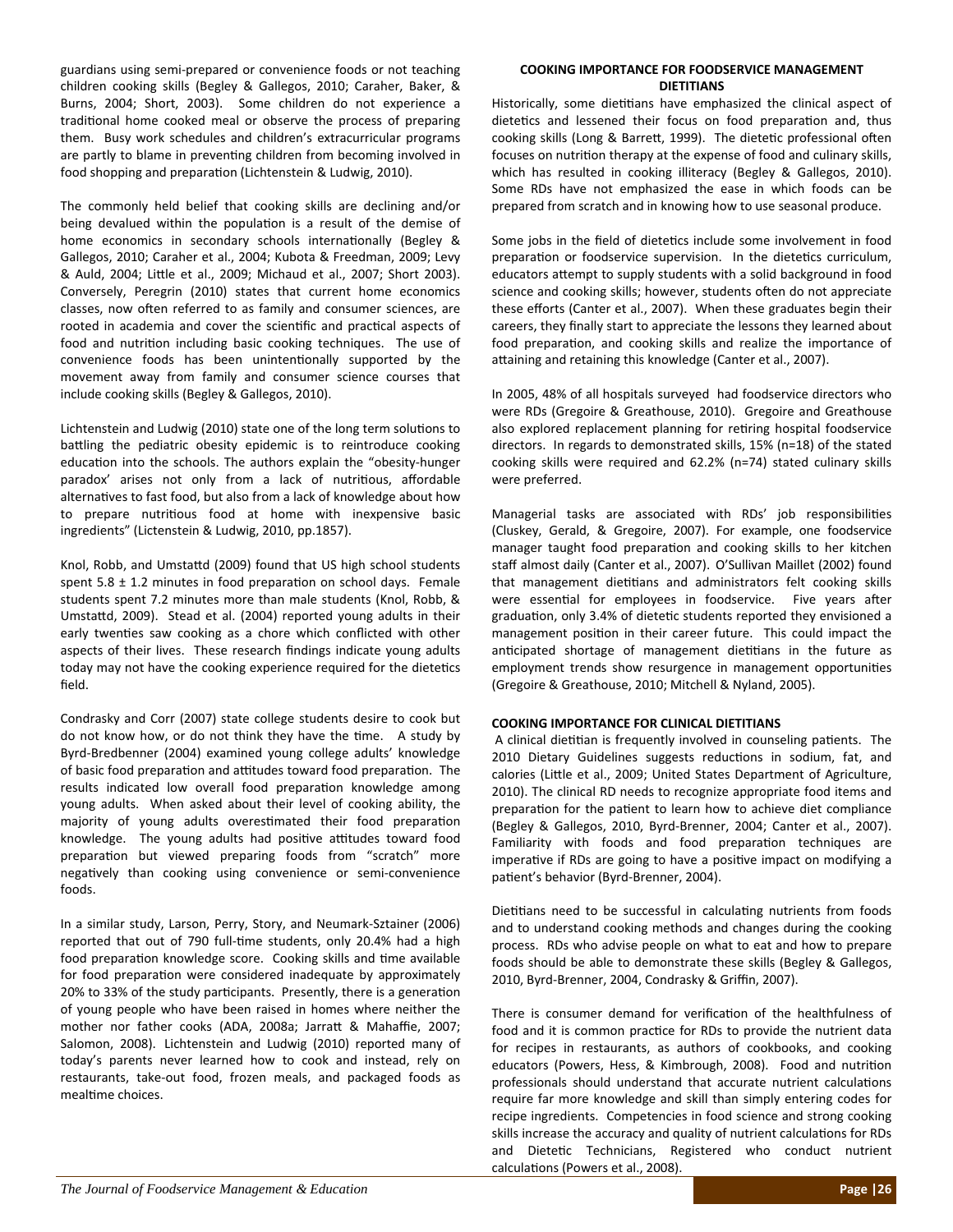#### **CONCLUSIONS AND APPLICATIONS**

#### **All DIETITIANS SHOULD KNOW HOW TO COOK**

There is justification for requiring food preparation and cooking skills in dietetic training (Begley & Gallegos, 2010). The inclusion of food preparation skills and knowledge is stated by by the Accreditation Council for Education in Nutrition and Dietetics (ACEND):

> *KRD 5.1. The food and food systems foundaƟon of the dieteƟcs profession must be evident in the curriculum. Course content must include the principles of food science and food systems, techniques of food preparaƟon and applicaƟon to the development, modificaƟon and evaluaƟon of recipes, menus and food products acceptable to diverse groups (ACEND, 2012, p. 58).*

In a survey designed to identify needed areas of cooking skill development, 94% (n=64) of the RDs indicated they received requests for recipes, techniques, and actual methods of how to modify existing recipes. Also reported, 77% (n= 49) of the RDs felt responsible for educating others about cooking and food preparation but 66% (n=42) felt they knew average to very little about the principles of food preparation comparable to the instruction received in a cooking school (Zwick‐Hamilton & Braves‐Fuller, 2001). Because RDs report being asked to provide knowledge in these areas, but believe they need more expertise to be of great assistance, this demonstrates the importance of achieving these skills.

For RDs to be effective managers in healthcare foodservice, they should be competent in foodservice systems, food science, food safety, quality of food, nutrition in health and disease, and medical nutrition therapy (Canter et al., 2007, Gregoire, Sames, Dowling, and Lafferty, 2005. Similarly, Registered Dietitians in the Management of Food and Nutrition Systems Dietetic Practice Group follow a standard of professional practice that states management dietitians should utilize the latest methods for food preparation and production (Puckett et al., 2009). Likewise, the Food & Culinary Professionals Dietetic Practice Group established 11 core food competencies to enhance the food knowledge and culinary skills of RDs (Food & Culinary, 2007). Those relating to cooking skill are basic cooking skills, cooking techniques, and recipe development and modification. Culinary skills are more advanced and specialized than basic cooking skills and should not be considered comparable. As mentioned previously, all RDs should attain basic cooking skills, but advanced culinary skills are not required (Deutsch, 2011).

In a 2008 ADA Times arƟcle Ɵtled *Don't Forget the Food; Kitchen 101 for RDs Who Don't Cook*, Sharon Salomon states RDs are experts in the role of diet in health and wellness, but that does not make all RDs feel it is necessary to be a culinary expert. Having an interest in cooking is natural and a good understanding of kitchen skills can help RDs assist people who are trying to follow good nutrition practices at home. Salomon provides some basic tips such as learning cooking terminology, and studying the proper use of spices to put food back into the RD's area of expertise (Salomon, 2010).

Peregrin (2010) mentions that some dietitians may want to get involved in family and consumer science classes at high schools. The skills needed to teach these topics include; identifying ingredients, understanding the combination of various dishes, temperature requirements, time management skills, and kitchen operations (Silva, 2000). These skills would be needed by the RD to teach basic cooking techniques to students.

Fellers and Weese (2003) designed a project in a rural community

where external partners and a leadership team composed of community leaders and RDs planned a micro‐enterprise to produce jams, jellies, pickles, and value‐added vegetables using locally grown crops. The team leaders, who were RDs, brought unique skills to the project and drew upon their dietetics education and background by utilizing their assessment skills, knowledge of food science, food preservation, food-related laws, food trends. Experience in food systems management, including recipe development, layout and design, food equipment, and sanitation were also observed. This area may further expand with organizations practicing sustainability.

Nutrition education programs often include hands-on food preparation. In a study by Reinhardt and Cason (2006), one group of students prepared a recipe and another group of students prepared a dish by selecting ingredients from the contents in a pantry and then created and prepared a recipe. The instructor for this type of instruction, preferably a RD, would require food preparation and cooking skills (Reinhardt & Cason, 2006). Canter et al. (2007) explains that regardless whether a RD's position is clinical, in the community, in foodservice, or in more nontraditional settings, the RD that is competent in understanding food and food preparation will be more effective in helping consumers to see the connection between food and good nutrition (Long & Barrett, 1999).

#### **IMPLICATIONS FOR DIETETIC EDUCATION**

A small personal collection of cooking illiteracy and challenges among dietetics students includes, students who have never used a sharp knife or peeled a potato, students afraid of turning on a mixer, and those unfamiliar with food processors. One student asked if celery was broccoli while another was unaware about putting water in a double boiler. Additional instruction has been required for onion skin removal prior to chopping. Separating eggs has been misinterpreted as putting a shelled egg on one side of the bowl and the second egg on the other side of bowl. A recipe requiring soda has been met with a can of soda pop. Another student informed the instructor the candy thermometer had not reached 300°F when the thermometer was actually reading 500°F.

Some students actually *do* know how to prepare several food items and correctly identify foods. However, in a classroom of students with varied cooking skills, the instructor must decide whether to hold back those that can cook to allow time to teach others, or to require the non-cooking students to learn cooking skills on their own time.

Dietetic educators are continually challenged to incorporate more information about food, nutrition, and management to enhance the competence of entry-level dietitians (Scheule, 2000, Marisco, Borja, Harrison & Loftus, 1998). Adding a beginning cooking class to the curriculum may exceed the maximum number of credit hours. Another recommendation is to include basic cooking skills in a current course and remove other information. However, removing course material related to accrediting standards has to be avoided. Some schools offer a food science courses that develops basic cooking competencies (Begley & Gallegos, 2010). Other programs offer general meal management courses. These classes are appropriate electives, but the impact on cooking illiteracy would depend on students selecting these courses.

Another solution to the cooking illiteracy dilemma is the addition of a cooking competencies for all dietetic students with remedial work for those unable to pass the competency requirements before progressing to upper-level dietetic courses. Such competencies can be determined using different techniques such as videos of cooking techniques with pre and post exams. In my attempt to utilize purchased culinary videos in the classroom, the students felt some of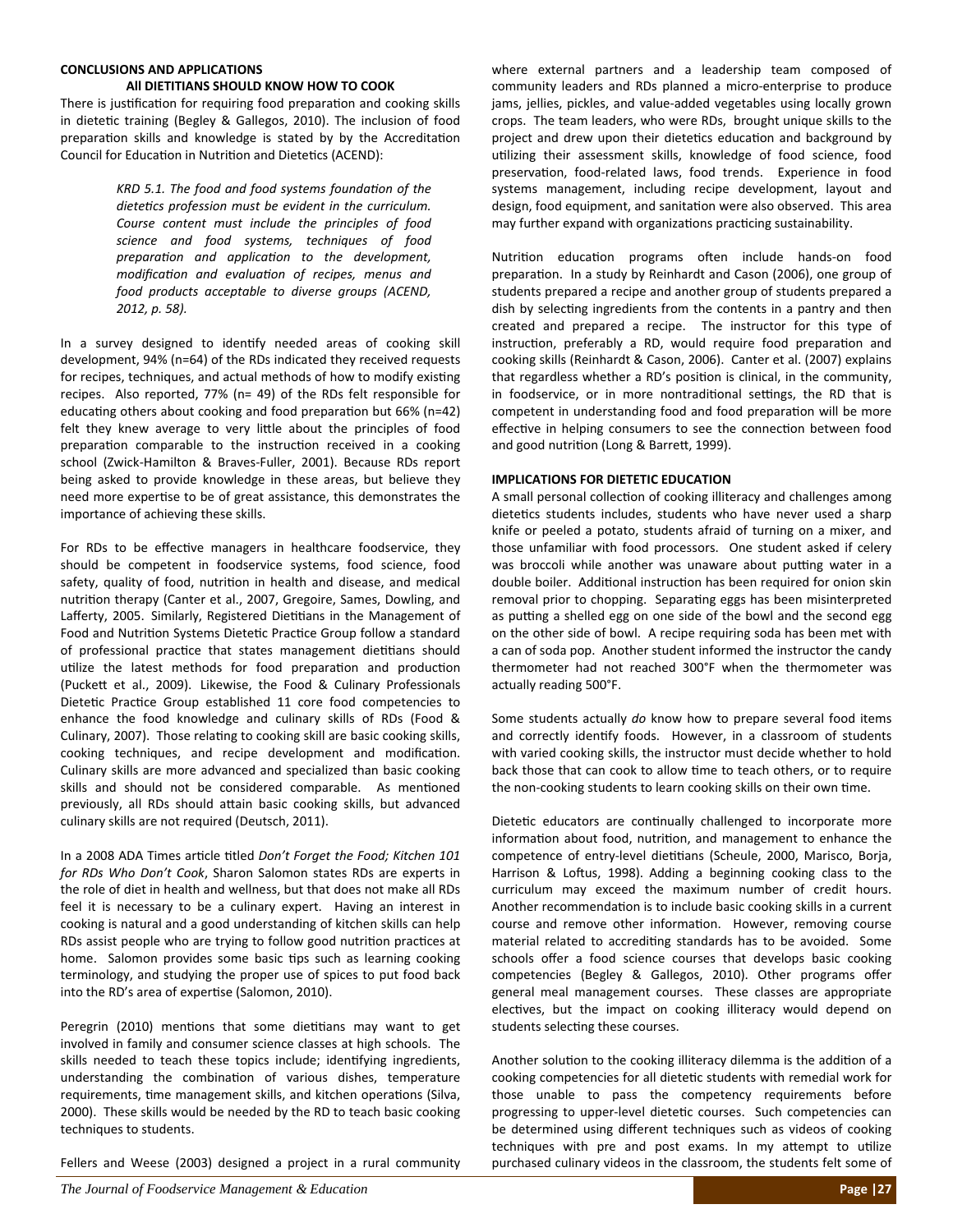the skills presented were not applicable to the cooking conducted in class.

Lichtenstein and Ludwig (2010) suggested bringing back home economics; however, it is too late for our current college students. A recommendation for those students without a home economics background is to incorporate it into required food service management classes. Lichtenstein and Ludwig (2010) suggest combining classroom instruction, field trips, and demonstrations to make meal preparation and training manageable instead of being an intimidating and overwhelming task for the students. Young adults, in this case dietetic students, need to be taught to embrace modern conveniences like pre‐washed salad greens, while avoiding prepared foods. Students need to learn to prepare meals that are quick, nutritious, and also tasty. Lichtenstein and Ludwig (2010) state in order to increase sales of convenience items, the food industry aggressively promotes the idea that cooking takes too much time and skill, and that food is either nutritious or delicious but not both. This is a difficult misconception to overcome but RDs, if persistent, can promote that cooking from scratch can be quick and nutritious.

As shown, the challenges facing dietetics and food management programs are multi-faceted. Hands-on food preparation classes are expensive to operate and lab space often limits the number of students who can be accommodated. A major challenge facing many university programs is outdated and poorly equipped facilities for teaching food classes (Canter et al., 2007). Due to limited resources, cooking demonstrations may be a reasonable way to reach larger audiences. Another solution is to teach students cooking skills by demonstration from the class instructor; then students demonstrate to the class one of the learned skills. Currently, I am having dietetic students learn a skill and then teach their partner the skill they have learned. The partner will then demonstrate the skill to the instructing partner. These demonstrations are being videotaped and viewed by the entire class. Future classes will utilize these videos to learn the necessary basic cooking and food preparation skills in the beginning of the semester.

Some skills being videotaped are shown in Table 1. The students have been given a pretest and will take a posttest at the end of the semester to determine the effectiveness of the demonstrations and classroom instruction. However, the impact will likely be less effective than hands on cooking classes (Levy & Auld, 2004).

University programs can also consider sponsoring alternative spring break opportunities to increase their knowledge and skills utilizing resources within the state or regions while earning college credit (Canter et al., 2007). Another solution is for dietetic students to learn cooking skills from a chef in a class emphasizing basic cooking skills with students planning and preparing a meal at the end of the week. This class relieves the dietetics professor from the duty, however also control of the course content (Canter et al., 2007, Condrasky & Griffin, 2007).

Cooking with a Chef: A Culinary Nutrition Program with College-Aged Participants (Warmin & Condrasky, 2009) incorporated a chef delivering culinary sections of the class and a RD presenting nutrition information. The results of this program showed an increase in selfefficacy in cooking, cooking techniques, an increase in fruit and vegetable use, and an increase in the knowledge of culinary terms and cooking techniques.

I am currently adjusting class assignments and spending more time on food identification and the combination of foods in Food Systems I. When writing a two week cycle of regular menus for a hospital in my

| Table 1. Demonstrations of Cooking and Food Preparation Skills |                                 |  |  |  |
|----------------------------------------------------------------|---------------------------------|--|--|--|
| <b>Demonstration/Return</b>                                    | <b>Demonstration/Return</b>     |  |  |  |
| <b>Demonstration</b>                                           | Demonstration                   |  |  |  |
| Proper knife use                                               | Operation of a steamer          |  |  |  |
| Peel potato, onion, carrot/slice,                              | Operation of a steam jacketed   |  |  |  |
| chop, dice                                                     | kettle                          |  |  |  |
| Operation of a food processor                                  | Crack and separate eggs         |  |  |  |
| Operation of a stand mixer 5 qt                                | Roll out biscuits and pie crust |  |  |  |
| and 20 gt                                                      |                                 |  |  |  |
| <b>Sanitizing Procedures</b>                                   | Operation of the dish machine   |  |  |  |
| Clean up procedures                                            | Setting up 3 compartment sink   |  |  |  |
| Interactive tour of the kitchen                                | Selecting proper serving        |  |  |  |
| and pantry                                                     | utensils                        |  |  |  |
|                                                                | Proper serving techniques on    |  |  |  |
|                                                                | the steam table                 |  |  |  |
| Proper glove use                                               | Properly setting a table        |  |  |  |
| Using a can opener                                             | Proper serving techniques in    |  |  |  |
| Proper use of a food scale                                     | the dining room                 |  |  |  |
| Measuring dry and liquid ingre-                                |                                 |  |  |  |
| dients                                                         |                                 |  |  |  |
| <b>AP/EP Calculations</b>                                      | Fruit and vegetable garnishes   |  |  |  |
|                                                                |                                 |  |  |  |
| Costing recipes                                                | Extending and decreasing<br>a   |  |  |  |
|                                                                | recipe                          |  |  |  |
| Proper use of food                                             | Operation of a steam table      |  |  |  |
| thermometers                                                   | Operation of a slicer           |  |  |  |
| Cooking meats                                                  |                                 |  |  |  |

previous classes I found students were unfamiliar with common vegetables and were unable to combine foods into an acceptable meal. Instead of a two week cycle menu this semester, I am assigning a one week cycle menu. After class discussion of food categories and varieties of foods, I will have the students assemble foods as meals that follow the principles of good menu writing. I am also incorporating an illustrated book of foods by category to assist the students in identifying and learning about foods. An assignment will be written to familiarize the students with fresh fruits, vegetables, and meats.

I am currently determining the percentage of educators who have changed their methods of instruction for students in regard to student cooking skills and food knowledge. I intend to share the results with educators to explain the methods of instruction that have been implemented by others to adjust to the food knowledge and cooking skill of today's dietetic students.

Current research does not indicate which teaching methodologies are most effective for teaching dietetic students cooking skills. Requiring students to watch cooking videos and to pass a posttest before they begin their upper level dietetic classes would be an effective way of ensuring food knowledge and cooking skills. This methodology will be most efficient, cost effective, and appropriate for dietetic educators to use.

#### **CONCLUSION**

The aspiration of the profession is: "The public trusts and chooses Registered Dietitians as food and nutrition experts" (ADA, 2008b). It is the responsibility of the dietetic educator to prepare students for the challenges they will face as an RD regardless of their specialty. Integrating "cooking from scratch" as a mandatory competency and integrated into educational curricula is recommended. Julia Child stated 'it is essential that every dietitian and nutritionist also be a reasonably good cook, and that the culinary arts be a fundamental part of their curriculum' " (Canter et al., 2007, p.315). Once dietetic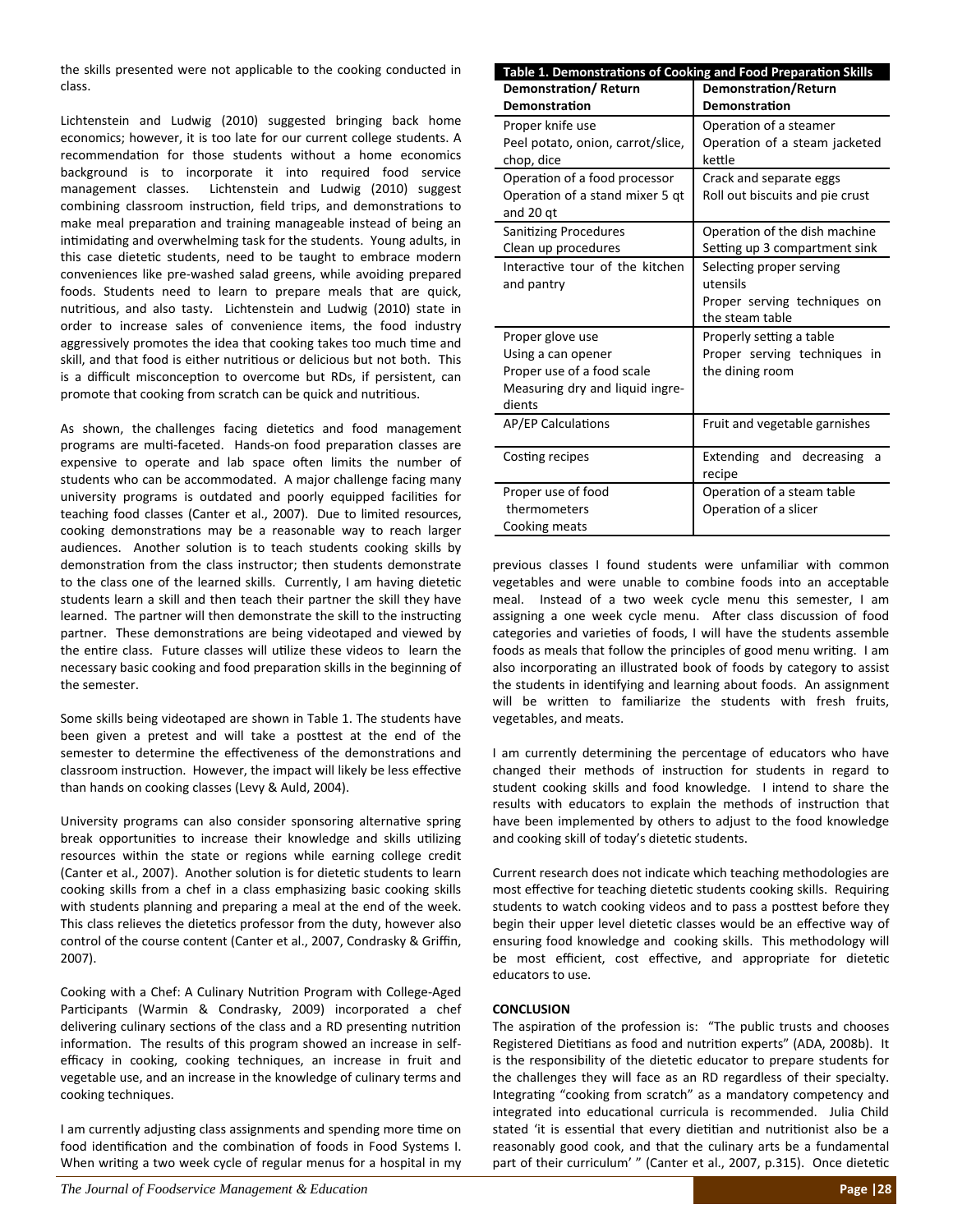students have learned to cook from scratch then they may have the luxury of using appropriate pre‐prepared products in their cooking. We need to address the cooking illiteracy that is common today to ensure dietetic students have food knowledge and cooking skills.

#### **REFERENCES**

- Aase, S. (2007). Supermarket trends: how increased demand for healthful products and service will affect food and nutrition professionals. Journal of the American Dietetic Association, 107(8), 1286-1288.
- Accreditation Council for Education in Nutrition and Dietetics (2012). Accreditation standards for didactic programs in nutrition and dietetics.
- American Dietetic Association (2008a). House of delegates backgrounder: The changing US family and the practice of dietetics. Retrieved from http://www.eatright.org/Members/content.aspx?id=5150.
- American Dietetic Association (2008b). Strategic Plan. Retrieved from http://www.eatright.org/strategicplan/.
- Begley, A., & Gallegos, D. (2010). Should cooking be a dietetic competency? *NutriƟon and DieteƟcs*, *67*, 41‐46.
- Byrd-Bredbenner, C. (2004). Food preparation knowledge and attitudes of young adults. ImplicaƟons for nutriƟon pracƟce. *Topics in Clinical NutriƟon*, *19*(2), 154‐163.
- Canter, D., Moorachian, M.E., & Boyce, J. (2007). The growing importance of food and culinary knowledge and skills in dietetics practice. *Topics in Clinical NutriƟon*, *22*(4), 313‐322.
- Caraher, M., Baker, H., & Burns, M. (2004). Children's views of cooking and food preparaƟon. *BriƟsh Food Journal*, *106*(4), 255‐273.
- Cluskey, M., Gerald, B., & Gregoire, M. (2007). Management in dietetics: are we prepared for the future? Journal of the American Dietetic *AssociaƟon*, *107*, 386‐388.
- Condrasky, M.D., & Corr, A.Q. (2007). Dietetics students as camp counselors for hands-on culinary nutrition education camp. Journal of the American Dietetic Association, 107(8), A-72.
- Condrasky, M.D., & Griffin, S. (2007). Culinary nutrition model increases cooking at home. *Journal of the American DieteƟc AssociaƟon*, *107* (8), A‐11.
- Deutsch, J. (2011). A closer look Nutrition: it's about the food. In Shadix. K.W., Stokes, D.M., Bell, J.A., Launching your dietetics career (pp. 8-11). Chicago: American Dietetic Association.
- Fellers, R.B., & Weese, J.O. (2003). A rural economic development project provides a nontraditional setting for Registered Dietitians to showcase skills in food and food systems management. *Journal of the American DieteƟc AssociaƟon*, *103*(Supplement 9), 127.
- Food and culinary professionals dietetic practice group core food and culinary competencies. November 2007 approved revision. Retrieved fromhttp://www.foodculinaryprofs.org/fcp.cfm? page=competen.
- Gallup,C., Syracuse, C.J., & Oliveri, C. (2003).Fact Sheet: What the research tells us about family meals. The Ohio State University Website. Retrieved from http://ohioline.osu.edu/flm03/FSO4.pdf.
- Gregoire, M.B., Sames, K., Dowling, R.A., & Lafferty, L.J. (2005). Are registered dietitians adequately prepared to be food service directors? *Journal of the American DieteƟc AssociaƟon*, *105*(8), 1215‐1225.
- Gregoire, M.B, & Greathouse, K.R. (2010) Who will direct foodservice departments in the future? The *Journal of Foodservice Management and EducaƟon*, *4*(1), 1‐4.
- Griffin, B., Dunn, J.M., Irvin, J., & Speranza, I.F. (2001). Standards of professional practice for dietetics professionals in management and foodservice seƫngs. *Journal of the American DieteƟc AssociaƟon*, *101*(8), 944‐946.
- Jarratt, J., & Mahaffie, J.B. (2007). The profession of dietetics at a critical juncture: a report on the 2006 environmental scan for the American Dietetic Association. Journal of the American Dietetic *AssociaƟon*, *107*(7), S39‐S57.
- Knol, L.L., Robb, C.A., & Umstattd, M.R. (2009). Time spent eating and drinking as a primary activity among U.S. high school students: an analysis of the American Ɵme use survey. *Journal of the American DieteƟc AssociaƟon*, *109*(9), A‐21.
- Kubota, J., & Freedman, M. (2009). Evaluation of the effectiveness of a cooking skills development program on eating behaviors and cooking skill knowledge of college students. *Journal of the American DieteƟc AssociaƟon*, *109*(9), A‐86.
- Larson, N.I., Perry, C.L., Story, M. & Neumark‐Sztainer, D. (2006). Food preparation by young adults is associated with better diet quality. *Journal of the American DieteƟc AssociaƟon*, *106*(12), 2001‐2007.
- Levy, J., & Auld, G. (2004). Cooking classes outperform cooking demonstrations for college sophmores. *Journal of Nutrition EducaƟon and Behavior*, *36*, 197‐203.
- Lichtenstein, A.H., & Ludwig, D.S. (2010). Bring back home economics educaƟon. *Journal of the American Medical AssociaƟon*, *303*(18), 1857‐1858.
- Little, J. Ilbery, B., & Watts, D. (2009). Gender, consumption and the relocalisaƟon of food: A research agenda. *Sociologia Ruralis*, *49*(3) 201‐217.
- Long, J., & Barrett, B. (1999). Culinary skills and their importance to pracƟcing dieƟƟans. *Journal of the American DieteƟc AssociaƟon*, *99* (9), A‐85.
- Marsico, C., Borja, M.E., Harrison, L.M., & Loftus, M. (1998). Rating of food courses and culinary training components in dietetics education. *Journal of the American DieteƟc AssociaƟon*, *98*(6), 692‐693.
- Michaud, P., Condrasky, M., & Griffin, S. (2007). Review and application of current literature related to culinary programs for nutrition educators. *Topics in Clinical NutriƟon*, *22*(4), 336‐348.
- Mitchell, A.W., & Nyland, N.K. (2005). Learning styles differ between senior dietetics students and dietetics faculty members. *Journal of the American DieteƟc AssociaƟon*, *105*(10), 1605‐1608.
- Murcott, A. (2000). Invited presentation: Is it still a pleasure to cook for him? Social changes in the household and the family*. Journal of Consumer Studies and Home Economics*, *24*(2), 78‐84.
- O'Sullivan Maillet, J. (2002). Dietetics in 2017: What does the future hold? *Journal of the American DieteƟc AssociaƟon*, *102*, 1404‐1406.
- Peregrin, T. (2010). Home economics makes a comeback: opportunities for RDs to become part of the curriculum. *Journal of the American DieteƟc AssociaƟon*, *110*(11), 1626‐1629.
- Powers, C.H., Hess, M.A., & Kimbrough, M. (2008). How accurate are nutrition calculations? Why culinary experience makes a difference. *Journal of the American DieteƟc AssociaƟon*, *108*(9), 1418‐1422.
- Puckett, R.P., Barley, W., Dixon, G., Egan, K., Koch, C., Malone, T., Scott-Smith, J., Sheridan, B. & Theis, M. American dietetic association standards of professional performance for registered dietitians (generalist and advanced) in management of food and nutrition systems. *Journal of the American DieteƟc AssociaƟon,* 109(3), 540‐ 543.
- Reinhardt, E.L., & Cason, K.L. (2006). Comparison of the effectiveness of two cooking education strategies for adults: the recipe method and the pantry method. *Journal of the American DieteƟc AssociaƟon*, *106* (8), A‐46.
- Ritzer, G. (1996). The mcdonaldization of society. Reprinted from The *McDonaldizaƟon of Society*. Pine Forge Press, 35‐58, 121‐142, 177‐ 204.
- Rozendaal, N.C. (2007). *Designing engaging interacƟons with digital products*. Netherlands: PrintPartners Ipskamp B.V.